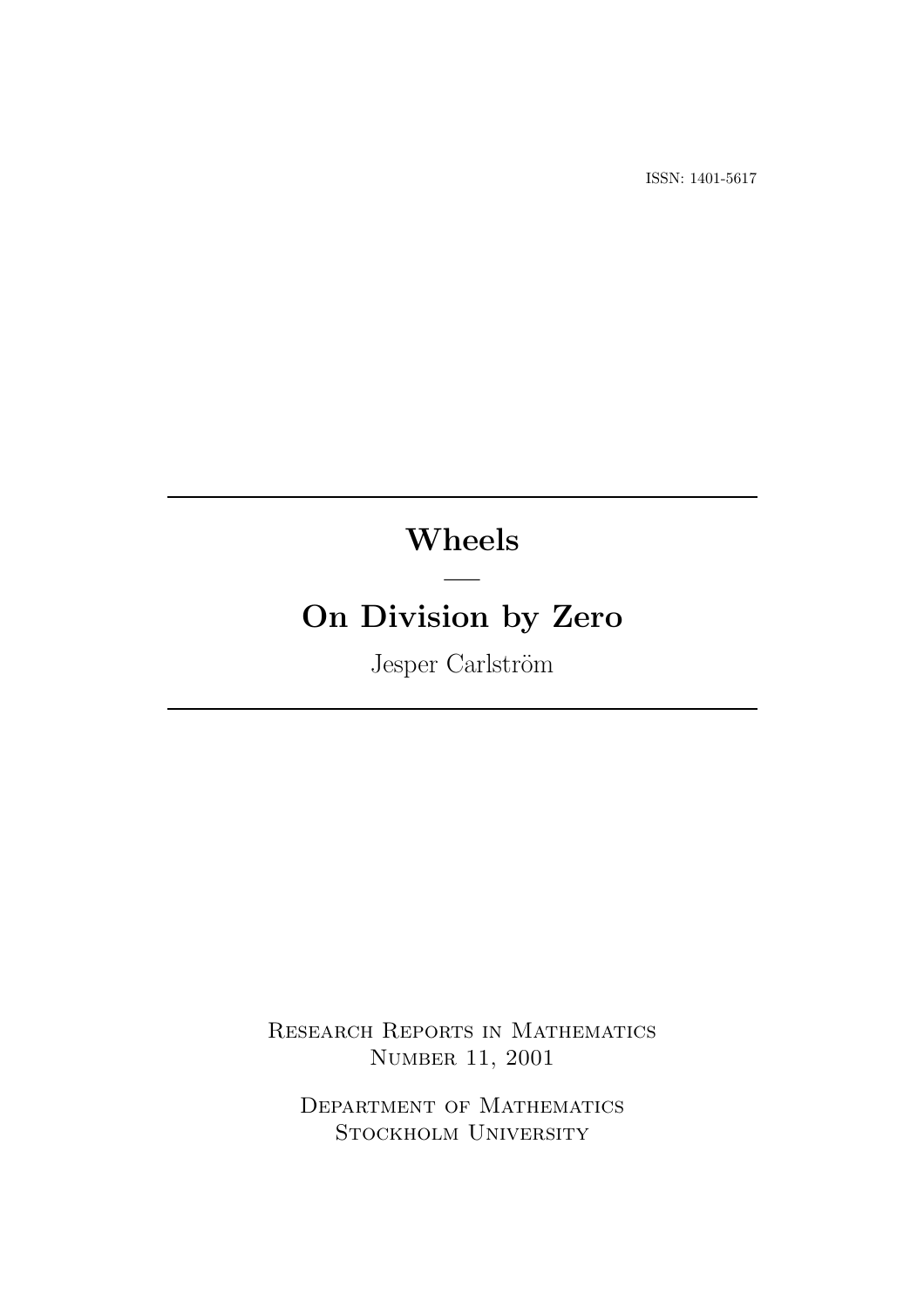Electronic versions of this document are available at http://www.matematik.su.se/reports/2001/11

Date of publication: September 10, 2001 2000 Mathematics Subject Classification: Primary 16Y99, Secondary 13B30, 13P99, 03F65, 08A70. Keywords: fractions, quotients, localization.

Postal address: Department of Mathematics Stockholm University S-106 91 Stockholm Sweden

Electronic addresses: http://www.matematik.su.se info@matematik.su.se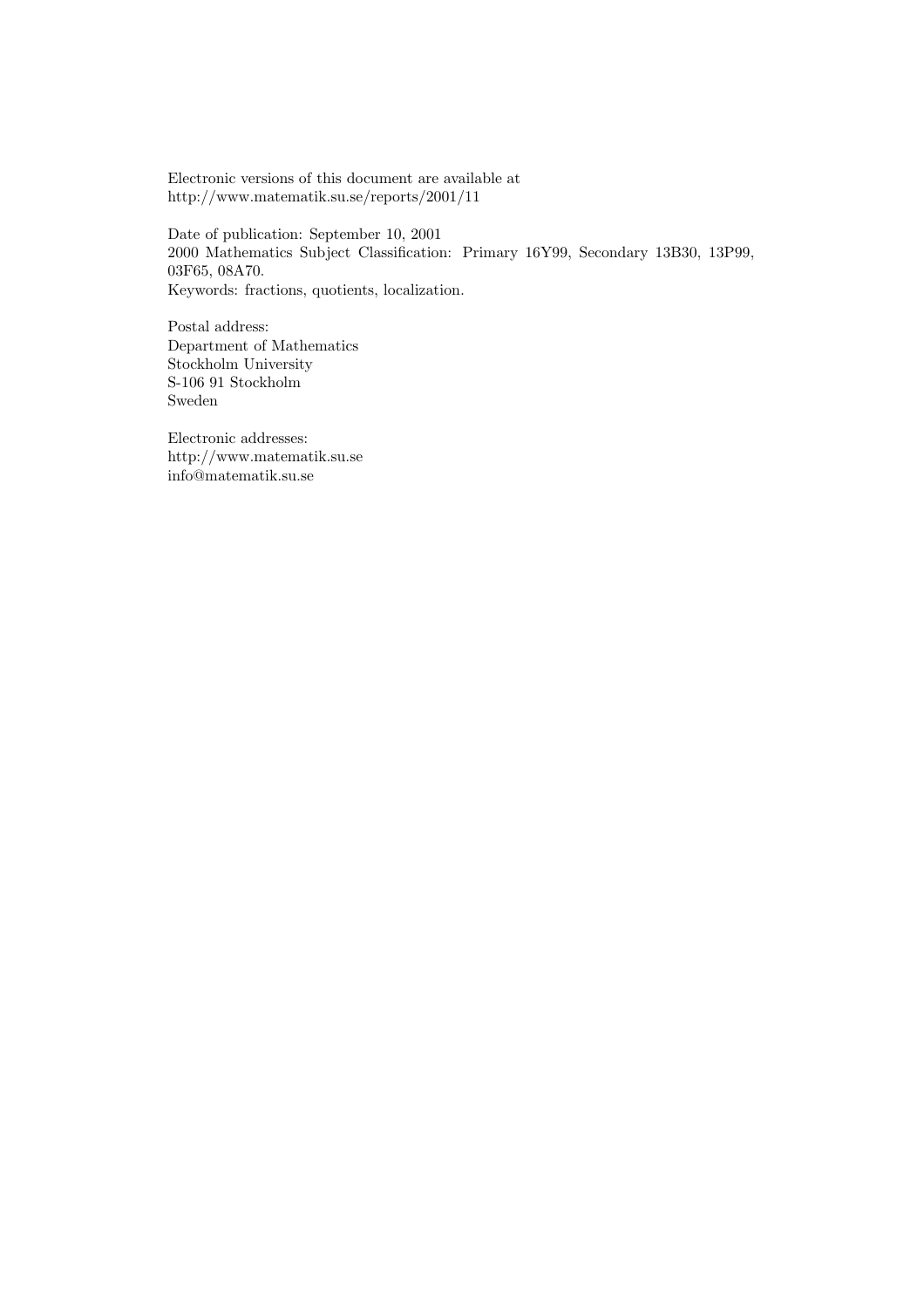# **WHEELS**

# ON DIVISION BY ZERO

—

Jesper Carlström Department of Mathematics Stockholm University http://www.matematik.su.se/˜jesper/

Filosofie licentiatavhandling

#### Abstract

We show how to extend any commutative ring (or semiring) so that division by any element, including 0, is in a sense possible. The resulting structure is what is called a *wheel*. Wheels are similar to rings, but  $0x = 0$ does not hold in general; the subset  $\{x \mid 0x = 0\}$  of any wheel is a commutative ring (or semiring) and any commutative ring (or semiring) with identity can be described as such a subset of a wheel.

The main goal of this paper is to show that the given axioms for wheels are natural and to clarify how valid identities for wheels relate to valid identities for commutative rings and semirings.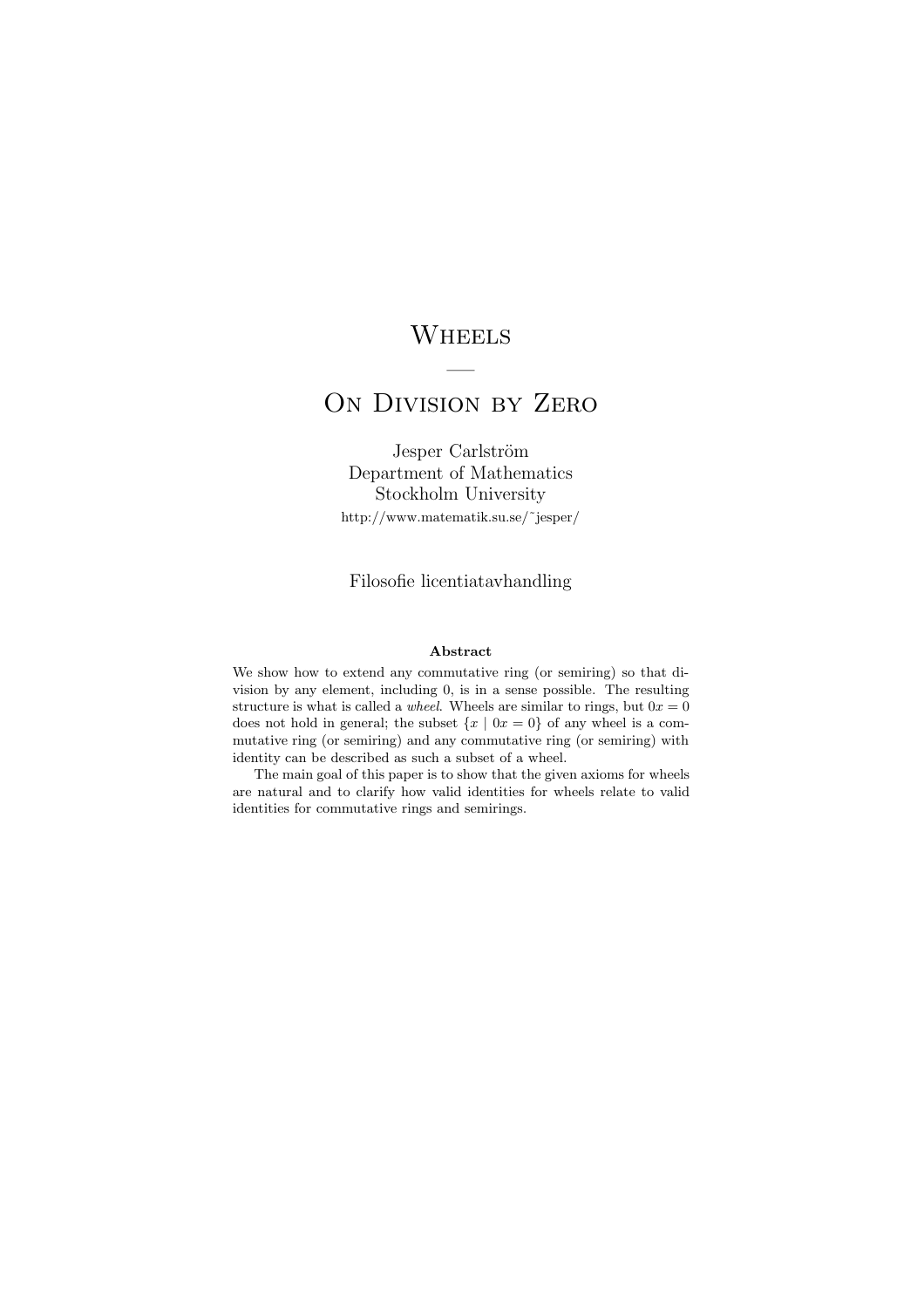# **Contents**

| $\mathbf{1}$   | Introduction |                                                                                  |                |  |  |  |  |
|----------------|--------------|----------------------------------------------------------------------------------|----------------|--|--|--|--|
|                | 1.1          |                                                                                  | 3              |  |  |  |  |
|                | 1.2          |                                                                                  | $\overline{4}$ |  |  |  |  |
| $\mathbf{2}$   |              | Involution-monoids                                                               | 7              |  |  |  |  |
|                | 2.1          | Definitions and examples $\dots \dots \dots \dots \dots \dots \dots \dots \dots$ | 8              |  |  |  |  |
|                | 2.2          | The construction of involution-monoids from commutative monoids                  | 9              |  |  |  |  |
|                | 2.3          | Insertion of the parent monoid $\ldots \ldots \ldots \ldots \ldots \ldots$       | 11             |  |  |  |  |
|                | 2.4          | The role of X in the structure of $M_X^*$                                        | 12             |  |  |  |  |
|                | 2.5          | The construction as a functor $\ldots \ldots \ldots \ldots \ldots \ldots \ldots$ | 14             |  |  |  |  |
| 3              |              | Applications to semirings                                                        |                |  |  |  |  |
|                | 3.1          | Applications to additive monoids of semirings $\dots \dots \dots$                | 16             |  |  |  |  |
|                | 3.2          | Applications to multiplicative monoids of commutative semirings<br>19            |                |  |  |  |  |
| $\overline{4}$ |              | Wheels                                                                           | 23             |  |  |  |  |
|                | 4.1          |                                                                                  | 24             |  |  |  |  |
|                | 4.2          | Applications to wheels of fractions                                              | 27             |  |  |  |  |
|                |              | The semiring in a wheel of fractions $\ldots \ldots \ldots \ldots$<br>4.2.1      | 27             |  |  |  |  |
|                |              | Obtaining /-invertible wheels of fractions $\ldots \ldots \ldots$<br>4.2.2       | 28             |  |  |  |  |
|                |              | Axiomatizing the class of wheels of fractions<br>4.2.3                           | 29             |  |  |  |  |
|                |              | 4.2.4                                                                            | 30             |  |  |  |  |
|                | 4.3          | Equational logic for wheels of fractions $\ldots \ldots \ldots \ldots \ldots$    | 32             |  |  |  |  |
| 5.             |              | Wheel-modules                                                                    | 44             |  |  |  |  |

#### Acknowledgements

I would like to thank Clas Löfwall for his support during this work. He followed the process through all of its stages, listening to my vague ideas and reading many preliminary versions of the manuscript. He put me in the right direction many times. If anything is easy to grasp in this paper, it is probably because he asked me to simplify that part and to give some examples.

I would also like to thank Per Martin-Löf, who spent many hours discussing constructive aspects with me. He also read several versions of the manuscript and gave me many valuable comments, on the content as well as on how it should be expressed. The first idea, of which wheel theory is a generalization, originates from him.

Thanks also to Jörgen Backelin, with whom I discussed possible choices of axioms, before the final selection was made.

Typeset by LATEX, using Paul Taylor's package 'Commutative Diagrams'.  $c$  2001 Jesper Carlström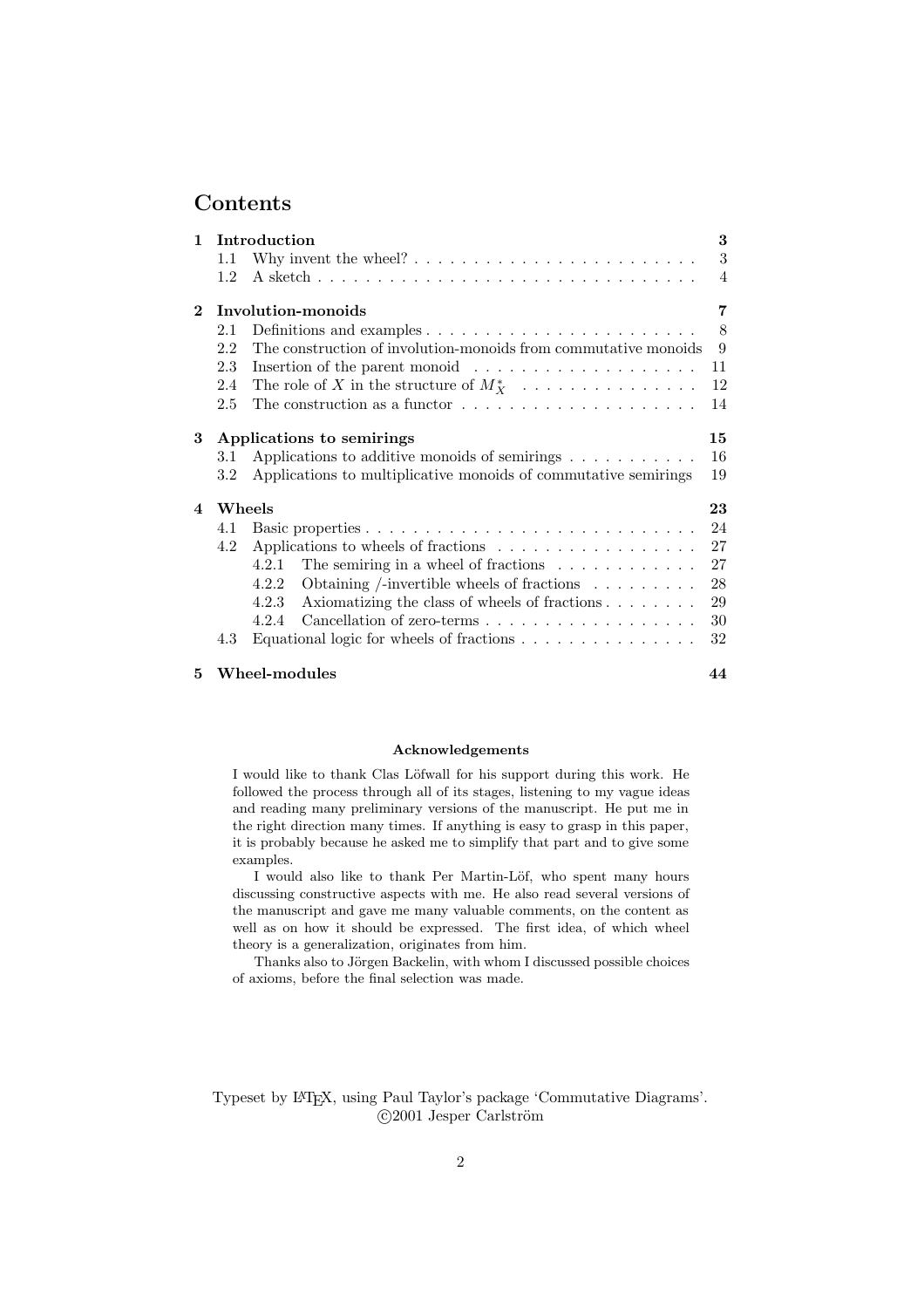# 1 Introduction

#### 1.1 Why invent the wheel?

The fact that multiplicative inversion of real numbers is a partial function is annoying for any beginner in mathematics: "Who has forbidden division by zero?". This problem seems not to be a serious one from a professional point of view, but the situation remains as an unaesthetic fact. We know how to extend the semiring of natural numbers so that we get solutions to equations like  $5 + x = 2$ ,  $2x = 3$ ,  $x^2 = 2$ ,  $x^2 = -1$  etc., we even know how to get completeness, but not how to divide by 0.

There are also concrete, pragmatic aspects of this problem, especially in connection with exact computations with real numbers. Since it is not in general decidable whether a real number is non-zero, one can't in general tell whether it is invertible. Edalat and Potts [EP00, Pot98] suggested that two extra 'numbers',  $\infty = 1/0$  and  $\perp = 0/0$ , be adjoined to the set of real numbers (thus obtaining what in domain theory is called the 'lifting' of the real projective line) in order to make division always possible. In a seminar, Martin-Löf proposed that one should try to include these 'numbers' already in the construction of the rationals from the integers, by allowing not only non-zero denominators, but arbitrary denominators, thus ending up not with a field, but with a field with two extra elements. Such structures were called 'wheels' (the term inspired by the topological picture  $\odot$  of the projective line together with an extra point 0/0) by Setzer [Set97], who showed how to modify the construction of fields of fractions from integral domains so that wheels are obtained instead of fields.

In this paper, we generalize Setzer's construction, so that it applies not only to integral domains, but to any commutative semiring. Our construction introduces a 'reciprocal' to every element, the resulting structure being what will be called a 'wheel of fractions'. We use the term 'wheel' in a more general sense than Setzer, but a wheel in our sense is still a structure in which addition, multiplication and division can always be performed. A wheel in Setzer's sense will be recognized as what we denote by ' $\odot_{S_0} A$ ', where A is an integral domain,  $S_0$  the subset  $A \setminus \{0\}$ .<sup>1</sup>

Beside applications to exact computations, there are other applications to computer programming: algorithms that split into cases depending on whether their arguments are zero or not, can sometimes be simplified using a total division function.

We also hope for applications in algebraic geometry. Instead of considering 'rational maps' as partial functions from a variety to a field, one may consider 'rational functions' from the variety to the wheel extending the field. The set of all such rational functions is a wheel in our sense (but not in Setzer's) with the operations defined point-wise. We say that rational functions are 'equal as maps' if they agree on some non-empty Zariski open subset. This is a congruence relation (it is transitive since the Zariski topology of a variety is irreducible) and the set of congruence classes is again a wheel — the 'wheel of rational maps'. In the same way, there is a 'wheel of regular functions'. Every regular function is equal as a map to some rational function. Finally, the most important

<sup>&</sup>lt;sup>1</sup>The notation  $S_0$  will be used for the set of cancellable elements in a monoid, i.e.,  $a \in$ S<sub>0</sub> means that  $ax = ay \Rightarrow x = y$  for all x, y. When considering semirings, we use the multiplicative monoid for this definition. In integral domains, we get  $S_0 = A \setminus \{0\}.$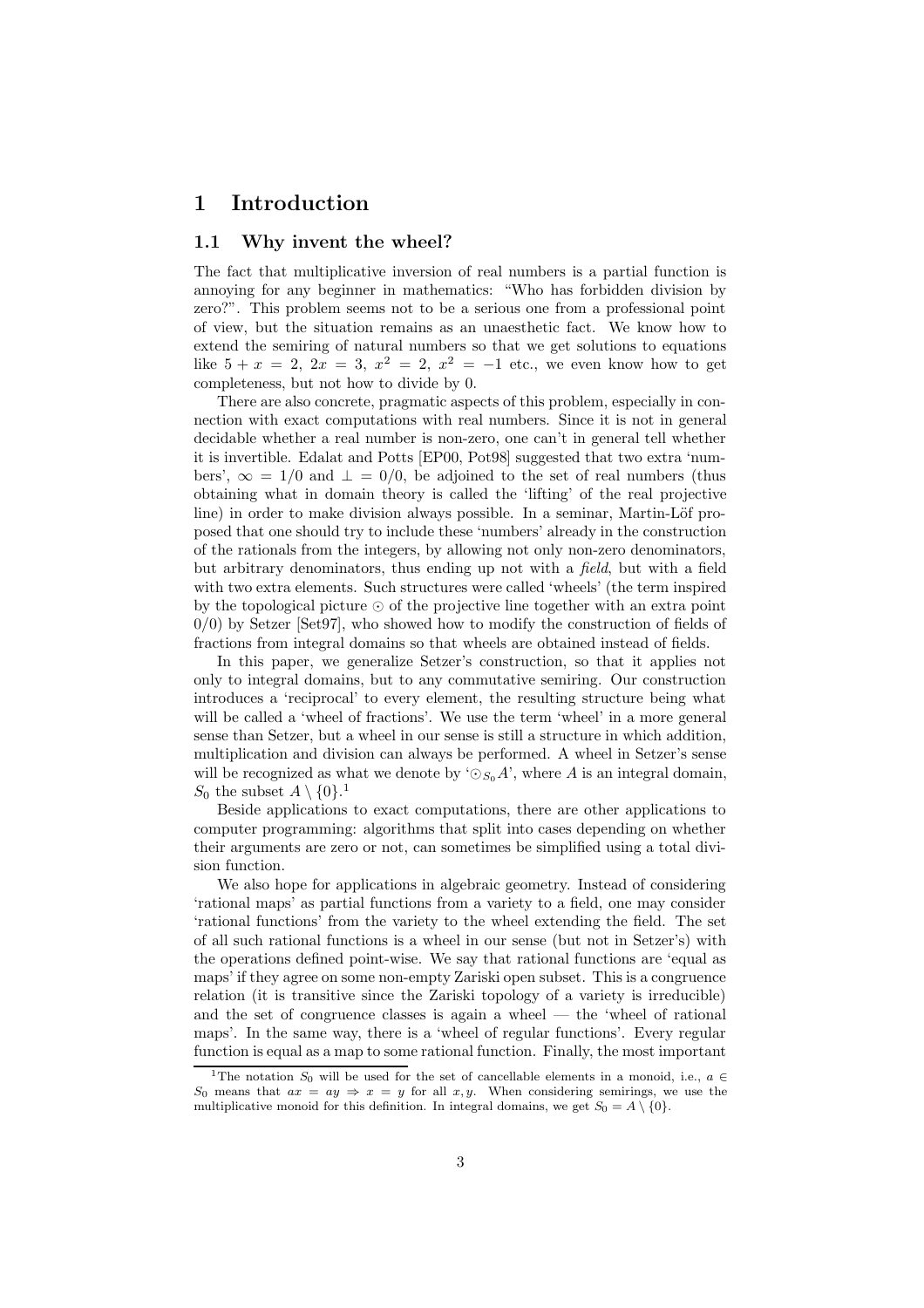methods in algebraic geometry are the projection onto a quotient of the ring of functions considered (the geometric interpretation being restricting attention to a Zariski closed subset of the variety) and the construction of a ring of fractions (localization in the sense that attention is restricted to what happens near some Zariski closed subset). Usually, those constructions are formally very different, even though their interpretations are similar. Using wheels instead of rings, those two situations are both handled by the same method: by projection onto a quotient. That suggests possible simplifications when wheels are used instead of rings.<sup>2</sup>

Finally, there should be applications to the development of constructive mathematic, in which total functions are preferred to partial functions.<sup>3</sup>

## 1.2 A sketch

We indicate briefly what the basic ideas are. Proofs and technical verifications are postponed to the following sections.

The natural way of trying to introduce inverses to all elements of a ring, is to modify the usual construction of rings of fractions. If A is a commutative ring with identity,  $S$  a multiplicative submonoid of it, then the usual construction is as follows: Define the relation  $\sim_S$  on  $A \times S$  (here the product is taken in the category of sets) as

$$
(x, s) \sim_S (x', s')
$$
 means  $\exists s'' \in S : s''(xs' - x's) = 0.$ 

Then  $\sim_S$  is an equivalence relation and  $A \times S' \sim_S$  is a commutative ring with (the class containing  $(x, y)$  is denoted by  $[x, y]$ )

$$
0 = [0, 1]
$$
  
\n
$$
1 = [1, 1]
$$
  
\n
$$
[x, s] + [x', s'] = [xs' + x's, ss']
$$
  
\n
$$
[x, s][x', s'] = [xx', ss']
$$
.

Clearly, 0 can't be inverted unless  $0 \in S$ , but if that is the case, then  $\sim_S$  is the improper relation, so that  $A \times S' \sim_S$  is trivial.

The obvious thing to try is to replace  $A \times S$  by  $A \times A$ . Considering the multiplicative structure only,  $A \times S$  is a product of monoids and  $\sim_S$  a congruence relation on it. Let  $\equiv_S$  be the congruence relation that is generated on the monoid  $A \times A$  by  $\sim_S$ . Then

$$
(x,y) \equiv_S (x',y') \iff \exists s, s' \in S : (sx,sy) = (s'x',s'y').
$$

<sup>2</sup>We do not treat algebraic geometry in this paper, but the statements in this paragraph are rather obvious corollaries of the theory developed. It is also possible to treat the more general situation of spectrums and schemes.

<sup>&</sup>lt;sup>3</sup>That a function  $f$  (think of the inversion of real numbers) is 'partial' on a set A means that  $f(x)$  is defined provided a certain predicate holds for x, say, that  $P(x)$  is true. In constructive type theory [ML84], this is interpreted as that f takes pairs  $(x, p)$  as arguments, with x an element of A and p a proof of  $P(x)$ . Thus, formally, f is not at all in the usual sense a partial function, but total on a set of pairs. In that sense, there are no partial functions in constructive type theory, but the term 'partial' can still be useful as a way of explaining that one informally thinks of f as defined on some 'part' of A. Since a proof of  $P(x)$  is needed as an argument for  $f$ , it is clearly preferable to have  $f$  replaced by a total function. That is a reason for asking for a program of reworking mathematics without partial functions. This paper is in the line with such a program.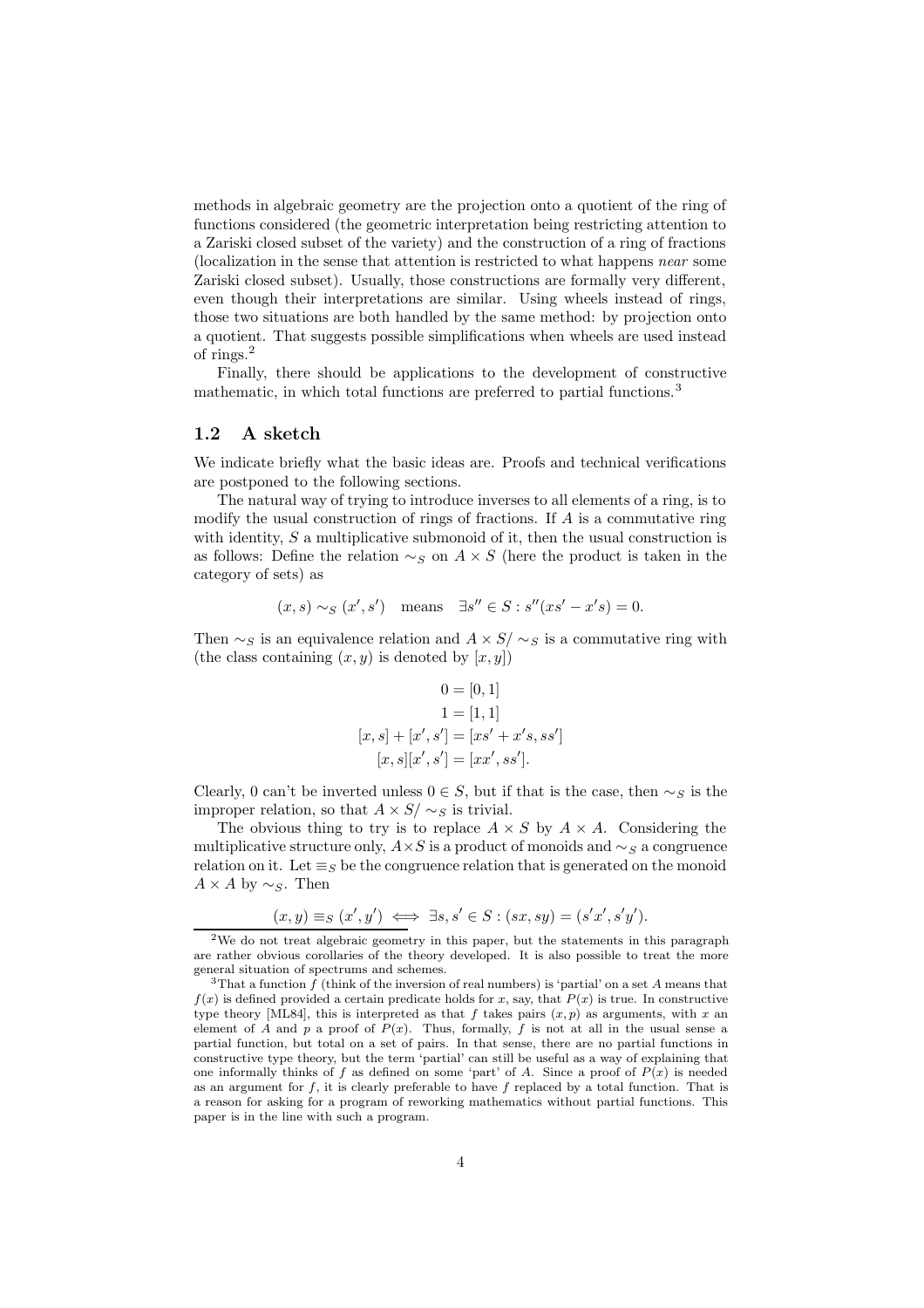We define  $\odot_S A$  (the wheel of fractions with respect to S) as  $A \times A / \equiv_S$  with the operations

$$
0 = [0, 1]
$$
  
\n
$$
1 = [1, 1]
$$
  
\n
$$
[x, y] + [x', y'] = [xy' + x'y, yy']
$$
  
\n
$$
[x, y][x', y'] = [xx', yy']
$$
  
\n
$$
/[x, y] = [y, x].
$$

This structure is not a ring (unless it is trivial), since  $0x = 0$  is not valid in general: with  $x = [0, 0]$ , we get  $0x = [0, 0]$  which is not equal to [0, 1] unless  $0 \in S$ , but then  $\equiv_S$  is improper and  $\odot_S A$  is trivial.

The additive structure is a commutative monoid, as well as the multiplicative. However, the group structure of addition is destroyed, since  $[0,0] + x = 0$ has no solution in non-trivial cases. Instead, one has the formula  $x - x = 0x^2$ if  $x - y$  is defined as  $x + (-1)y$ , where  $-1 = [-1, 1]$ . Thus  $x - x = 0$  is true for any x with  $0x = 0$ ; and in many wheels, there are many such x's.

The unary operation / is an involution on the multiplicative monoid, i.e.  $1/x = x$  and  $x/y = y/x$ . We call it the 'reciprocal' operation, with x being the 'reciprocal' of x. One does not have  $x/x = 1$  in general, but  $x/x = 1+0x/x$ .<sup>4</sup> Wheels of fractions are wheels, abstractly defined as follows.

**Definition 1.1 (wheel).** A wheel is a structure  $\langle H, 0, 1, +, \cdot, \cdot \rangle$  in which the following holds:

$$
\langle H, 0, + \rangle \text{ is a commutative monoid} \tag{1}
$$

 $\langle H, 1, \cdot, \cdot \rangle$  is a commutative monoid with involution / (2)

Distributivity

$$
(x+y)z + 0z = xz + yz \tag{3}
$$

$$
\frac{x}{y} + z + 0y = \frac{x + yz}{y}
$$
\n<sup>(4)</sup>

Rules for zero-terms

$$
0 \cdot 0 = 0 \tag{5}
$$

$$
(x+0y)z = xz + 0y \tag{6}
$$

$$
/(x+0y) = /x + 0y \tag{7}
$$

$$
x + 0/0 = 0/0. \tag{8}
$$

Here, H is a set (we will use the same symbol for the wheel), 0 and 1 are constants,  $+$  and  $\cdot$  are binary operations and  $/$  is a unary operation. We often omit the dot for multiplication and we sometimes write  $\frac{x}{y}$  for  $x/y$ . The usual priority rules apply: lower -arity gives higher priority and multiplication is prior to addition.

<sup>&</sup>lt;sup>4</sup>That  $x/x = 1$  is not in general true, is the reason why we avoid the notation  $x^{-1}$  for  $/x$ . The reciprocal should be thought of as a unary version of division, like negation is a unary version of subtraction. The unary negation corresponds to the binary subtraction by  $x - y = x + (-y)$  and  $-y = 0 - y$ . In the same way, there is a correspondence between the unary reciprocal and the binary division by  $x/y = x(y)$  and  $/y = 1/y$ .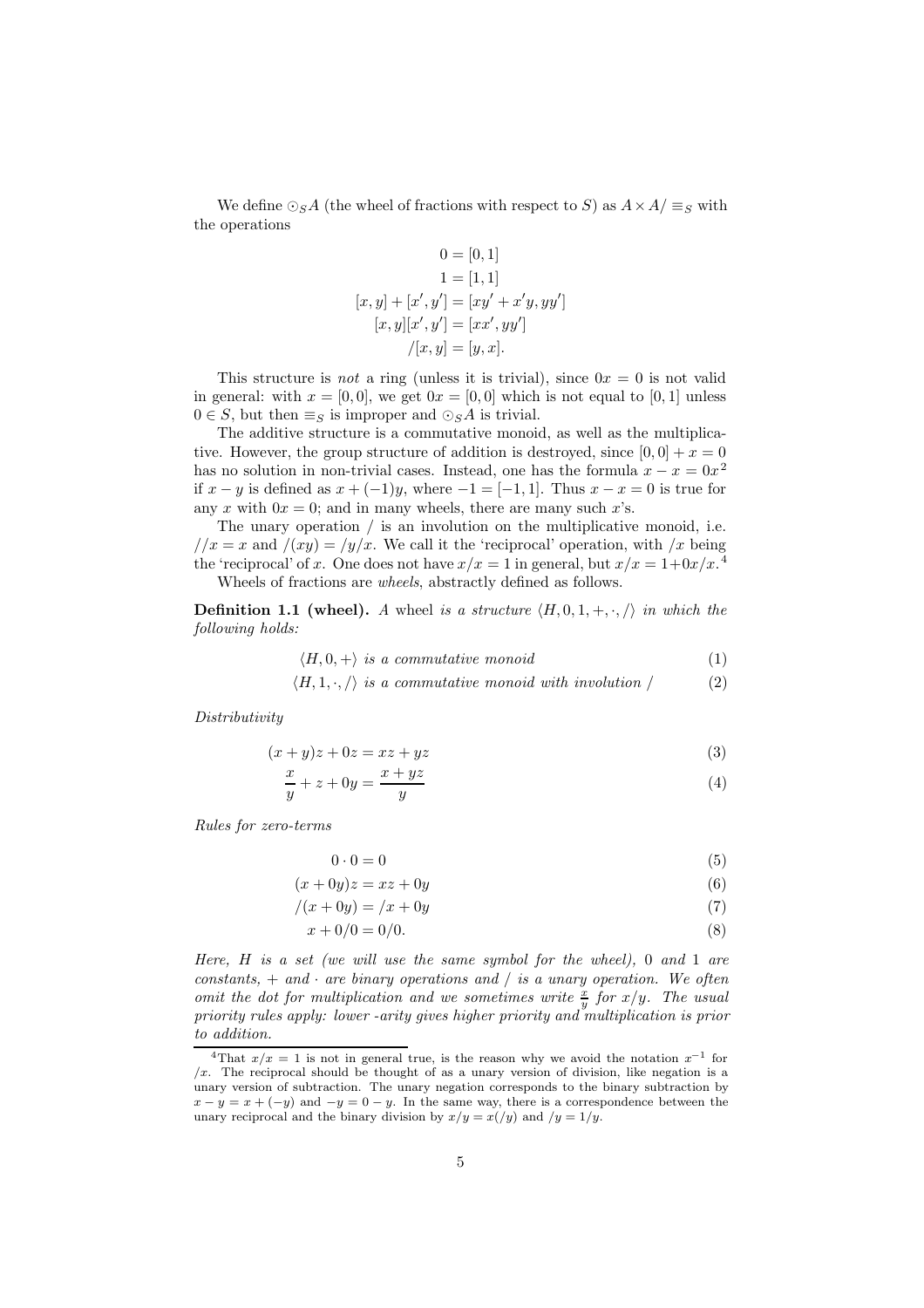Note that the usual rule ' $0x = 0$ ', which states that "zero-terms can be erased", is replaced by rules stating that zero-terms can be moved in certain ways in an expression. Indeed, (6) and (7) state that addition by a zero-term commutes with multiplication and reciprocal, so that if a zero-term occurs somewhere inside an expression, then it can be moved outside.

Example 1.2.  $((x+4+0y)(2+0z)+0x)(2+0z) = ((x+4)2)2+0x+0y+0z+0z.$ 

As a derived rule (rule (10) on page 24), we have  $0x + 0y = 0xy$ , so that several zero-terms can be merged together in one.

Example 1.3.  $0x + 0y + 0z + 0z = 0xyz^2$ .

The distributivity rule (3) looks different from the usual one, since we have a zero-term on the left-hand side. But it reduces to the usual rule when  $0z = 0$ . Since e.g.  $0 \cdot 2 = 0$ ,<sup>5</sup> we have  $(x + y)2 = x2 + y2$  and hence we get from the examples above that  $((x+4+0y)(2+0z)+0x)(2+0z) = 4x+16+0xyz^2$ .

Some examples of wheels of fractions are (we list only the underlying sets):

- 1.  $\odot_{\mathbb{Z}\setminus\{0\}}\mathbb{Z} = \mathbb{Q} \cup \{ /0, 0/0 \}.$
- 2.  $\odot_A A = \{0\}$ . This is the *trivial* wheel.
- 3.  $\odot_{11}(\mathbb{Z}/2\mathbb{Z}) = \{0, 1, /0, 0/0\}.$
- 4.  $\circlearrowright_{1}Z$ , the set of fractions of integers where no identifications are made. Hence two fractions are regarded as equal only if they have the same numerators and the same denominators.
- 5.  ${\mathcal{O}}_{4,3}(\mathbb{Z}/4\mathbb{Z}) = \{0, 1, 2, 3, 7, 7, 0, 7, 0, 0, 0, 2, 2, 0, 2/2\}$ . Note that this wheel extends the ring  $\mathbb{Z}/4\mathbb{Z}$  with six new elements. Thus, it is possible for such an extension to have more "new" elements than "old" ones.
- 6.  $\odot_{S_0}A$ , where  $S_0 = \{x \in A \mid xy = xz \Rightarrow y = z\}$ , is the 'total wheel of fractions'. It contains the well-known total ring of fractions as the subset  $\{x \mid 0x = 0\}$ . Moreover,  $\odot_{S_0}A$  is what we will call '/-invertible': if  $xy = 1$ , then  $y = x$ . Hence / can be used to compute multiplicative inverses whenever such exist.
- 7.  $\odot_U A$ , where U is the set of units in A, is /-invertible and the subset  ${x \mid 0x = 0}$  is an isomorphic copy of A. This shows that A can be extended to a /-invertible wheel in a structure-preserving way (as opposed to the construction of a total wheel of fractions, which often kills a lot of ideals).

An advantage of wheels as compared to rings is that several rules that are valid in rings only in special cases, will have counterparts that are generally valid in wheels. One example is the rule

$$
xz = yz \land z \neq 0 \Rightarrow x = y
$$

of integral domains, whose general counterpart for wheels is

 $xz = yz \Rightarrow x + 0z/z = y + 0z/z$  $\frac{50(1 + 1) = 0(1 + 1) + 0 \cdot 0 = 0 \cdot 1 + 0 \cdot 1 = 0 + 0 = 0.$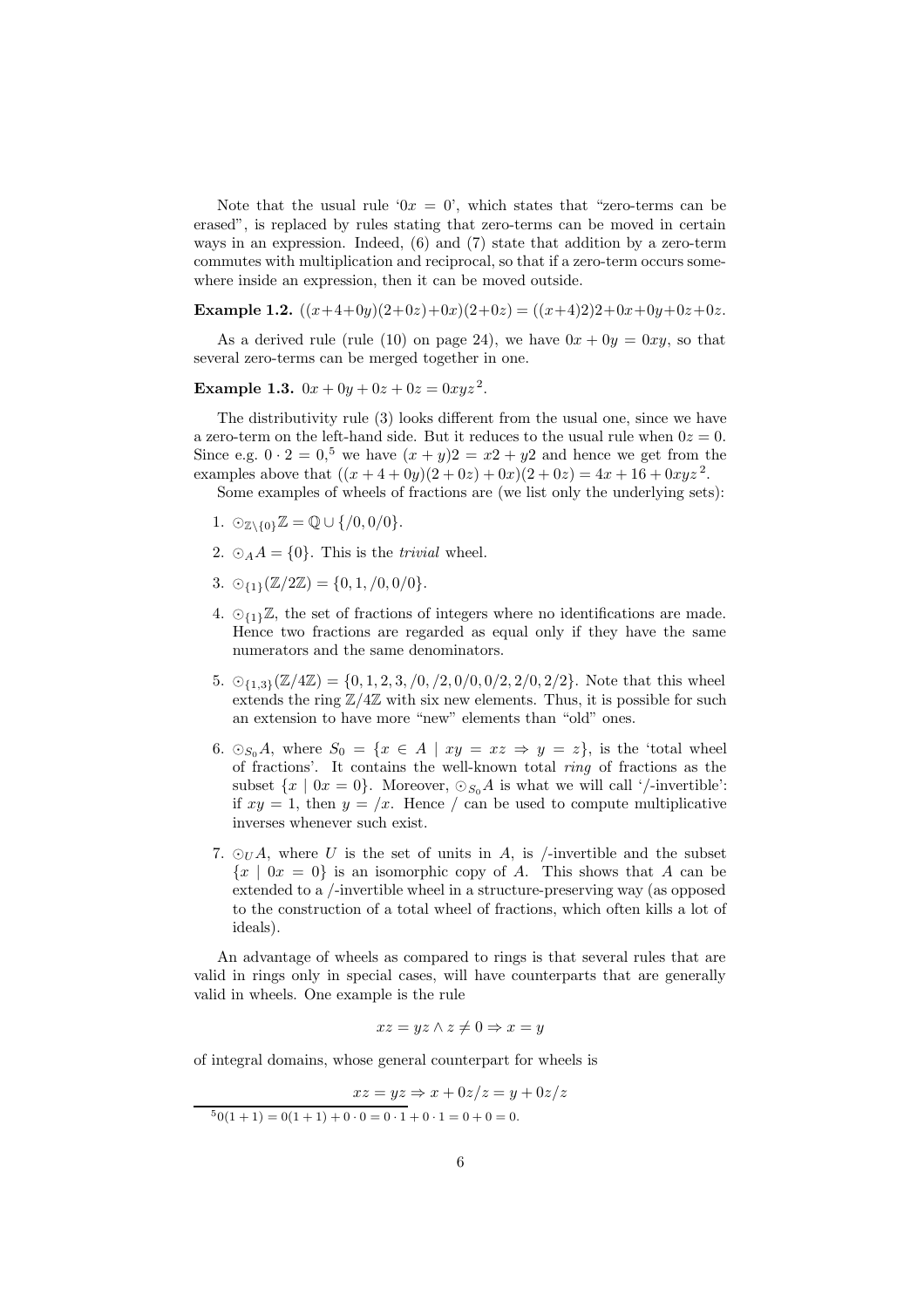(derived rule (13) on page 24).

Since any ring can be extended to a wheel in a structure-preserving way, one may always switch to wheel theory if one likes, even if one works with a problem which originates from a context of rings. Suppose for instance that  $a, b, c$  are elements of a ring A and that we have concluded that

$$
ac = bc.
$$

We may then think of  $a, b, c$  as elements of a /-invertible wheel that extends A and use  $0c = 0$ , concluding that

$$
a + 0/c = b + 0/c.
$$

This does always make sense. Additional information about  $c$  can later be used to go further in the calculation.

We arrived at wheels of fractions by a modification of a well-known construction, and it was by no means clear that the chosen construction yields the best result. We will however show that, in a certain sense, this construction is very natural. We do that in the following steps.

First, we forget the operations  $0$  and  $+$  of the ring we started with, so that we are left with the multiplicative monoid. We show that the construction can be carried out in this setting, and that it solves a universal problem for monoids. This shows that it is very natural from the point of view of the multiplicative monoid. We then show that there is a unique way of defining  $0$  and  $+$  such that the construction is functorial from the category of semirings to the category of 'weak wheels', which is a very general category. That unique way is precisely the one described above.

Convention. Any category with structures as objects is assumed to have algebraic morphisms as arrows, i.e., mappings that preserve all operations, including constants which are to be viewed as nullary operations.

# 2 Involution-monoids

The construction sketched in the previous section was motivated by a wish to make certain changes to the multiplicative monoid of a commutative ring. Fortunately, it turns out that the construction is compatible with the additive structure too, but that is not needed for the construction to be made. In fact, if one forgets about the additive structure and treats the multiplicative monoid only, then the construction becomes even more natural. A few sections will therefore be devoted to a study of commutative monoids. In this context, the motivation from the previous section amounts to the following.

Every monoid  $M$  comes with a partial inversion function, defined on the group of units in  $M$ .  $M$  can be extended to a group only when every element of it is cancellable. However, we will show that if  $M$  is commutative, then it can always be extended to a commutative monoid with an involution ∗, such that the partial inversion function of M is the restriction of  $*$ . This will follow as an application of the more general construction given below.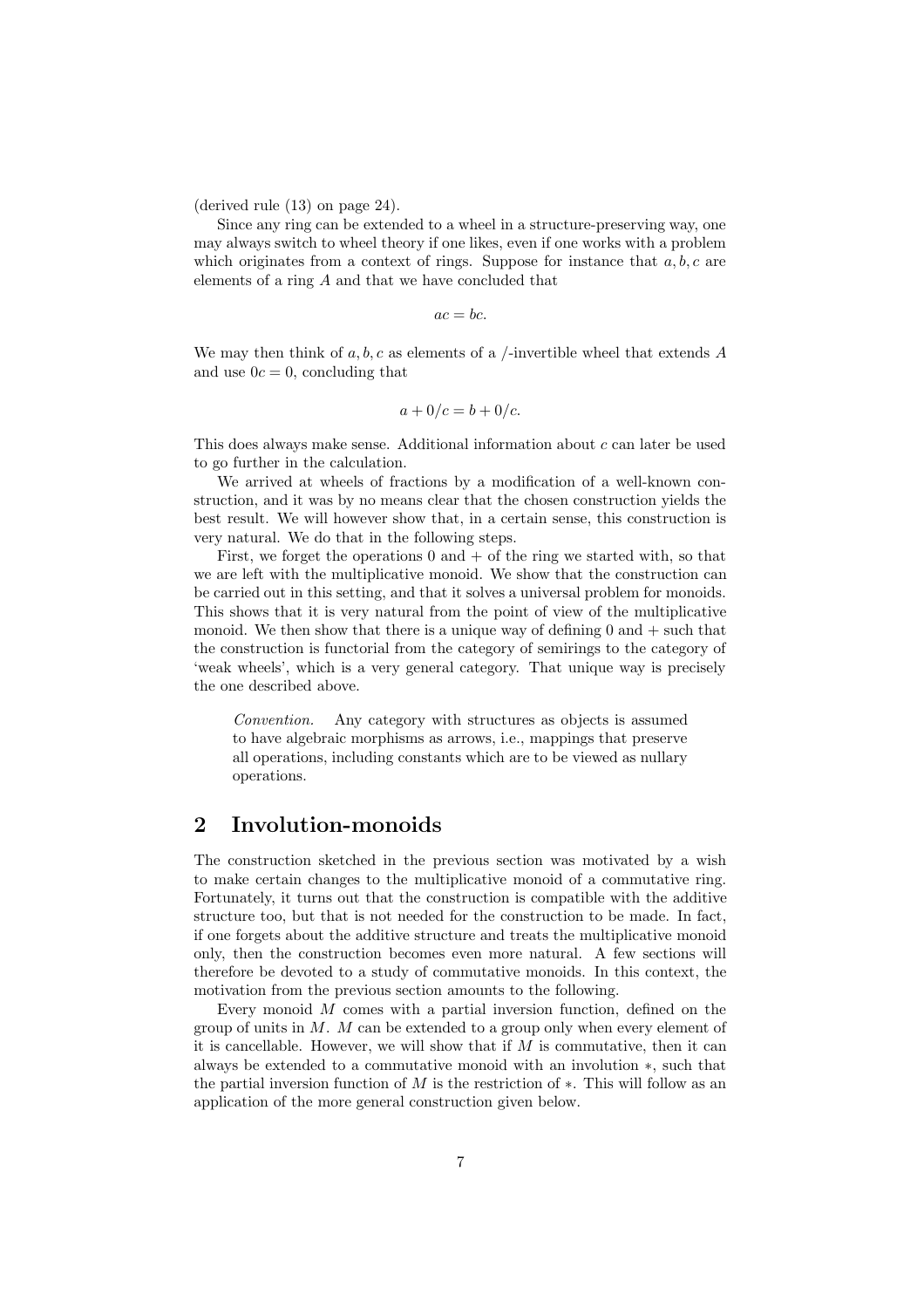#### 2.1 Definitions and examples

We use the following notion of involution, the canonical example being the inverse of a group.

Definition 2.1 (involution). An involution on M is a mapping  $\ast : M \to M$ such that

$$
x^{**} = x
$$

$$
(xy)^* = y^*x^*.
$$

Note that  $e^* = e$  for the identity  $e$ , since  $e^* = ee^* = e^{**}e^* = (ee^*)^* =$  $e^{**} = e$ . Therefore, an involution is a homomorphism  $M^{\text{op}} \to M$ . If M is commutative, then an involution is precisely an automorphism of order 2.

Definition 2.2 (involution-monoid). An involution-monoid is a pair  $\langle M, * \rangle$ where  $M$  is a monoid and  $*$  an involution on it. A morphism of involutionmonoids  $\varphi : \langle M, * \rangle \to \langle N, * \rangle$  is a monoid morphism  $M \to N$  with  $\varphi(x^*) = \varphi(x)^*$ for every x.

**Example 2.3.** 1. A group with  $x^* = x^{-1}$ .

- 2. An abelian group (or any commutative monoid) with ∗ being the identity morphism.
- 3. The multiplicative monoid of a field together with

$$
x^* = \begin{cases} 0 & (x = 0) \\ x^{-1} & (x \neq 0). \end{cases}
$$

Note however that this definition is constructive only if  $x = 0$  is decidable. That is not the case in e.g. R.

- 4. The monoid of  $n \times n$  matrices with  $*$  being transposition.
- 5. The monoid of strings from a given alphabet (e being the empty string and the composition being concatenation) with  $x^*$  being the string x in reversed order.

As is seen, involutions can sometimes be used as approximations of inversion functions. We therefore use the following different notions of inversion.

**Definition 2.4.** Let  $\langle M, * \rangle$  be an involution-monoid.

- 1. An element  $x \in M$  is invertible or a unit if there exists a  $y \in M$  with  $xy = yx = e$ . This is the ordinary notion for monoids and we use the ordinary notation  $x^{-1}$  for the element with  $xx^{-1} = x^{-1}x = e$ . We call  $x^{-1}$  the multiplicative inverse of x.
- 2. An element  $x \in M$  is \*-invertible or a \*-unit if  $xx^* = x^*x = e$  (hence ∗-units are units).
- 3.  $\langle M, * \rangle$  is said to be ∗-invertible if all units are ∗-invertible, i.e., if  $x^{-1} = x^*$ whenever  $x^{-1}$  is defined.

**Example 2.5.** 'Orthogonal' is a more common term for  $*$ -invertible  $n \times n$ matrixes.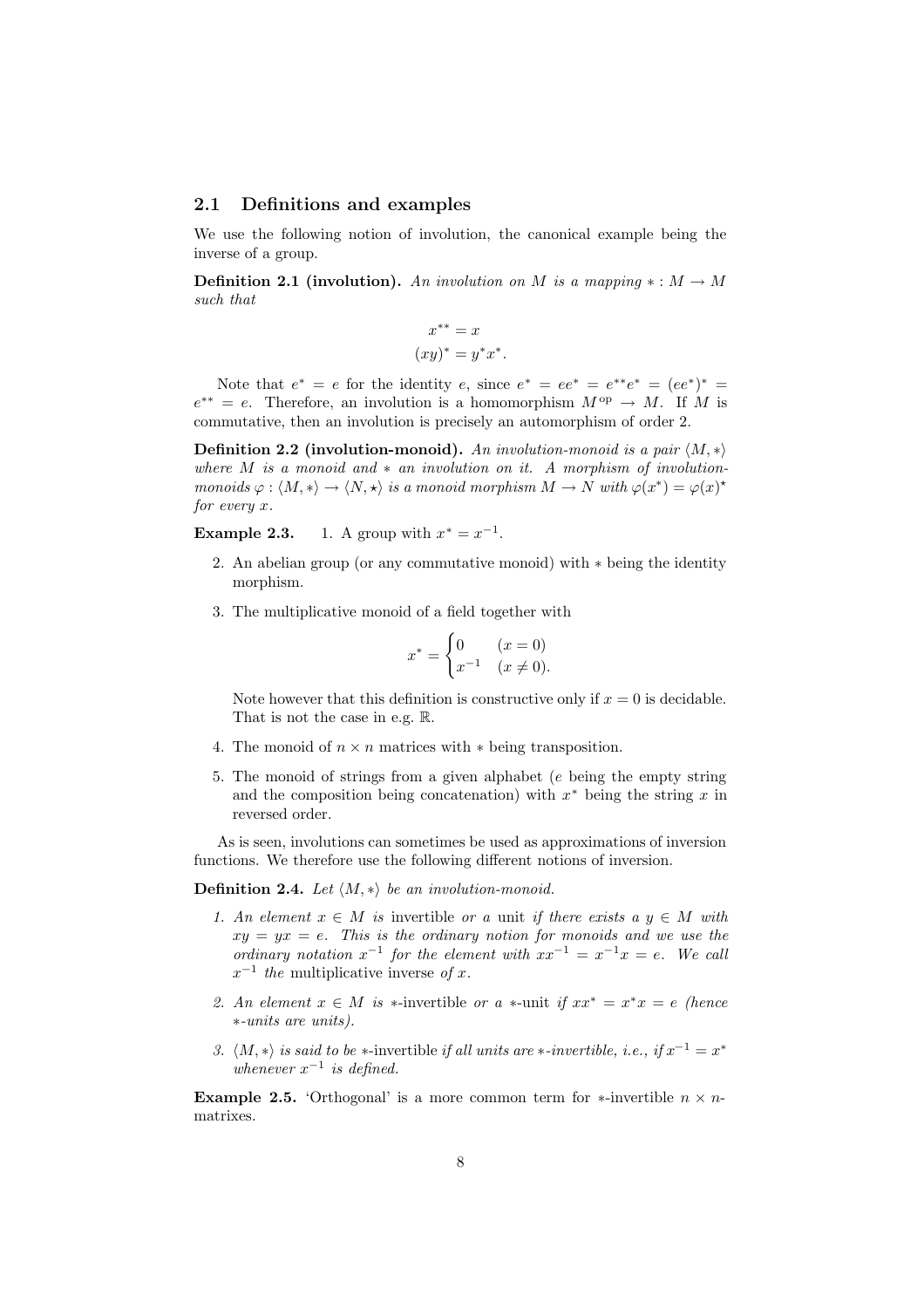# 2.2 The construction of involution-monoids from commutative monoids

From now on,  $M$  is assumed to be a *commutative* monoid and  $X$  a subset of it.  $S$  is assumed to be the submonoid generated by  $X$ , i.e.,  $S$  consists of all finite products of elements of  $X$  (e being the empty product). Variables  $s, s', s'', \ldots, s_0, s_1, \ldots$  are assumed to vary over S when nothing else is stated.

The ordinary construction of commutative monoids of fractions is precisely like that of commutative rings of fractions, except that one needs a minor modification to take care of the fact that no subtraction is present. Bourbaki [Bou73] defines  $M_X$  as the monoid  $M \times S / \sim_S$ , where  $(m, s) \sim_S (m', s')$ means  $\exists s'': s''ms' = s''m's'.$  That construction solves the following universal problem:

Find a monoid  $M_X$  with  $\iota_{(M,X)} : M \to M_X$ , having the property that whenever  $\varphi : M \to N$  is a monoid-morphism with  $\varphi(x)$  a unit for every  $x \in X$ , then there is a unique  $\hat{\varphi}: M_X \to N$  with  $\varphi = \hat{\varphi} \circ \iota_{(M,X)}.$ 



Informally, one asks that the elements of a subset  $X$  should 'turn into units' when mapped into N and defines  $M_X$  to be universal with that property. Bourbaki does not assume that  $N$  is commutative, but the generality is somewhat illusory, since the homomorphic image of a commutative monoid is again commutative. Since everything takes place inside the image of  $M$ , one has all commutativity that is needed. One could therefore as well require that  $N$  be commutative and handle a morphism  $M \to N'$  ( $N'$  not commutative) by letting N be the image, factorizing the morphism as  $M \to N \to N'$ .

An analogue for involution-monoids is to ask that the elements  $x \in X$  should 'turn into  $\star$ -units' when mapped into an involution-monoid  $\langle N, \star \rangle$ . Formally, we state it as follows, with  $T$  denoting the forgetful functor taking the monoid out of an involution-monoid. Motivated by the arguments in the previous paragraph, we assume that N is commutative.<sup>6</sup>

Let  $M$  be a commutative monoid and  $X$  an arbitrary subset of  $M$ . Then find an involution-monoid  $M_X^*$  with  $\eta_{(M,X)} : M \to T(M_X^*),$ having the property that whenever  $\langle N, \star \rangle$  is a commutative involution-monoid and  $\varphi: M \to N$  a monoid-morphism with  $\varphi(x)\varphi(x)^* =$  $\varphi(x) \star \varphi(x) = e$  for every  $x \in X$ , then there is a unique  $\hat{\varphi}: M_X^* \to$  $\langle N, \star \rangle$  with  $\varphi = T(\hat{\varphi}) \circ \eta_{(M,X)}$ .

<sup>6</sup> In our situation, this requirement is really essential, since we do not any longer work inside the image of  $M$ , but in the generated involution-monoid, which is not automatically commutative.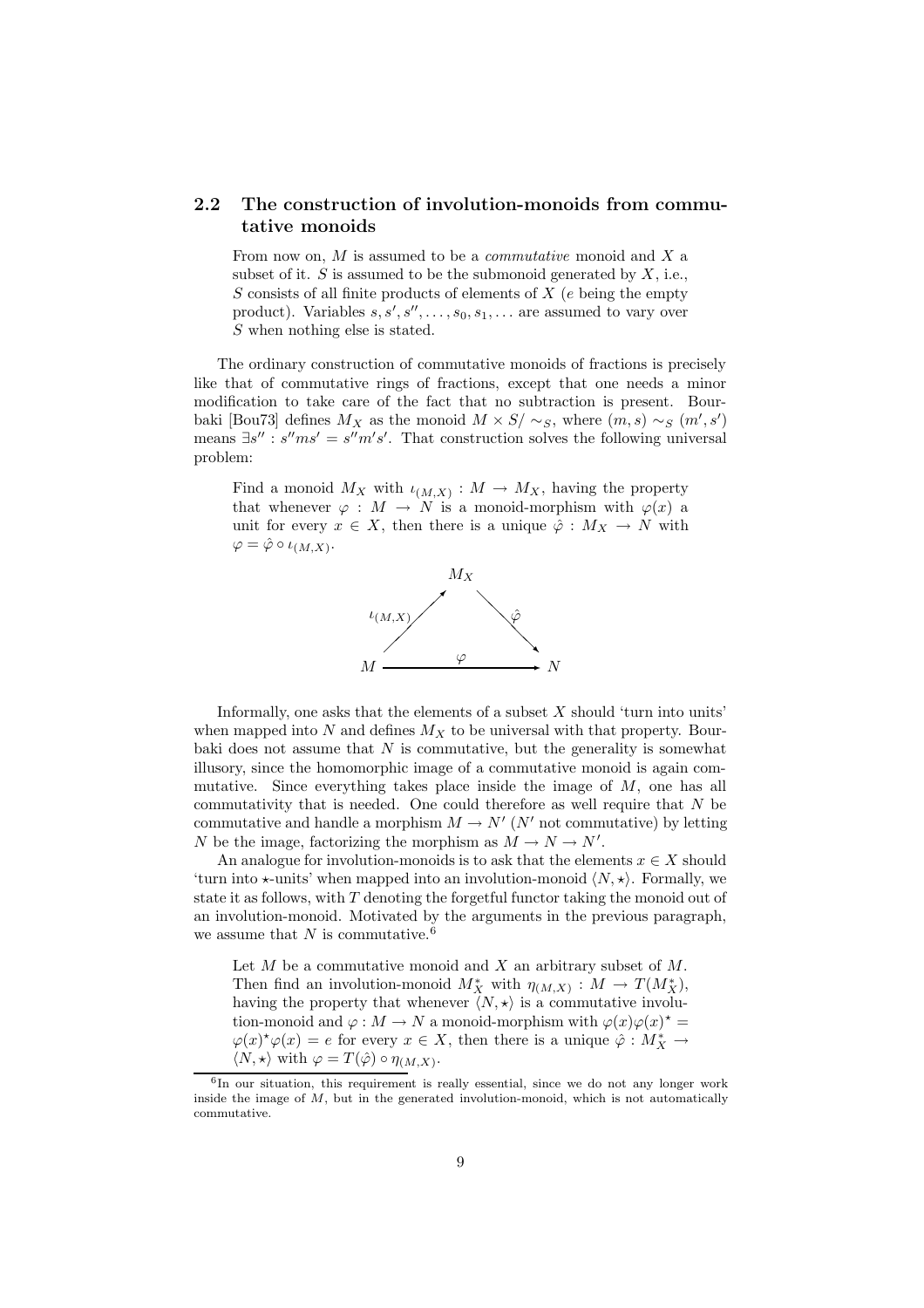

We show how to find  $M_X^*$ . Consider the involution-monoid  $\langle M \times M, *\rangle$ where  $(x, y)^* = (y, x)$  and define  $\equiv_S$  on it by

$$
(x, y) \equiv_S (x', y')
$$
 means  $\exists s_1, s_2 : (s_1, s_1)(x, y) = (s_2, s_2)(x', y').$ 

Then  $\equiv_S$  is clearly reflexive and symmetric, but it is also transitive, since if  $(s_1, s_1)(x, y) = (s_2, s_2)(x', y')$  and  $(s_3, s_3)(x', y') = (s_4, s_4)(x'', y'')$ , then it follows that  $(s_1s_3, s_1s_3)(x, y) = (s_2s_4, s_2s_4)(x'', y'')$ . It is easily seen that  $\equiv_S$  preserves the operations, so that it is in fact a congruence relation. The congruence class containing  $(x, y)$  will be denoted by  $[x, y]$ .

**Definition 2.6.** Let  $M_X^* = \langle M \times M, * \rangle / \equiv_S$ , and let  $\eta_{(M,X)} : M \to T(M_X^*)$  be defined by  $x \mapsto [x, e]$ .

Theorem 2.7 (solution to the universal problem). Suppose  $\langle N, \star \rangle$  is a commutative involution-monoid and  $\varphi : M \to N$  a monoid-morphism. Then  $\hat{\varphi}([x,y]) = \varphi(x)\varphi(y)$ <sup>\*</sup> defines a morphism of involution-monoids  $M_X^* \to \langle N, \star \rangle$ and if  $\psi$  is such a morphism too, then  $\varphi = T(\psi) \circ \eta_{(M,X)}$  if and only if  $\psi = \hat{\varphi}$ .

*Proof.* We first prove uniqueness of  $\psi$ . In order for it to extend  $\varphi$ , we must have

$$
\psi([x, y]) = \psi([x, e][y, e]^*) = \psi([x, e])\psi([y, e])^* = \psi(\eta_{(M, X)}(x))\psi(\eta_{(M, X)}(y))^*
$$
  
=  $\varphi(x)\varphi(y)^*$ .

Hence,  $\hat{\varphi}$  is the only candidate. It is well-defined, since if  $[x, y] = [x', y']$  then there are  $s_1, s_2$  with  $(s_1, s_1)(x, y) = (s_2, s_2)(x', y')$  and therefore

$$
\varphi(x)\varphi(y)^* = \varphi(x)e\varphi(y)^* = \varphi(x)\varphi(s_1)\varphi(s_1)^*\varphi(y)^* = \varphi(xs_1)\varphi(ys_1)^* \n= \varphi(x's_2)\varphi(y's_2)^* = \varphi(x')\varphi(s_2)\varphi(s_2)^*\varphi(y')^* = \varphi(x')e\varphi(y')^* \n= \varphi(x')\varphi(y')^*.
$$

It is a monoid-morphism since

$$
\hat{\varphi}([x,y][x',y']) = \hat{\varphi}([xx',yy']) = \varphi(xx')\varphi(y'y)^* = \varphi(x)\varphi(x')\varphi(y) * \varphi(y') * \n= \varphi(x)\varphi(y) * \varphi(x')\varphi(y') * = \hat{\varphi}([x,y])\hat{\varphi}([x',y'])
$$

and

$$
\hat{\varphi}([e,e]) = \varphi(e)\varphi(e)^{\star} = ee^{\star} = e.
$$

It preserves the involution since

$$
\hat{\varphi}([x,y]^*) = \hat{\varphi}([y,x]) = \varphi(y)\varphi(x)^\star = \varphi(y)^{\star\star}\varphi(x)^\star = (\varphi(x)\varphi(y)^\star)^\star
$$
  
= 
$$
\hat{\varphi}([x,y])^\star.
$$

 $\Box$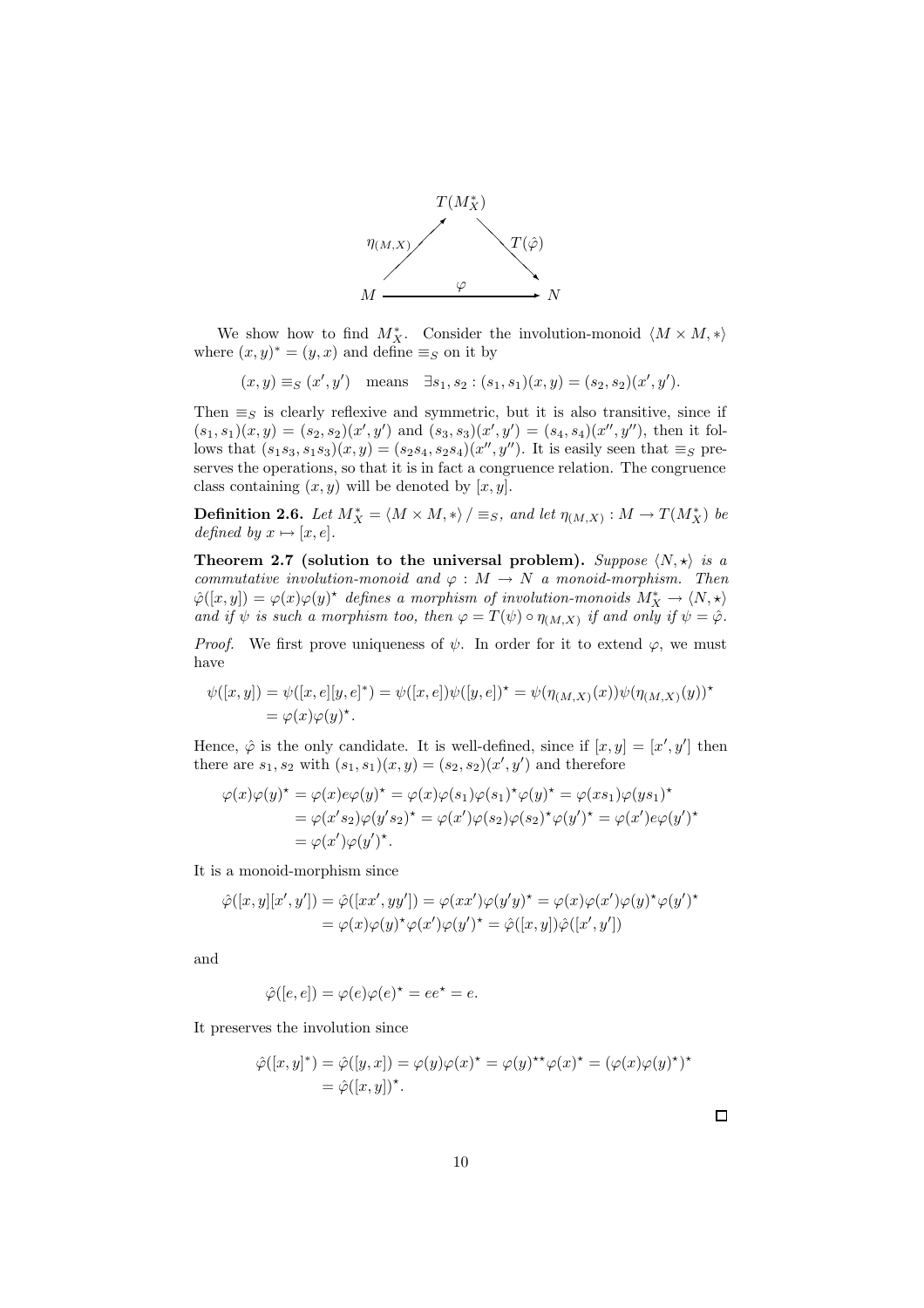#### 2.3 Insertion of the parent monoid

The mapping  $\eta_{(M,X)}$  differs from the usual  $\iota_{(M,X)}$  only in the choice of codomain, since we will see in theorem 2.10 that  $M_X$  is included in  $M_X^*$ . Hence, many properties of  $\iota$  carry over to  $\eta$ . One such is that  $\eta_{(M,X)}$  is not in general injective.

**Proposition 2.8.**  $\eta_{(M,X)}(a) = \eta_{(M,X)}(b)$  iff there is some  $s \in S$  with  $sa = sb$ .

Proof.

$$
[a, e] = [b, e]
$$
  

$$
\implies
$$
  

$$
\exists s_1, s_2 : (s_1, s_1)(a, e) = (s_2, s_2)(b, e)
$$
  

$$
\implies
$$
  

$$
\exists s : sa = sb.
$$

**Corollary 2.9.**  $\eta_{(M,X)}$  is injective iff every  $x \in X$  is cancellable.

*Proof.* If every  $x \in X$  is cancellable, then every  $s \in S$  is too, since S is generated by X. Hence  $sa = sb \Rightarrow a = b$  and the rest follows from the proposition.  $\square$ by X. Hence  $sa = sb \Rightarrow a = b$  and the rest follows from the proposition.

It is convenient to use the same symbol for an element of a monoid  $M$  and its image under  $\eta_{(M,X)}$ , even when  $\eta_{(M,X)}$  is not injective (remembering that lack of injectivity means that equality in  $M_X^*$  need not imply equality in  $M$ ). We will use that notation frequently. In particular, it allows us to write  $xy^*$ instead of  $[x, y]$ .

**Theorem 2.10.** The homomorphism  $\hat{\eta}_{(M,X)}$  :  $M_X \rightarrow T(M_X^*)$ , induced by  $\eta_{(M,X)}$  according to the universal property of  $M_X$ , is injective.



Proof. This is best seen in a very concrete way, examining how the constructions of  $M_X$  and  $M_X^*$  are related.

Let  $\sim_S$  be the restriction of  $\equiv_S$  to  $M \times S$ . Then

$$
(x,s) \sim_S (x',s') \iff \exists s'' : s''xs' = s''x's,
$$

because on the one hand, if  $s''xs' = s''x's$ , then we have

$$
(s^{\prime\prime} s^\prime , s^{\prime\prime} s^\prime )(x,s)=(s^{\prime\prime} xs^\prime , s^{\prime\prime} ss^\prime )=(s^{\prime\prime} x^\prime s , s^{\prime\prime} ss^\prime )=(s^{\prime\prime} s , s^{\prime\prime} s)(x^\prime , s^\prime )
$$

and on the other, if  $(s_1, s_1)(x, s) = (s_2, s_2)(x', s')$ , then

$$
s_1xs'=s_2x's'=s_1x's.
$$

 $\Box$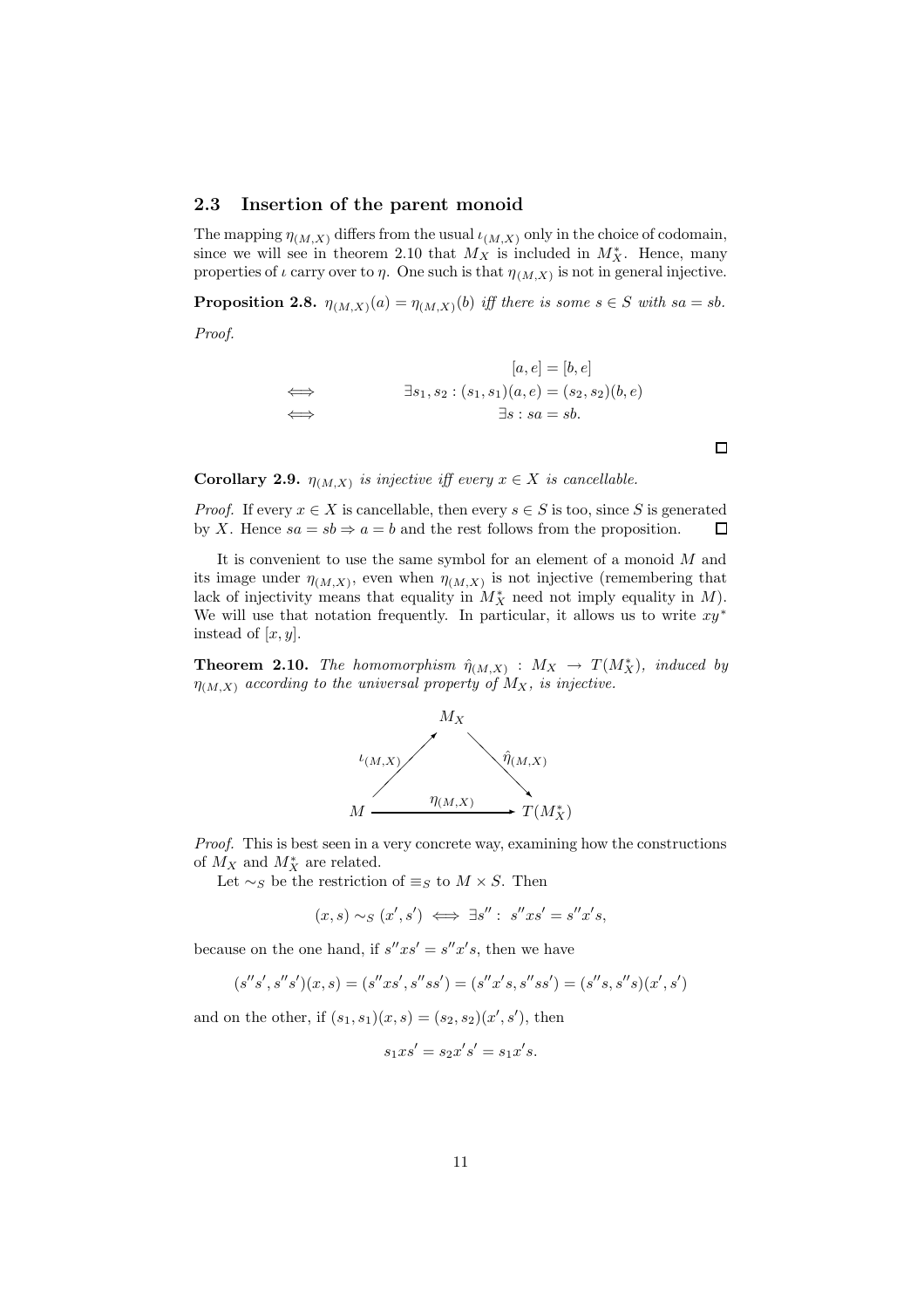Since  $\sim_S$  is a restriction of  $\equiv_S$ , it follows that the mapping  $M \times S/\sim_S \rightarrow$  $M \times M / \equiv_S$  is injective. This mapping is clearly  $\hat{\eta}_{(M,X)}$ .



 $\Box$ 

We therefore regard  $M_X$  as a submonoid of  $T(M_X^*)$ .

# 2.4 The role of X in the structure of  $M_X^*$

When exploring possible structures of  $M_X^*$ , we don't have to consider arbitrary subsets X, but only submonoids S, since  $M_X^* = M_S^*$  when S is the submonoid generated by  $X$ . When comfortable, we may even restrict our attention to a special class of submonoids: those "closed under division".

**Definition 2.11.** A submonoid S of M is closed under division if it holds that

$$
sx \in S \Rightarrow x \in S. \qquad (s \in S, x \in M)
$$

**Definition 2.12.** The divisional closure of a submonoid  $S$  of  $M$  is the smallest submonoid of M that contains S and is closed under division.

**Lemma 2.13.**  $\tilde{S} = \{x \in M \mid \exists s : sx \in S\}$  is the divisional closure of S.

*Proof.* Since  $es \in S$ , we have  $s \in \tilde{S}$  and hence  $S \subset \tilde{S}$ .

It is obvious that  $S$  cannot be smaller, the question is whether it is closed under multiplication and division. Suppose  $x, y \in \tilde{S}$ , say  $s_1x, s_2y \in S$ . Then  $(s_1s_2)(xy) \in S$ , so that  $xy \in \tilde{S}$ . Hence it is a submonoid of M.

To see that it is closed under division, suppose that  $\tilde{s}x \in \tilde{S}$ , with  $\tilde{s} \in \tilde{S}$ . Then there is an s with  $s(\tilde{s}x) \in S$ . But there is also an s' such that  $s'\tilde{s} \in S$ . Then  $ss'\tilde{s} \in S$  and  $(ss'\tilde{s})x = (ss')(\tilde{s}x) \in S$ , so that  $x \in \tilde{S}$ .

This is an algebraic closure operator (in the sense of e.g. [BS81]).

**Proposition 2.14.**  $M_X^* = M_S^* = M_{\tilde{S}}^*$  (they are identical as sets and have identical operations).

*Proof.* It is clear by definition of  $M_X^*$  that it is identical to  $M_S^*$ . We prove  $M^*_{S} = M^*_{\tilde{S}}.$ 

Suppose that  $[x, y] = [x', y']$  in  $M_S^*$ , say  $(s_1, s_1)(x, y) = (s_2, s_2)(x', y')$ . Then, since  $S \subset \tilde{S}$ ,  $[x, y] = [x', y']$  in  $M_{\tilde{S}}^*$ . On the other hand, suppose  $[x, y] = [x', y']$  in  $M_{\tilde{S}}^*$ , say  $(x_1, x_1)(x, y) = (x_2, x_2)(x', y')$  with  $x_1, x_2 \in \tilde{S}$ . Then there are by definition of  $\tilde{S}$  some  $s_1, s_2 \in S$  with  $s_1x_1, s_2x_2 \in S$ . Hence  $((s_1x_1)s_2, (s_1x_1)s_2)(x, y) = (s_1(s_2x_2), s_1(s_2x_2))(x', y')$ , which means that  $[x, y]$  $=[x', y']$  in  $M_S^*$ .

Thus  $M_{\tilde{S}}^*$  and  $M_{\tilde{S}}^*$  are identical as sets. Their operations are identical since they are defined in the same way.  $\Box$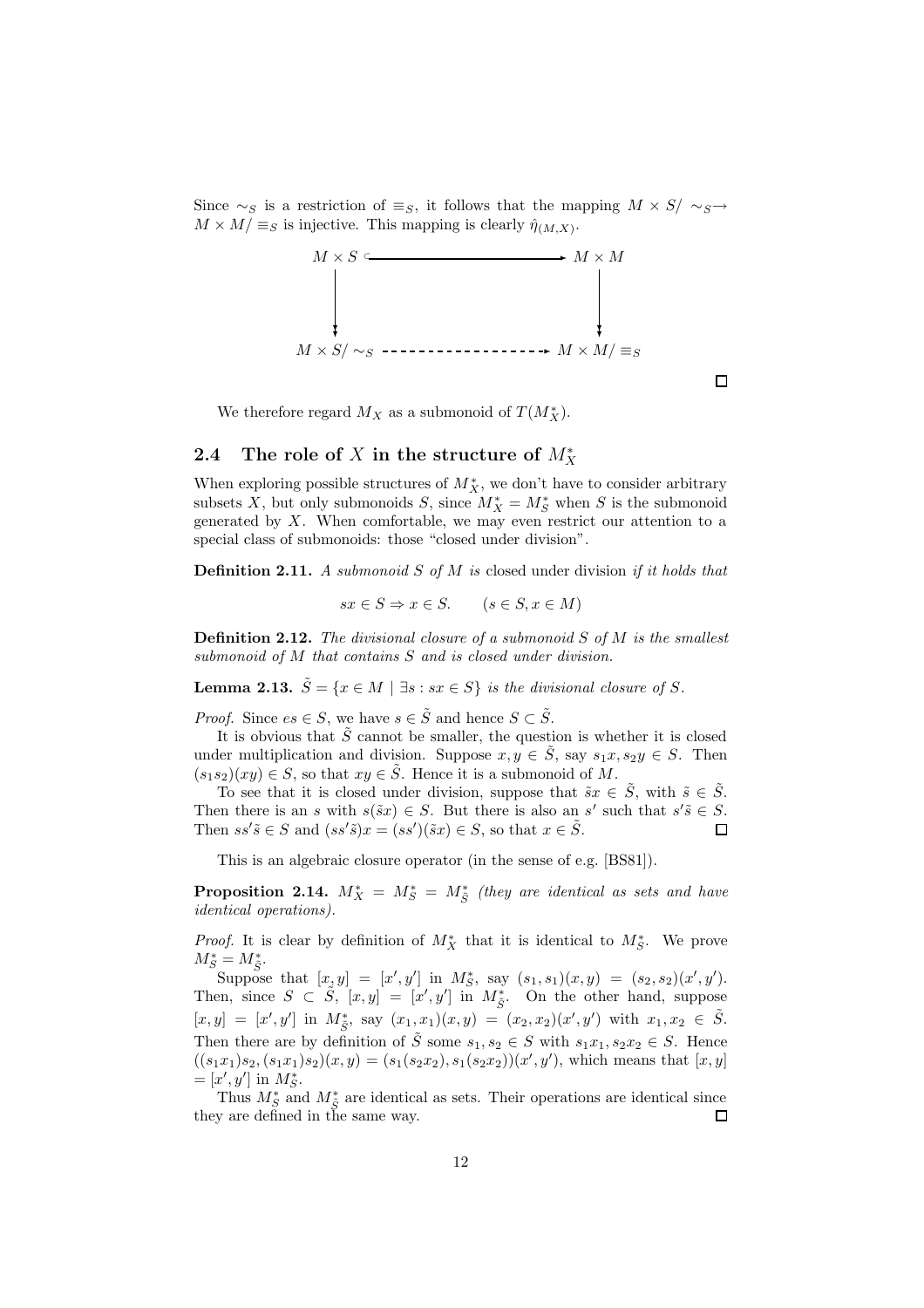We now investigate the connection between the involution of  $M_S^*$  and the partial inversion function on its underlying monoid.

**Proposition 2.15.**  $\eta_{(M,X)}(x)$  is \*-invertible if and only if x belongs to the divisional closure of the submonoid  $S$  generated by  $X$ .

*Proof.* Let  $x \in \tilde{S}$ , say  $sx = s' \in S$ . Then  $(s, s)(x, x) = (s', s')(e, e)$ , so that  $xx^* = e$  in  $M_S^*$ .

On the other hand, suppose  $xx^* = e$  in  $M_S^*$ , say  $(s, s)(x, x) = (s', s')(e, e)$ . Then  $sx = s' \in S$ , so that  $x \in \tilde{S}$ .

In particular, we will often (and without explanation) use that  $ss^* = e$  for any  $s \in S$ .

**Definition 2.16.** A submonoid  $S \subset M$  is saturated if  $xy \in S \Rightarrow x, y \in S$ .

Example 2.17. The group of units is saturated as a subset of M.

**Example 2.18.** Let  $S_0 = \{x \in A \mid xy = xz \Rightarrow y = z\}$ . It is saturated as a subset of M. We call it "the submonoid of cancellable elements".

**Proposition 2.19.**  $M_S^*$  is  $*$ -invertible if and only if  $\tilde{S}$  is saturated in M.

*Proof.* By proposition 2.14 we may assume that  $S = \tilde{S}$ .

Suppose that S is saturated and that  $[a, b]$  is a unit in  $M_S^*$ , say  $[a, b][a', b'] =$ e, which is to say that  $(s_1, s_1)(aa', bb') = (s_2, s_2)(e, e)$  for some  $s_1, s_2$ . Then  $s_1aa' = s_1bb' = s_2 \in S$ , so that  $a, b \in S$  by saturation. Hence  $ab \in S$  so that  $[a, b][a, b]^* = [ab, ab] = e.$ 

Suppose on the other hand that every unit is ∗-invertible and take  $xy \in S$ . We shall prove  $x \in S$ . In  $M_S^*$ , x is a unit with  $x^{-1} = y(xy)^*$ , but then it is we shall prove  $x \in S$ . In  $M_S$ , x is a unit with  $x = y(xy)$ , but then it is<br>\*-invertible by assumption, so that  $y(xy)^* = x^*$ . That means that there are  $s_1, s_2$  with  $(s_1, s_1)(y, xy) = (s_2, s_2)(e, x)$ , in particular  $s_2x = s_1(xy)$ . But xy was taken from S, so we conclude that  $s_2x \in S$  and hence that  $x \in \tilde{S}$ . Since we have assumed that  $S = \tilde{S}$ , we get  $x \in S$ . A similar argument proves that  $u \in S$ .  $y \in S$ .

**Corollary 2.20.** Let U be the group of units in M. Then  $M_U^*$  is  $*$ -invertible and it contains M as a submonoid (this solves the problem of finding an extension of M together with an involution extending the partial inversion function of  $M$ ).

*Proof.* Since U is saturated,  $M_U^*$  is  $*$ -invertible by the previous proposition. By corollary 2.9,  $\eta_{(M,U)}$  is injective, since units are cancellable.

**Proposition 2.21.** The restriction to M of the involution of  $M_U^*$ , is the partial inversion function of M.

*Proof.* The restriction of  $*$  to M extends the partial inversion function since  $M_U^*$ is ∗-invertible. We shall prove that if  $x, y \in M$  with  $y = x^*$  in  $M_U^*$ , then  $xy = e$ . Suppose therefore that  $x, y \in M$  and that  $y = x^*$ . The latter means that there are units  $u_1, u_2 \in M$  with  $(u_1, u_1)(y, e) = (u_2, u_2)(e, x)$ , but then  $u_2x = u_1$ , so that  $x \in U$ . Hence  $xx^* = e$ , thus  $xy = e$ . that  $x \in U$ . Hence  $xx^* = e$ , thus  $xy = e$ .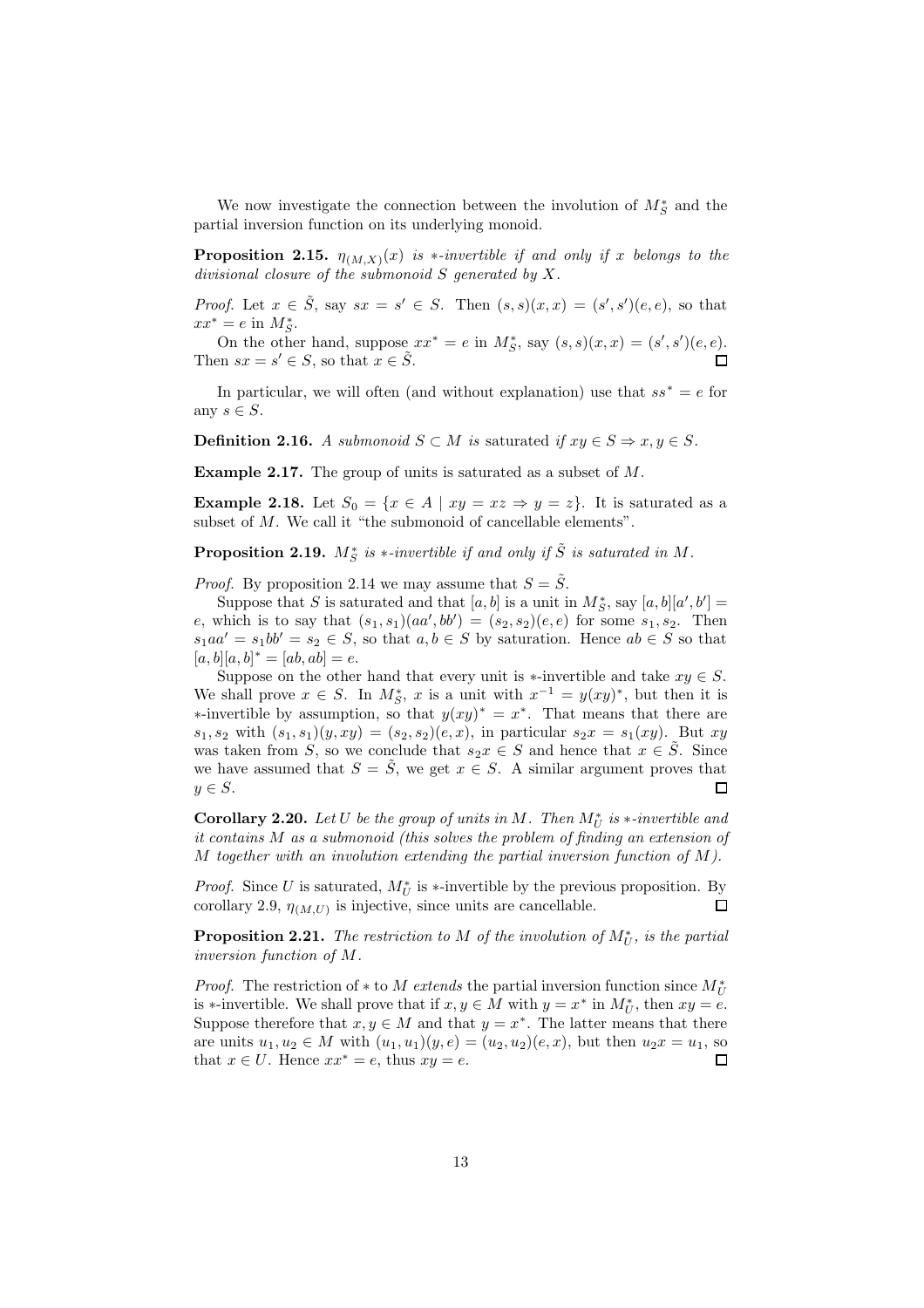#### 2.5 The construction as a functor

We may turn the construction  $(M, X) \mapsto M_X^*$  into a functor F in the following way.

Let C be the category of pairs  $(M, X)$  where M is a commutative monoid and X a subset of M. A C-arrow  $(M, X) \to (M', X')$  is a monoid-morphism  $\varphi: M \to M'$  with  $\varphi(X) \subset X'$ . Define  $F(M, X)$  to be  $M_X^*$  and  $F(\varphi)$  to be the mapping  $[x, y] \mapsto [\varphi(x), \varphi(y)]$ . It is well-defined since if  $[x, y] = [x', y']$ , then there are  $s_1, s_2$  such that  $(s_1, s_1)(x, y) = (s_2, s_2)(x', y')$ . Since  $\varphi(X) \subset X'$ , it follows that  $\varphi(s_1)$  and  $\varphi(s_2)$  are elements of the submonoid generated by X'. Since  $(\varphi(s_1), \varphi(s_1))(\varphi(x), \varphi(y)) = (\varphi(s_2), \varphi(s_2))(\varphi(x'), \varphi(y'))$ , it follows that  $[\varphi(x), \varphi(y)] = [\varphi(x'), \varphi(y')]$ . It is easily seen that  $F(\varphi)$  is a morphism of involution-monoids. It is now easy to check that  $F$  is a functor from  $C$  to the category CInvMon of commutative involution-monoids.

**Proposition 2.22.** F has a right adjoint  $G$ , which is defined on objects by  $\langle M, * \rangle \mapsto (M, X)$ , with X the set of \*-units in  $\langle M, * \rangle$ , and on morphisms by  $\alpha \mapsto T(\alpha)$ .  $\eta$  is a natural transformation from the identity to GF and it is the unit of the adjunction. The counit is  $\epsilon$  with  $\epsilon_{\langle M,*\rangle} : [x, y] \mapsto xy^*$ .

*Proof.*  $\eta_{(M,X)}$  maps X into the set U of \*-units, thus is a C-arrow  $(M,X) \rightarrow$  $T(M_X^*, U)$ . The naturalness is obvious.

We have to prove that

$$
(\epsilon F)_{(M,X)}(F\eta)_{(M,X)} = \mathrm{Id}_{M_X^*}
$$

and

$$
(G\epsilon)_{\langle M,*\rangle}(\eta F)_{\langle M,*\rangle} = \mathrm{Id}_{G(\langle M,*\rangle)}.
$$

$$
(\epsilon F)_{(M,X)} : FG(M_X^*) \to M_X^* \text{ by } [[x, y], [z, w]] \mapsto [xw, yz]
$$

$$
(F\eta)_{(M,X)} : M_X^* \to FG(M_X^*) \text{ by } [x, y] \mapsto [[x, e], [y, e]]
$$

$$
(G\epsilon)_H : GFG(\langle M, *\rangle) \to G(\langle M, *\rangle) \text{ by } [x, y] \mapsto xy^*
$$

$$
(\eta G)_H : G(\langle M, *\rangle) \to GFG(\langle M, *\rangle) \text{ by } x \mapsto [x, e]
$$

Then

$$
(\epsilon F)_{(M,X)}(F\eta)_{(M,X)}([x,y]) = (\epsilon F)_{(M,X)}([[x,e],[y,e]]) = [xe, ye] = [x,y]
$$

and

$$
(G\epsilon)_{\langle M,*\rangle}(\eta G)_{\langle M,*\rangle}(x)=(G\epsilon)_{\langle M,*\rangle}([x,e])=xe^*=x.
$$

 $\Box$ 

 $\hat{\eta}_{(M,X)}$  is a transformation from  $M_X$  to  $T(M_X^*)$ , natural in  $(M, X)$ .

Remark. Involutions on monoids  $\langle M, 0, +\rangle$  will throughout be denoted by  $-$ . We write  $-x$  for  $x^*$  in this case. Further, we write  $x-y$ for  $x + (-y)$ .

Involutions on monoids  $\langle M, 1, \cdot \rangle$  will throughout be denoted by /. We write  $/x$  for  $x^*$  in this case. Further, we write  $x/y$  for  $x \cdot (y)$ .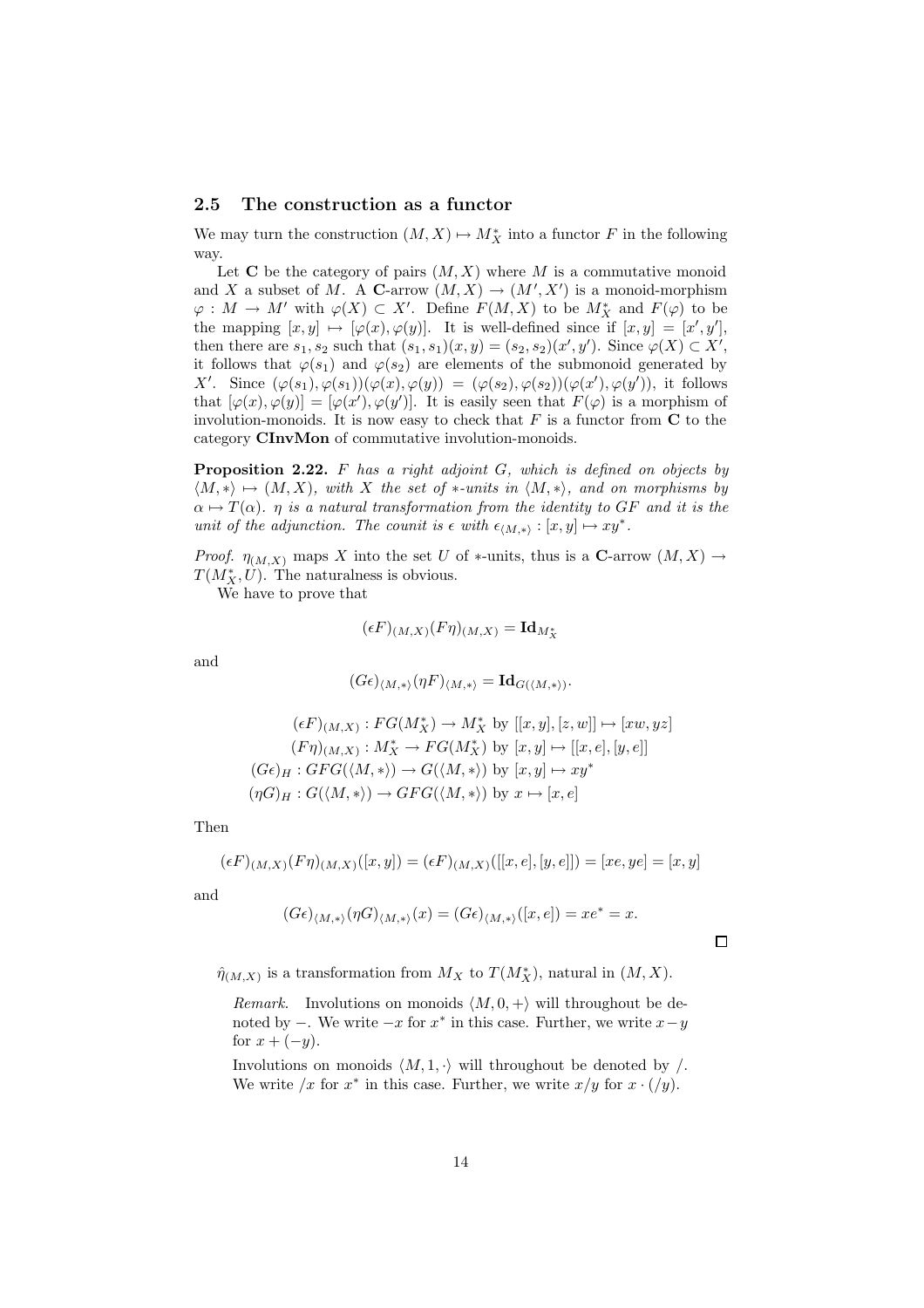# 3 Applications to semirings

The consideration of commutative monoids leads naturally to consideration of semirings in the sense of e.g. Golan [Gol99] (we define this notion below, the word 'semiring' has no uniform meaning in the literature), in the following way.

When addition has been defined on the natural numbers, turning  $N$  into a commutative monoid, one finds that N can be used to add, not only finite collections of elements, but also finite collections of equally large finite collections of elements. This motivates the introduction of multiplication on N.

The argument in the previous paragraph is an elementary way of saying that N can be viewed as its own endomorphism monoid with multiplication being composition. The combination with addition turns N into a semiring.

In general, suppose that  $M = \langle M, 0, +\rangle$  is a commutative monoid. Then its monoid  $\text{End}(M)$  of endomorphisms has a natural additive structure inherited from M by

$$
0(x) = 0,
$$
  

$$
(f+g)(x) = f(x) + g(x).
$$

These definitions make  $\text{End}(M)$  a semiring.

**Definition 3.1.** A semiring is a structure  $\langle M, 0, 1, +, \cdot \rangle$  such that

- 1.  $\langle M, 0, + \rangle$  is a commutative monoid.
- 2.  $\langle M, 1, \cdot \rangle$  is a monoid.
- 3.  $(x + y)z = xz + yz$  and  $x(y + z) = xy + xz$ .
- 4.  $0x = x0 = 0$ .

We do not exclude the trivial case  $0 = 1$ .

If there is a solution a to the equation  $1 + x = 0$  in a semiring A, then we may define  $-x = ax$  and we get  $x + (-x) = 1x + ax = (1 + a)x = 0x = 0$ , so that  $A$  is a ring in this case.

Beside the important example  $\text{End}(M)$ , we have many mathematical structures that are semirings, for instance:

- 1. Any ring with identity.
- 2. The (left or right) ideals of a ring, with  $I + J$  defined to be  $\{i + j \mid i \in$ I,  $j \in J$  and IJ defined to be the (left or right) ideal generated by  $\{ij \mid i \in I, j \in J\}$ . 0 is the trivial ideal and 1 is the improper ideal.
- 3. Any bounded distributive lattice, e.g. Heyting algebras and Boolean algebras. Here  $\langle 0, 1, +, \cdot \rangle$  is  $\langle \bot, \top, \vee, \wedge \rangle$ .

We need some definitions, which are taken from [Gol99], except that we use the word 'module' for what there is called 'semimodule'. The reason for this choice is that 'module' is shorter and we see no point in distinguishing the notions since if  $A$  happens to be a ring, then an  $A$ -module in the following sense is automatically an A-module in the sense of rings, since if we define  $-m = (-1)m$ , then  $m + (-m) = (1 + (-1))m = 0m = 0$ .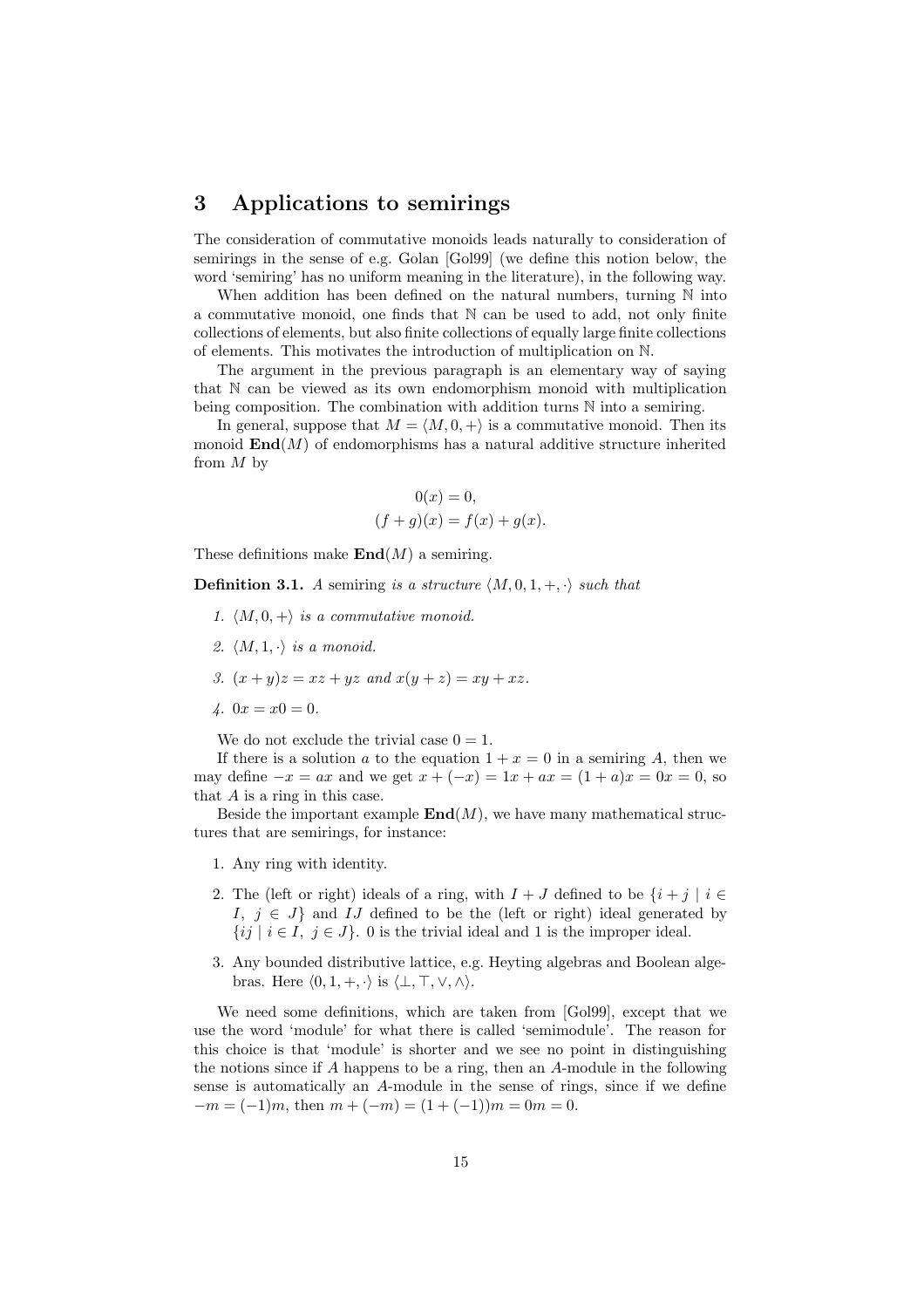Definition 3.2. Let A be a semiring. A left A-module is a commutative monoid  $\langle M, 0, +\rangle$  with multiplication by A-elements to the left defined (formally, a function  $A \times M \to M$  written  $(a, m) \mapsto am$ ) such that for any  $a, a' \in A$ ,  $m, m' \in M$ ,

$$
(aa')m = a(a'm)
$$
  
\n
$$
1m = m
$$
  
\n
$$
(a + a')m = am + a'm
$$
  
\n
$$
a(m + m') = am + am'
$$
  
\n
$$
0m = 0
$$
  
\n
$$
a0 = 0
$$

where 0 to the left is in A, while 0 to the right or alone is in  $M$ .

Every commutative monoid  $\langle M, e, \cdot \rangle$  is an N-module with the multiplication  $(n, m) \mapsto m^n$ . This is in analogy with the fact that every abelian group is a Z-module.

**Definition 3.3.** A left ideal of  $A$  is a left  $A$ -module inside  $A$ ; i.e., it is a submonoid of the additive monoid of A and it is closed under multiplication to the left by any element from A. 7

The notions of right A-module and right ideal are defined analogously.

### 3.1 Applications to additive monoids of semirings

We show how our construction can be used for extending a semiring so that an additive involution − can be defined on the result. The process is similar to the construction of  $\mathbb Z$  from  $\mathbb N$ , but it does not need that all elements are additively cancellable.

The idea is that we first apply our construction to the additive monoid, then defining multiplication on the result.

Suppose that  $\langle A, 0, + \rangle$  is the additive monoid of a semiring A and that X is a subset. Let  $S$  be the right ideal generated by  $X$ ; i.e.,  $S$  consists of all finite sums

$$
\sum_{i} x_i a_i \qquad (x_i \in X, a_i \in A).
$$

We use the construction  $\langle A, 0, +\rangle^*_{S}$  $\zeta$ , given in section 2.2, writing  $-x$  for  $x^*$ . In section 2.2, we noted that each element of  $M_X^*$  is of the form  $xy^*$  for  $x, y \in M$ ; the corresponding statement now is that each element is of the form  $x + (-y)$ , which will be written as  $x-y$ . Such elements  $x-y$  and  $x'-y'$  (with  $x, y, x', y' \in$ A) are equal when there exists s, s' with  $(s, s) + (x, y) = (s', s') + (x', y')$  in  $A \times A$ (in particular,  $1-1=0$  holds precisely when there is some s such that  $s+1 \in S$ , see proposition 2.15).

We now define a 'multiplication' by

$$
(x - y)(z - w) = (xz + yw) - (xw + yz). \qquad (x, y, z, w \in A)
$$

<sup>7</sup>We accept improper ideals, which [Gol99] does not. This is natural since we accept trivial semirings.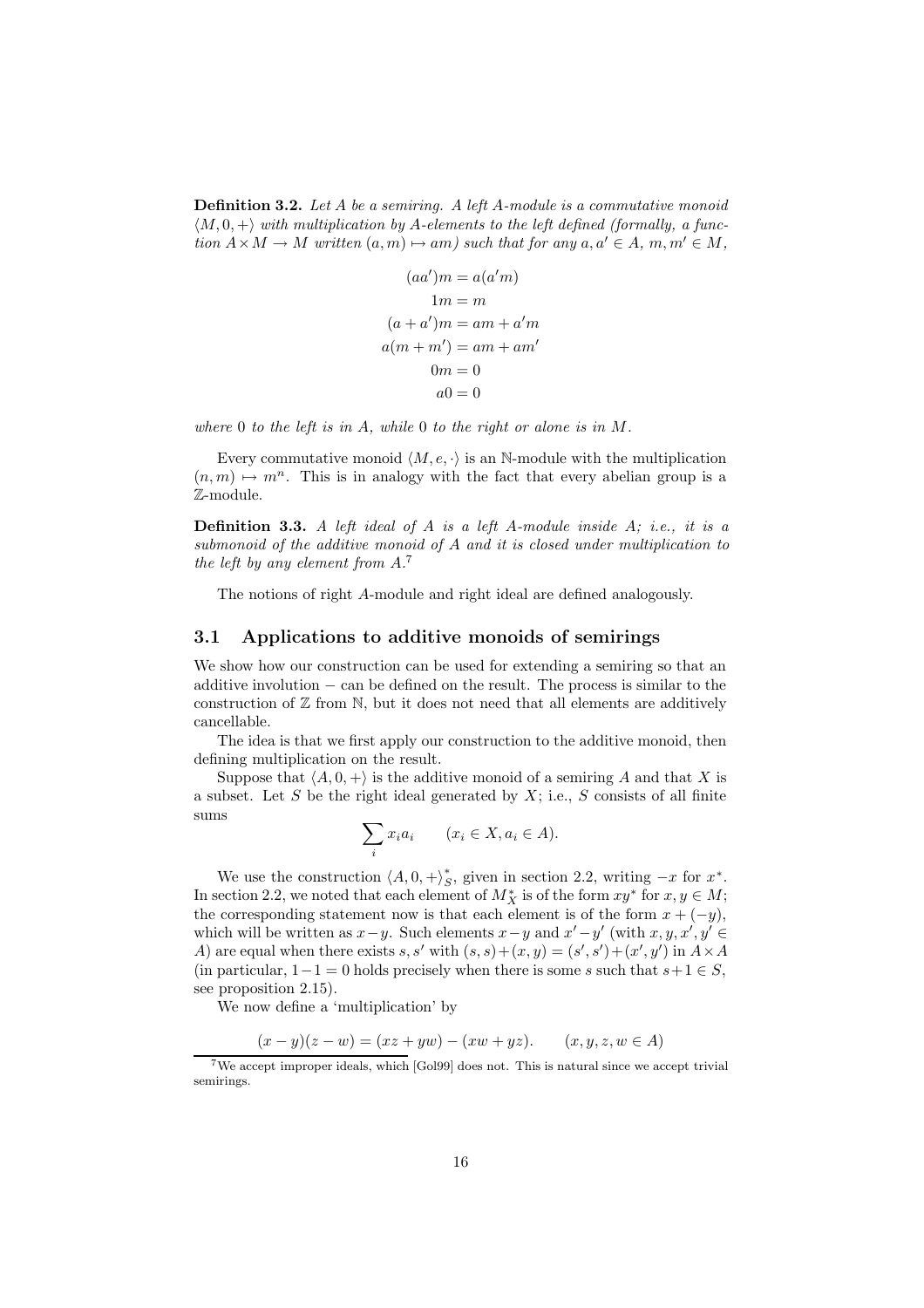It is well-defined, since if  $x - y = x' - y'$ , then there are  $s, s' \in S$  with  $(s, s)$  +  $(x, y) = (s', s') + (x', y')$  in  $A \times A$ , so that

$$
(sx' + sy', sx' + sy') + (xz + yw, xw + yz)
$$
  
= ((s + x)z + (s + y)w, (s + x)w + (s + y)z)  
= ((s' + x')z + (s' + y')w, (s' + x')w + (s' + y')z)  
= (s'z + s'w, s'w + s'z) + (x'z + y'w, x'w + y'z)

and since S is a right ideal,  $sx' + sy' \in S$  and  $s'z + s'w \in S$ . Hence  $(xz + yz)$  –  $(xw + yz) = (x'z + y'z) - (x'w + y'z).$ 

The structure obtained, together with the constant 1, will be denoted by  $\bar{A}_X^-$ . It is clearly a semiring: indeed, it is a quotient of  $A_{\emptyset}^-$  which is the 'convolution algebra', or 'monoid-semiring', on A defined by the monoid  $\{1, -1\}$ .<sup>8</sup> A natural morphism  $\eta_{(A,X)} : A \to A_X^-$  is given by  $\eta_{(A,X)}(x) = \eta_{(\langle A,0,+\rangle,X)}(x) = x$ .

# Example 3.4.  $\mathbb{Z} = \mathbb{N}_{\mathbb{N}}^-$ .

**Example 3.5.** An example when  $1-1 \neq 0$  is obtained by thinking of machines not capable of counting with elements larger than the natural number N.

Let  $\sim$  be defined on N as "equal or large", formally:

$$
x \sim y
$$
 means  $x = y \lor (x \ge N \land y \ge N)$ .

Then  $\sim$  is a congruence relation and N/ $\sim$  consists of N + 1 elements. Since no element except 0 is additively cancellable, we can't introduce an additive inverse, but we may construct  $(N/\sim)_{\emptyset}^-$ , in which  $1-1 \neq 0$ .

Now, consider  $(N/\sim)\times (Z/\mathbb{Z})$  (it can be thought of as a data structure with elements being pairs representing numbers together with a day of the week). An element  $(x, y)$  of it is additively cancellable if and only if  $x = 0$ . Let  $S_0$  be the set of such elements. It holds in  $((\mathbb{N}/\sim) \times (\mathbb{Z}/7\mathbb{Z}))_{S_0}^-$  that  $(0, x) - (0, x) = 0$ , but not that  $1 - 1 = 0$ .

Example 3.6. Let  $\mathbb{N}^{\infty}$  be  $\mathbb N$  extended with an element  $\infty$  with

$$
x + \infty = \infty + x = \infty
$$

$$
x\infty = \infty x = \begin{cases} 0 & (x = 0) \\ \infty & (x \neq 0). \end{cases}
$$

This notion of infinity differs from that in the introduction, since here we have  $0\infty = 0$ , while we had  $0\infty = \perp$  in the introduction.

 $\mathbb{N}^{\infty}$  is clearly a semiring, thus we may construct  $(\mathbb{N}^{\infty})_X^-$ . However, if  $a \in X$ for some  $a \neq 0$ , then  $\infty$  is an element of the right ideal generated by X, hence  $(\mathbb{N}^{\infty})_{X}^{-}$  is trivial, since  $(\infty, \infty) + (x, y) = (\infty, \infty) + (x', y')$  for all  $x, y, x', y'$ . Hence, if we want non-triviality, we need to take  $X \subset \{0\}$ , ending up with the structure  $(\mathbb{N}^{\infty})_{\emptyset}^{-}$ . In that structure,  $x - x = 0$  is true only for  $x = 0$ .

The operation – makes  $A_X^-$  a semiring<sup>-</sup>:

<sup>8</sup>See [Gol99, example 3.3, p. 29]. The notation is different.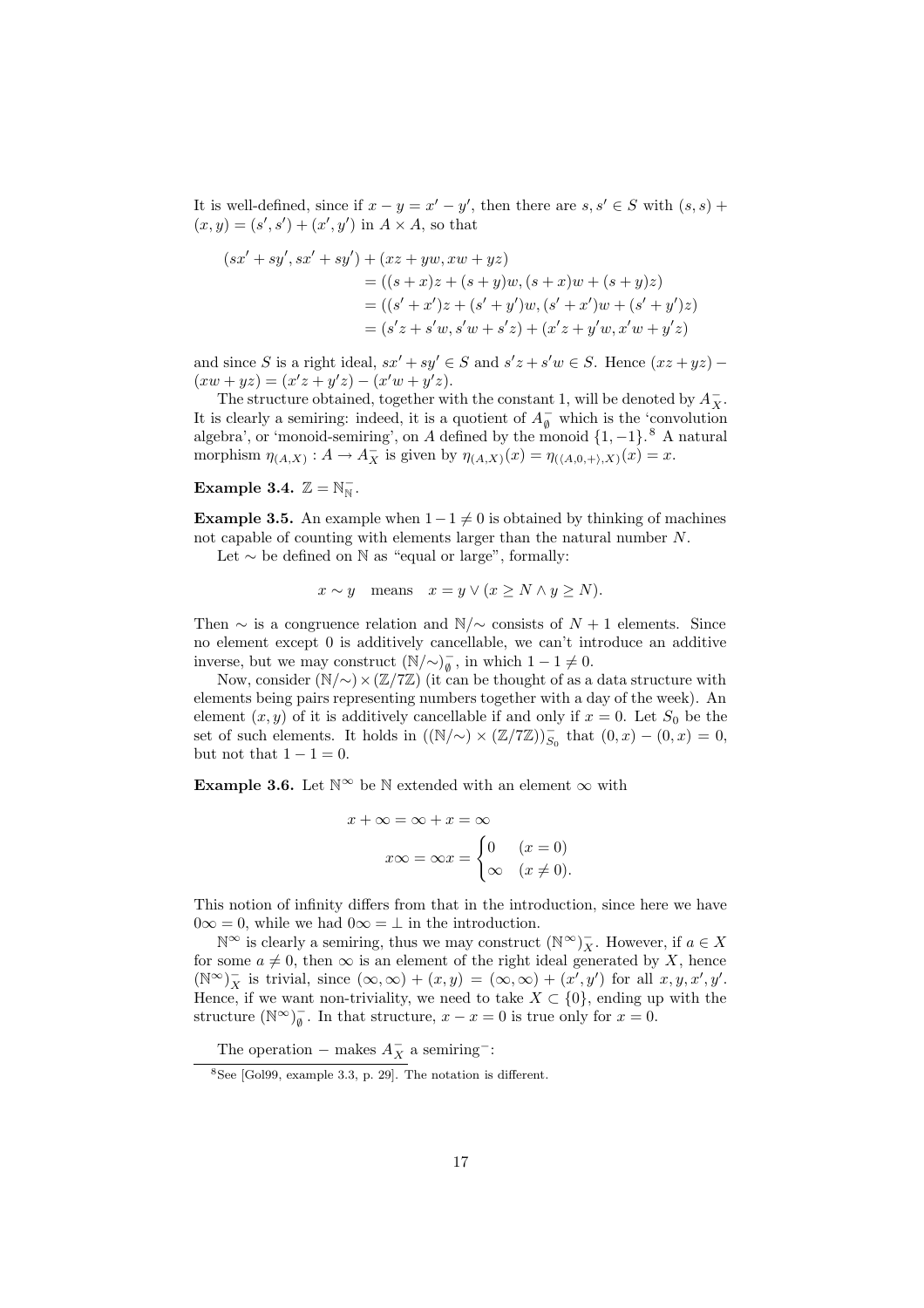**Definition 3.7.** A semiring<sup>-</sup> is a semiring with an additive involution – such that

$$
-x = (-1)x = x(-1).
$$

A homomorphism of semirings<sup>−</sup> is a semiring homomorphism which also preserves −.

One could also describe <sup>a</sup> semiring<sup>−</sup> as <sup>a</sup> semiring with <sup>a</sup> constant <sup>−</sup><sup>1</sup> such that  $(-1)(-1) = 1$  and  $(-1)x = x(-1)$  for all x. An involution with the required properties is then given by  $-x = (-1)x$ .

Note that a *ring* is precisely a semiring<sup>-</sup> in which  $1 - 1 = 0$  holds. Then  $x - x = (1 - 1)x = 0x = 0$  for all x.

The construction solves the following universal problem. Let  $T$  be the functor which forgets the <sup>−</sup> of semirings−, turning them into semirings.

**Theorem 3.8.** Suppose that  $A$  is a semiring and  $X$  a subset of it. Suppose also that B is a semiring and  $\varphi : A \to T(B)$  a semiring morphism such that  $\varphi(x) - \varphi(x) = 0$  for all  $x \in X$ . Then there exists a unique morphism  $\hat{\varphi}: A_X^- \to B$  of semirings<sup>-</sup> such that  $\varphi = T(\hat{\varphi}) \circ \eta_{(A,X)}$ .



*Proof.* Note first that if  $s \in S$ , then  $\varphi(s) - \varphi(s) = 0$ , since

$$
\varphi(\sum_i x_i a_i) - \varphi(\sum_i x_i a_i) = \sum_i (\varphi(x_i) - \varphi(x_i))\varphi(a_i)
$$

$$
= \sum_i (0\varphi(a_i)) = 0.
$$

Hence, we may replace  $X$  by  $S$  everywhere in the statement of the theorem. Then theorem 2.7 gives the unique candidate  $\hat{\varphi} : [x, y] \mapsto \varphi(x) - \varphi(y)$  and proves that it preserves  $0, +, -$ . It also preserves 1, since  $\hat{\varphi}(1) = \hat{\varphi}([1, 0]) = \varphi(1) = 1$ . Preservation of multiplication is checked thus: Let  $x, y, z, w \in A$ .

$$
\begin{aligned}\n\hat{\varphi}((x-y)(z-w)) &= \hat{\varphi}((xz+yw)-(xw+yz)) \\
&= \varphi(xz+yw)-\varphi(xw+yz) \\
&= \varphi(x)\varphi(z)+\varphi(y)\varphi(w)-(\varphi(x)\varphi(w)+\varphi(y)\varphi(z)) \\
&= (\varphi(x)-\varphi(y))(\varphi(z)-\varphi(w)) \\
&= \hat{\varphi}(x-y)\hat{\varphi}(z-w).\n\end{aligned}
$$

The rules  $-x = (-1)x = x(-1)$  were applied in the fourth step.

 $\Box$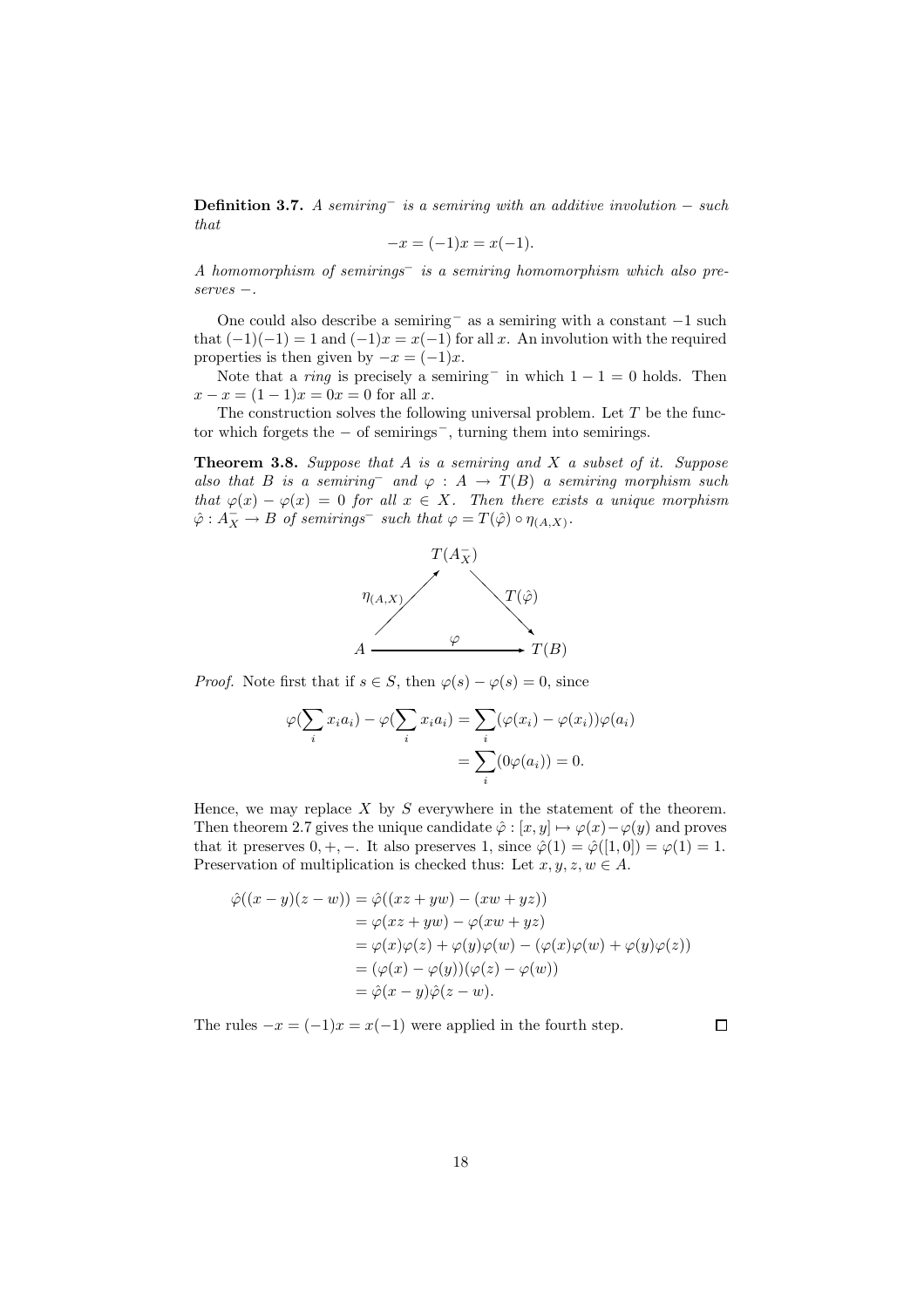# 3.2 Applications to multiplicative monoids of commutative semirings

In the following, all monoids and semirings are assumed to be commutative (a semiring is commutative if  $+$  and  $\cdot$  are commutative). When we use notions like units, divisional closures etc., we refer to the multiplicative monoid (when nothing else is stated).

We will sometimes write  $\frac{x}{y}$  for  $x/y$ .

Given a commutative semiring, one may first apply the construction to the additive monoid, introducing an additive involution as was explained in the previous section. One may then continue by applying the construction to the multiplicative monoid, introducing also a multiplicative involution /. We show in this section how that second step is carried out. It is not necessary that an additive involution is present, one may as well start from a plain semiring. However, if both  $-$  and  $/$  are wanted, then  $-$  should be constructed first, since the result of the construction in this section will not be a semiring anymore.

In section 1.2, it was sketched how this construction is made. We there supposed that it was applied to a ring, but semirings work as well. We now show that the choice of definition of  $+$  was not arbitrary, it is the unique choice which yields a functorial definition (using some very general conditions). More precisely, let  $M$  be the multiplicative monoid of a semiring. Then there is a unique way of defining on  $M_X^*$  a binary operation + with neutral element 0, such that the functor  $F : M \mapsto M_X^*$  acts functorially also with respect to 0 and + and such that  $\eta_{(M,X)}$  preserves also these operations.

Technically, we state it in the theorem below. We need some preliminaries.

**Definition 3.9.** Let  $C'$  be the category with objects  $(A, X)$  where A is a (commutative) semiring and X a subset of it. An arrow  $(A, X) \rightarrow (A', X')$  is a semiring morphism  $\varphi: A \to A'$  with  $\varphi(X) \subset X'.$ 

Note that there is a forgetful functor  $T_1 : \mathbf{C}' \to \mathbf{C}$  (the category  $\mathbf{C}$  was defined on page 14), forgetting the additive structure.

**Definition 3.10 (weak wheel).** A weak wheel is a structure  $\langle H, 0, 1, +, \cdot, \cdot \rangle$ with  $\langle H, 1, \cdot, \cdot \rangle$  a commutative involution-monoid and 0 neutral for  $+$ , i.e.  $0 +$  $x = x + 0 = x.$ 

Let  $T_2$  be the forgetful functor (forgetting 0 and +) from the category **WW** of weak wheels to the category CInvMon of commutative involution-monoids.

**Theorem 3.11.** There is a unique functor  $F' : C' \to WW$  such that the diagram

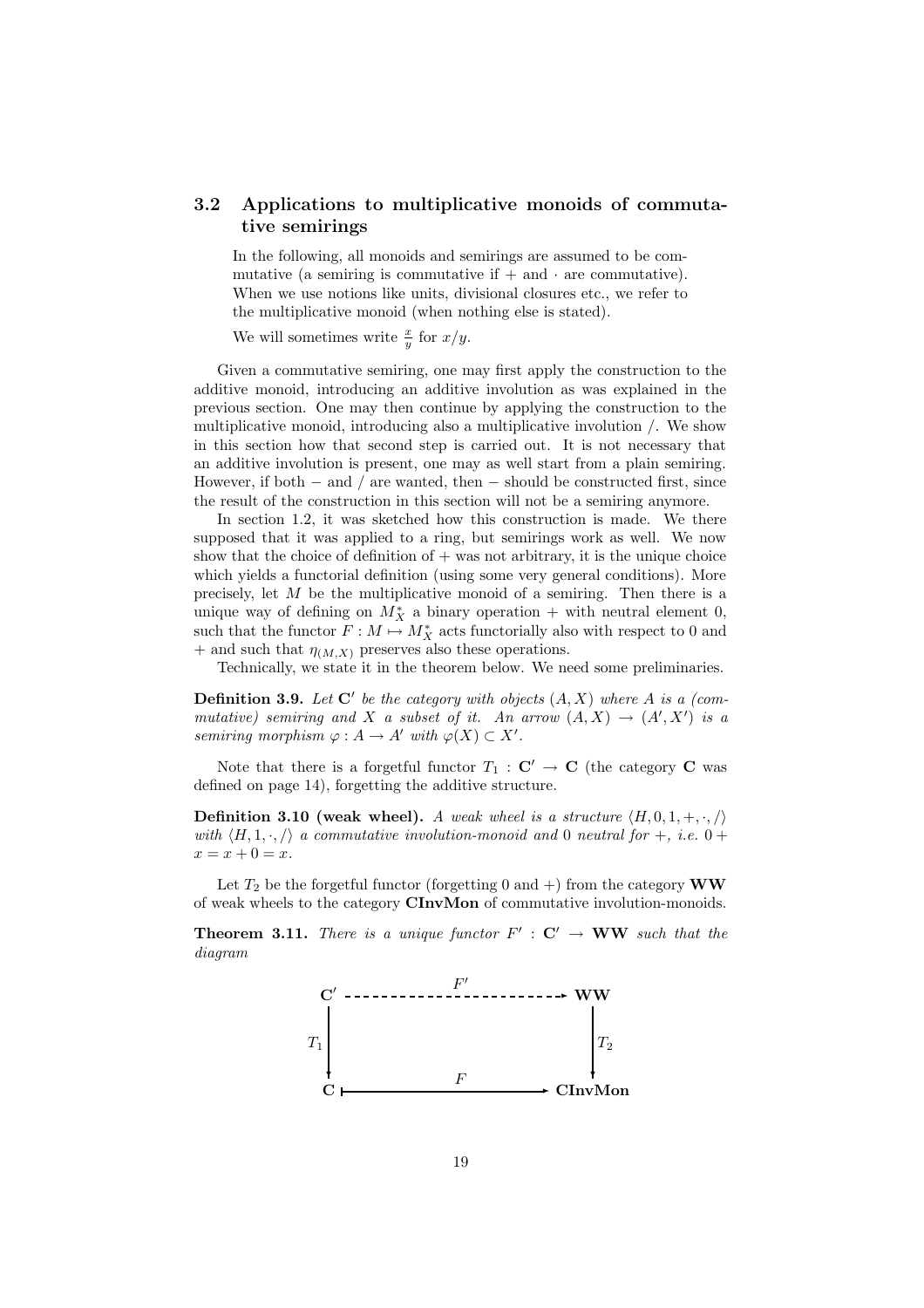commutes and such that, for each  $(A, X)$ , there is an operation-preserving function  $\eta_{(A,X)}$  which makes the following diagram commute (here M is the multiplicative monoid of A).

(A, X) <sup>η</sup>(A,X) ✲ <sup>F</sup> 0 (A, X) (M, X) x 7→ x ❄ <sup>η</sup>(M,X) ✲ <sup>M</sup><sup>∗</sup> X x 7→ x ❄

*Proof.* There is a unique possible definition of  $\eta_{(A,X)}$ : by the lower diagram,  $F'(A, X)$  is  $M_X^*$  with additional structure (with the notation / instead of  $*$  and with ' $\frac{x}{y}$ ' sometimes denoting  $x/y$ ), so that we must have  $\eta_{(A,X)}(x) = \eta_{(M,X)}(x)$ .

We therefore define  $\eta_{(A,X)}$  as  $x \mapsto \eta_{(M,X)}(x)$ . We then have what is needed to check that the lower diagram commutes, but it is not clear that  $\eta_{(A,X)}$  preserves the operations, since  $0$  and  $+$  have not yet been defined.

Preservation of 0 requires that 0 be defined in  $F'(A, X)$  as  $\eta_{(A, X)}(0)$ , which has to be  $\eta_{(M,X)}(0)$  by the previous paragraph. We therefore make this definition. Note that it is compatible with our general use of the notation  $x'$  for  $\eta_{(M,X)}(x)$ .

It remains to investigate how + must be defined in order for  $\eta_{(A,X)}$  to pre $s$ erve  $+$  and for the upper diagram to commute.

#### Uniqueness:

The requirement that + be preserved by  $\eta_{(A,X)}$  means that there should be no difference between  $\eta_{(A,X)}(x) + \eta_{(A,X)}(y)$  and  $\eta_{(A,X)}(x+y)$ . Thus, we may safely use the notation  $x + y'$  for both.

We have to know how F' must act on arrows. Let  $\varphi$  be an arrow in C'. How  $F'(\varphi)$  acts on elements is given by how it acts after the forgetful functor  $T_2$  has been applied. We have for  $x, y \in A$  that  $((T_2F')(\varphi))(x/y) = ((FT_1)(\varphi))(x/y) =$  $\varphi(x)/\varphi(y)$ .

Consider  $\mathbb{N}[x_1, x_2, x_3, x_4]$ , the semiring of polynomials in  $\{x_1, x_2, x_3, x_4\}$ with natural numbers as coefficients.<sup>9</sup> Clearly, in  $F'(\mathbb{N}[\mathbf{x}_1, \mathbf{x}_2, \mathbf{x}_3, \mathbf{x}_4], \emptyset)$ , we have

$$
\frac{\mathbf{x}_1}{\mathbf{x}_2} + \frac{\mathbf{x}_3}{\mathbf{x}_4} = \frac{p(\mathbf{x}_1, \mathbf{x}_2, \mathbf{x}_3, \mathbf{x}_4)}{q(\mathbf{x}_1, \mathbf{x}_2, \mathbf{x}_3, \mathbf{x}_4)}
$$

for some pair of polynomials  $(p, q)$  with natural numbers as coefficients. For any  $(A, X)$  in C' and any  $a_1, a_2, a_3, a_4 \in A$ , there is a unique morphism  $\varphi$ :  $(N[\mathbf{x}_1, \mathbf{x}_2, \mathbf{x}_3, \mathbf{x}_4], \emptyset) \rightarrow (A, X)$  with  $\varphi(\mathbf{x}_i) = a_i$ , hence

$$
\frac{a_1}{a_2} + \frac{a_3}{a_4} = \frac{\varphi(\mathbf{x}_1)}{\varphi(\mathbf{x}_2)} + \frac{\varphi(\mathbf{x}_3)}{\varphi(\mathbf{x}_4)} = (F'(\varphi)) \left( \frac{\mathbf{x}_1}{\mathbf{x}_2} + \frac{\mathbf{x}_3}{\mathbf{x}_4} \right)
$$
  
=  $(F'(\varphi)) \left( \frac{p(\mathbf{x}_1, \mathbf{x}_2, \mathbf{x}_3, \mathbf{x}_4)}{q(\mathbf{x}_1, \mathbf{x}_2, \mathbf{x}_3, \mathbf{x}_4)} \right) = \frac{\varphi(p(\mathbf{x}_1, \mathbf{x}_2, \mathbf{x}_3, \mathbf{x}_4))}{\varphi(q(\mathbf{x}_1, \mathbf{x}_2, \mathbf{x}_3, \mathbf{x}_4))}$   
=  $\frac{p(a_1, a_2, a_3, a_4)}{q(a_1, a_2, a_3, a_4)}.$ 

<sup>9</sup>We use  $x_1, x_2, x_3, x_4$  as formal symbols, distinguishing them from variables  $x_1, x_2, x_3, x_4$ .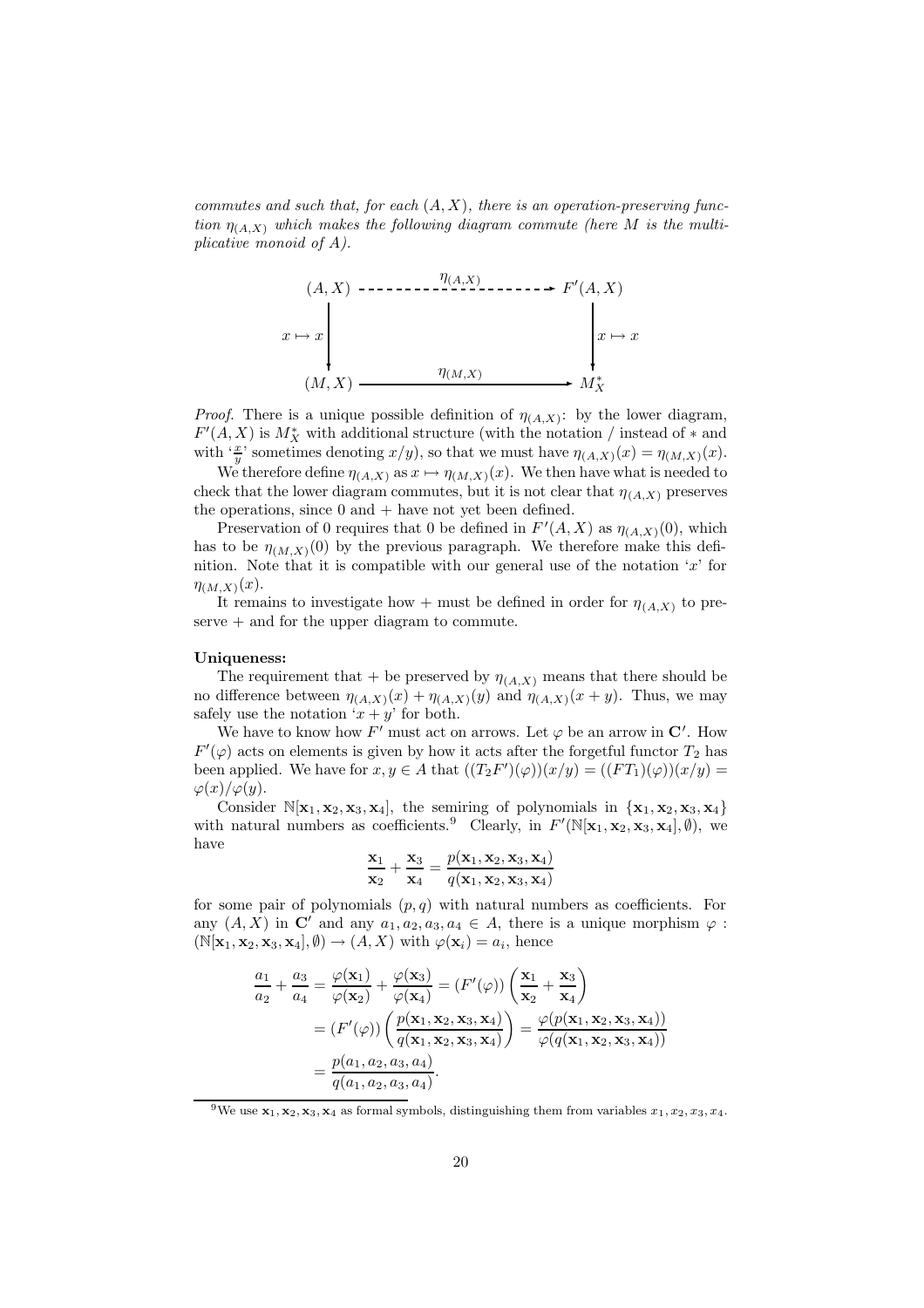So, addition has to be defined by p and q in  $F'(A, X)$ , for any choice of  $(A, X)$ . The polynomials p and q are homogeneous of the same degree, since in  $F'(\mathbb{N}, \{2\})$ we must have (for  $x, y, z, w \in \mathbb{N}$ )

$$
\frac{p(2x, 2y, 2z, 2w)}{q(2x, 2y, 2z, 2w)} = \frac{2x}{2y} + \frac{2z}{2w} = \frac{2}{2} \cdot \frac{x}{y} + \frac{2}{2} \cdot \frac{z}{w}
$$

$$
= 1 \cdot \frac{x}{y} + 1 \cdot \frac{z}{w} = \frac{x}{y} + \frac{z}{w} = \frac{p(x, y, z, w)}{q(x, y, z, w)}
$$

so that there exist  $n, m$  with

$$
(2n, 2n)(p(2x, 2y, 2z, 2w), q(2x, 2y, 2z, 2w)) =
$$
  

$$
(2m, 2m)(p(x, y, z, w), q(x, y, z, w)).
$$

But then p and q must be homogeneous of degree  $m - n$ .

We now compute q. Since the  $\eta_{(A,X)}$  are required to preserve  $+$ , we must have

$$
\frac{x}{1} + \frac{y}{1} = \frac{x+y}{1}
$$

so that  $q(x, 1, z, 1) = 1$ . Hence  $q(x, y, z, w) = y^i w^j$  for some i, j with  $i + j =$  $m - n$ . Since 0 is required to be neutral for  $+$ , we must also have

$$
\frac{x}{y} + \frac{0}{1} = \frac{x}{y}, \qquad \frac{0}{1} + \frac{z}{w} = \frac{z}{w},
$$

hence  $q(x, y, 0, 1) = y$  and  $q(0, 1, z, w) = w$ . Hence  $i = j = 1$  and we conclude that  $q(x, y, z, w) = yw$ .

We now compute  $p$ , which has to be homogeneous of degree 2, as  $q$  is. Preservation of + gives (see above) that  $p(x, 1, z, 1) = x + z$ , hence  $p(x, y, z, w) =$  $xy^k w^{1-k} + zy^\ell w^{1-\ell}$  for some  $k, \ell \in \{0, 1\}$ . That 0 is neutral gives  $p(x, y, 0, 1) = x$ and  $p(0, 1, z, w) = z$ , hence  $k = 0$  and  $\ell = 1$ , so that  $p(x, y, z, w) = xw + yz$ .

#### Existence:

Let  $F'(A, X)$  be  $M_X^*$  (again with the notation / instead of  $*$  and with  $\frac{xy}{y}$ ) sometimes denoting  $x/y$  with  $0 = [0, 1]$  and + defined as

$$
\frac{x}{y} + \frac{z}{w} = \frac{xw + yz}{yw}.
$$
 (x, y, z, w \in A)

It is well-defined, since if  $x', y', z', w' \in A$  and  $x'/y' = x/y$  and  $z'/w' = z/w$ , then there are  $s_1, s_2, s_3, s_4$  with  $(s_1, s_1)(x, y) = (s_2, s_2)(x', y')$  and  $(s_3, s_3)(z, w)$  $=(s_4, s_4)(z', w')$ , hence

$$
\frac{x'w' + y'z'}{y'w'} = \frac{s_2s_4}{s_2s_4} \cdot \frac{x'w' + y'z'}{y'w'} = \frac{s_2x's_4w' + s_2y's_4z'}{s_2y's_4w'} = \frac{s_1xs_3w + s_1y s_3z}{s_1y s_3w}
$$

$$
= \frac{s_1s_3}{s_1s_3} \cdot \frac{xw + yz}{yw} = \frac{xw + yz}{yw}.
$$

If  $\varphi: (A, X_A) \to (B, X_B)$  is a **C**'-arrow, then let  $F'(\varphi)$  be  $x/y \mapsto \varphi(x)/\varphi(y)$ (for  $x, y \in A$ ). Let us check that it is well-defined. Let  $S_A$  be the multiplicative monoid generated by  $X_A$  and  $S_B$  the one generated by  $X_B$ . That  $\varphi$  is a  $\mathbb{C}'$ arrow means that  $\varphi(X_A) \subset X_B$ , hence  $\varphi(s) \in S_B$  for all  $s \in S_A$ , so that every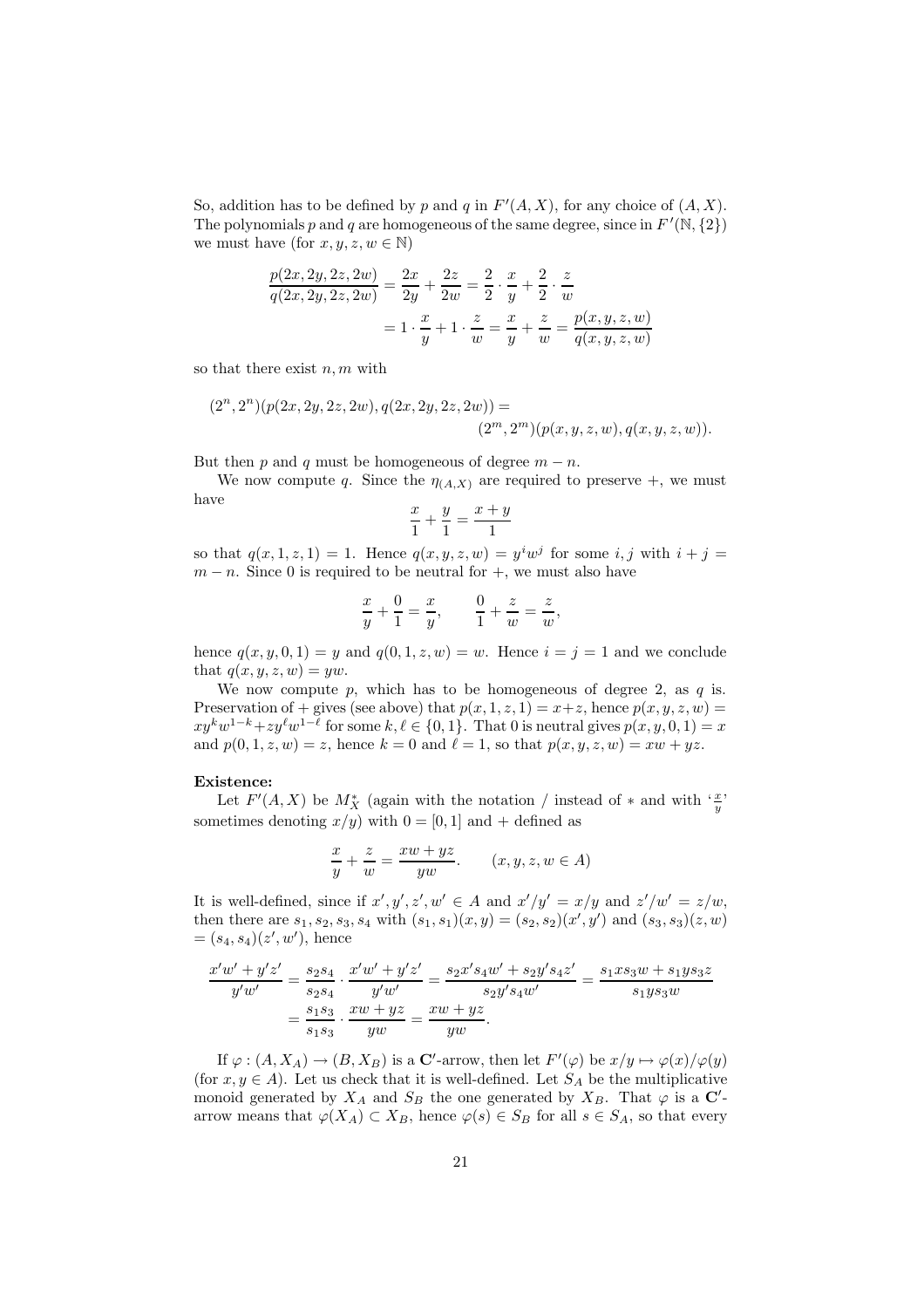$\varphi(s)$  is /-invertible in  $F'(B, X)$ . Suppose  $x/y = x'/y'$  with  $x', y' \in A$ . That means that there are  $s, s' \in S$  such that  $(s, s)(x, y) = (s', s')(x', y')$  and hence

$$
\frac{\varphi(x')}{\varphi(y')} = \frac{\varphi(s')}{\varphi(s')} \cdot \frac{\varphi(x')}{\varphi(y')} = \frac{\varphi(s')\varphi(x')}{\varphi(s')\varphi(y')} = \frac{\varphi(s'x')}{\varphi(s'y')} = \frac{\varphi(sx)}{\varphi(sy)} = \frac{\varphi(s)\varphi(x)}{\varphi(s)\varphi(y)} = \frac{\varphi(s)}{\varphi(s)} \cdot \frac{\varphi(x)}{\varphi(y)} = \frac{\varphi(x)}{\varphi(y)}.
$$

 $F'$  is now clearly a functor.

According to the proof of this theorem, the construction of wheels of fractions, as given in section 1.2, is in a sense the most well-behaving one can have as a solution to the problem of making division a total function. We used the category  $WW$  as a tool for showing that, and we will not need this category anymore, neither the functor  $F'$ , as defined in the proof above. Instead, we use the full subcategory **Wheel**, with objects being the wheels (definition 1.1). We regard  $\odot$  as a functor  $\mathbf{C}' \to \mathbf{W}$ heel, given by  $(A, X) \mapsto \odot_X A$  and  $\varphi \mapsto (x/y \mapsto \varphi(x)/\varphi(y))$  (it is easy to verify that wheels of fractions are indeed wheels). The full subcategory of wheels of fractions will be denoted by  $WF$ .

Note that  $\odot_X A$  is defined for any commutative *semiring* A, not only for rings as was the case in section 1.2.

**Example 3.12.**  $\odot_{\emptyset} \mathbb{N}$  is the initial object in Wheel.

**Example 3.13.**  $\mathbb{O}_{\mathbb{N}\setminus\{0\}}\mathbb{N}$  is the wheel which is obtained from the semiring of non-negative rational numbers by adjoining two extra elements 1/0 and 0/0.

The next proposition shows that the wheels of fractions are special among the wheels and the theorem that follows states that these rules characterize wheels of fractions completely up to isomorphism.

**Proposition 3.14.** Any wheel of fractions is a wheel (definition 1.1 on page 5) and it holds in it that

- 1.  $\forall x \exists y \exists z : x = y/z \land 0y = 0z = 0,$
- 2.  $\forall x \forall y \forall x' \forall y' : (x/y = x'/y' \land 0x = 0y = 0x' = 0y' = 0 \Rightarrow \exists z : x = zx' \land y = 0$  $zy' \wedge 0z = 0/z = 0$ .

Proof. That a wheel of fractions is a wheel is straight-forward to check.

To show  $\forall x \exists y \exists z : x = y/z \land 0y = 0z = 0$ , use that every element  $x \in \bigcirc_{X} A$ is of the form  $y/z$ , where  $y, z \in A$ .

See theorem 4.16 for the proof of 2.

Theorem 3.15 (completeness for wheels of fractions). A wheel is isomorphic to a wheel of fractions if and only if it has the properties given in the previous proposition.

Proof. See theorem 4.16.

Remark. We refer in the proofs to theorem 4.16 which is not yet given. There is no risk for circular reasoning, since we will not use these results for deriving others, just for constructions of some examples.

We state them now because it is good to know a complete axiomatization in order to understand the class of structures under consideration.

 $\Box$ 

 $\Box$ 

 $\Box$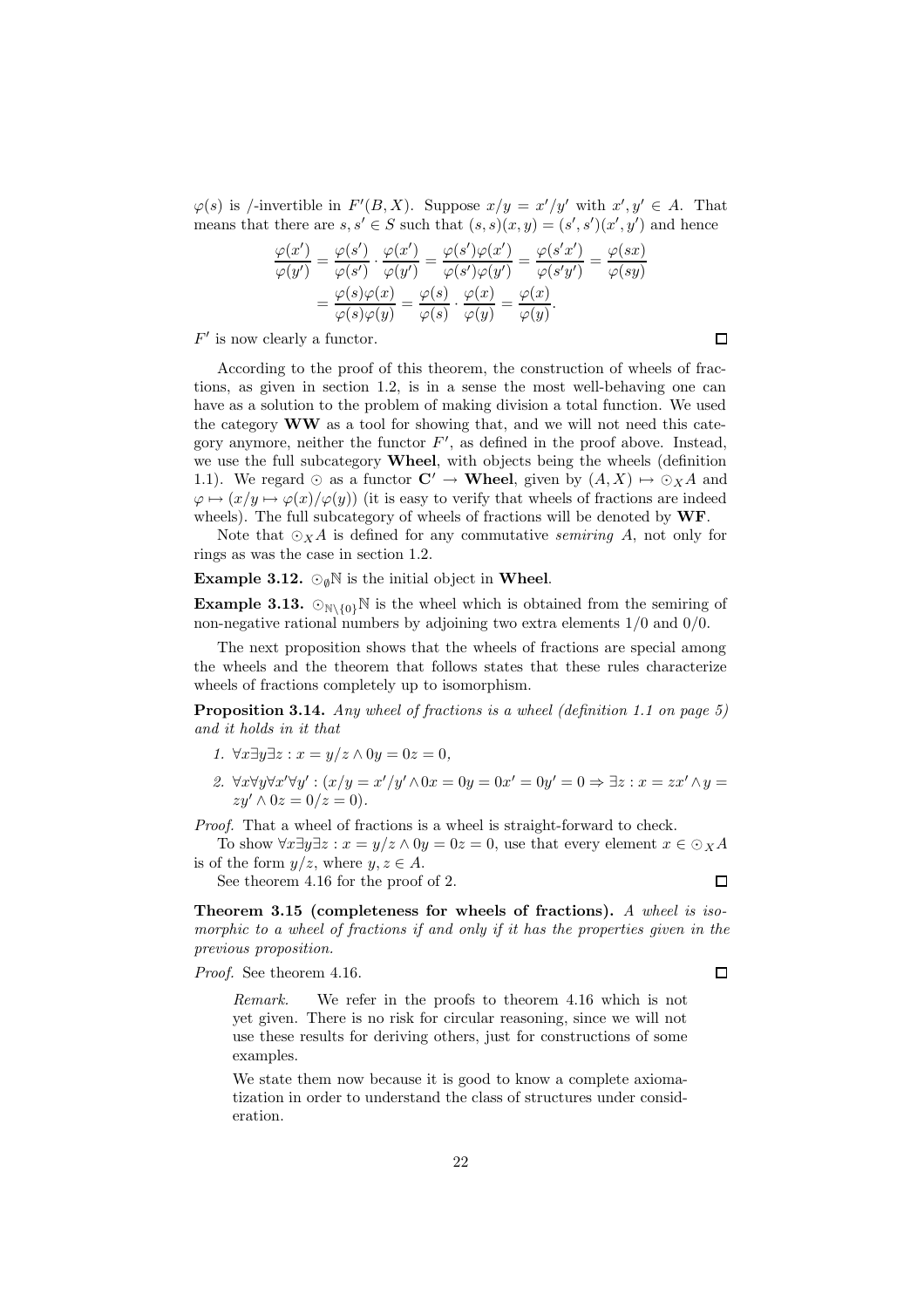# 4 Wheels

Since the class of wheels is defined by a set of equations (it is an 'equational class'), it follows that substructures of wheels are wheels ('subwheels'), that homomorphic images of wheels are wheels, and that products of wheels are wheels (for formal definitions, see some textbook in universal algebra, e.g. [BS81, Grä $79$ ]). It is also complete and cocomplete as a category (see [Bor $94$ , p. 138]).

The corresponding is however not true for wheels of fractions: there are such which have subwheels or quotients that are not isomorphic to any wheel of fractions.

**Example 4.1.** Let A be the ring of functions  $\mathbb{Z} \times \mathbb{Z} \to \mathbb{Z}$ , with the operations defined point-wise. Let **x** be the element  $[\pi_1, \pi_2]$  of  $\odot_{\emptyset} A$ , with  $\pi_1(x, y) = x$  and  $\pi_2(x, y) = y$ . Let H be the subwheel generated by x, i.e., the elements of H are those which are given by terms composed of (zero or more occurrences of) **x** and the operations. We will show that  $\forall x \exists y \exists z : x = y/z \land 0y = 0z = 0$  fails to hold in H. We do that by showing that for any  $y, z \in H$  with  $0y = 0z = 0$ , we have  $\mathbf{x} \neq y/z$ .

Every element  $[f, g]$  of  $\odot_{\emptyset} A$  defines a function  $\mathbb{Z} \times \mathbb{Z} \to \mathbb{Z} \times \mathbb{Z}$  by  $[f, g](x, y) =$  $(f(x, y), g(x, y))$ . x defines the identity function. Note that

$$
\mathbf{x}(0,0) = (0,0)
$$
  
( $\mathbf{x} + [f,g]$ )(0,0) = (0,0)  
( $\mathbf{x} \cdot [f,g]$ )(0,0) = (0,0)  
(( $\mathbf{x}$ )(0,0) = (0,0)

so that the elements of  $H$  which are given by terms in which  $\bf{x}$  occurs at least once, define functions which takes the value  $(0, 0)$  in at least one point.

Suppose  $0y = 0z = 0$  and  $y, z \in H$ . Take  $f, g$  such that  $y = [f, g]$ . Then  $0y = [0, g] = [0, 1]$ , but then  $g = 1$  and hence  $y = [f, 1]$ , so that y defines a function that does not take  $(0,0)$  as value. Hence y is described by a term which does not contain **x**. The same argument applies to z. But then  $y/z$  is described by a term which does not contain  $x$ , so that  $y/z$  defines a constant function. Then  $\mathbf{x} \neq y/z$ , since the function defined by x is not constant.

Hence  $H$  is not isomorphic to any wheel of fractions.

**Example 4.2.** Let  $H = \bigcirc_{\{1,3\}}(\mathbb{Z}/4\mathbb{Z})$  and define the congruence relation

$$
x \equiv y
$$
 means  $x = y \lor x, y \in \{0/0, 0/2, 2/0, 2/2\}.$ 

Then the rule  $\forall x, y, x', y' : (x/y = x'/y' \land 0x = 0y = 0x' = 0y' = 0 \Rightarrow \exists z : x =$  $zx' \wedge y = zy' \wedge 0z = 0/z = 0$  fails in  $H/\equiv$ , since  $0/0 = 2/2$ , but  $2 \neq z0$  for every z.

Hence  $H/\equiv$  is not isomorphic to any wheel of fractions.

Hence, the class of wheels isomorphic to wheels of fractions is not axiomatizable by equations. It is therefore not an accident that we needed non-equational rules to characterize (up to isomorphism) the wheels of fractions among the wheels.

It is not satisfactory to work in a class that is not closed under such operations, sooner or later one is lead to consider constructions like those given above.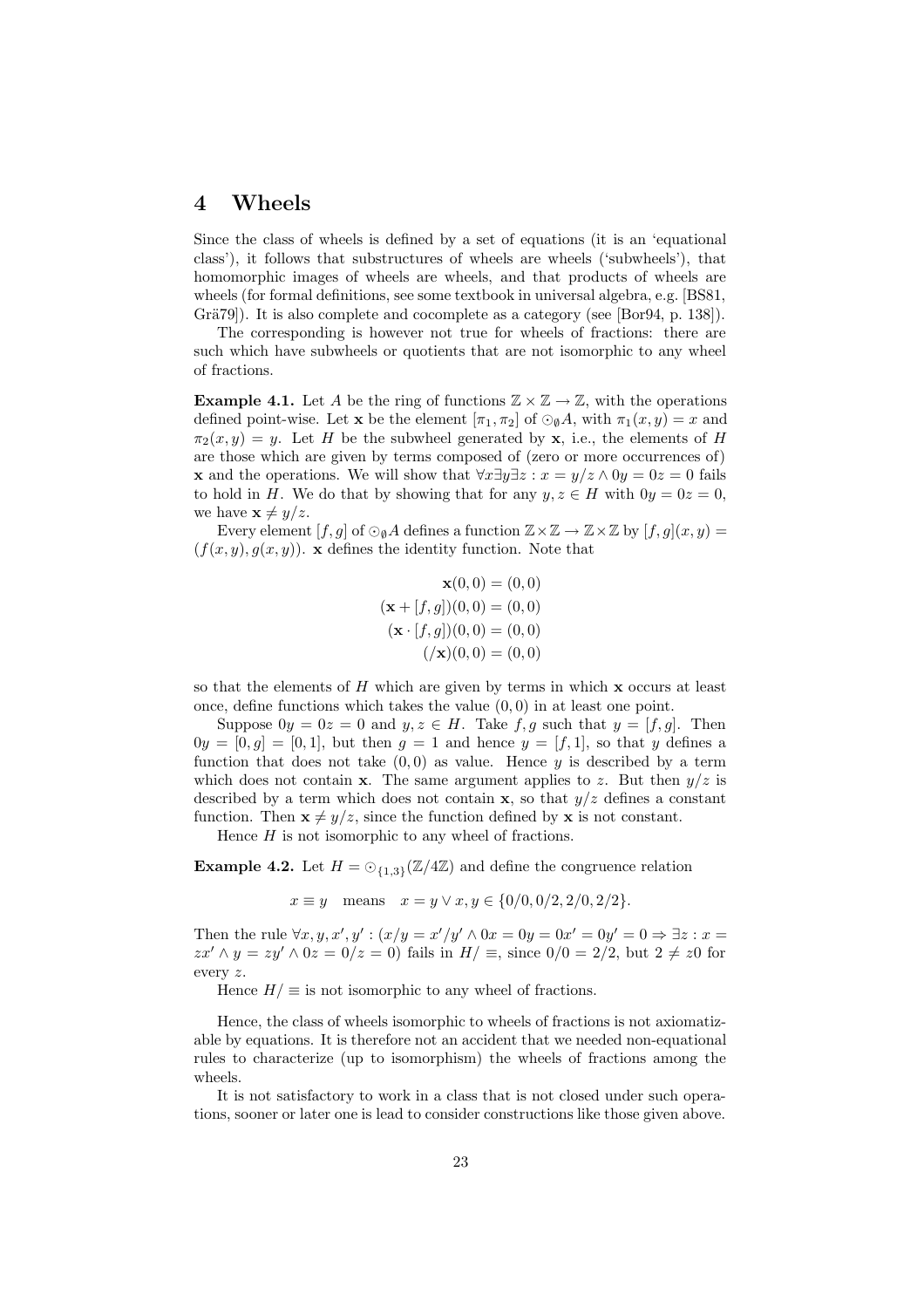Also, it is not satisfactory to succeed in making division total, but introducing partiality of important class operations.

That is the reason why we choose to study wheels, instead of wheels of fractions only.<sup>10</sup>

#### 4.1 Basic properties

We devote some pages to an abstract study of wheels (definition 1.1, p. 5). Wheels of fractions are studied more in section 4.2.

Remember that the distributivity rule (3) for wheels looks different from the one for rings (or semirings). However, when  $0z = 0$ , it gives that  $(x + y)z =$  $xz + yz$ . We emphasize this fact now once and for all, in the following we will apply it freely in computing things like  $0(x + y) = 0x + 0y$ .

Proposition 4.3 (derived rules). The following rules hold in wheels:

$$
/1 = 1 \tag{9}
$$

$$
0x + 0y = 0xy \tag{10}
$$

- $(0/0)x = 0/0$  (11)
	- $x/x = 1 + 0x/x$  (12)

 $\Box$ 

$$
xz = yz \Rightarrow x + 0z/z = y + 0z/z.
$$
 (13)

- *Proof.* (9) Since / is an involution. To repeat the argument:  $/1 = 1/1 = 1/1$  $//1/1 = //1 \cdot 1) = //1 = 1.$
- $(10)$   $0x + 0y \stackrel{(6)}{=} (0 + 0y)x = 0xy.$
- (11)  $(0/0)x = 0x/0 \stackrel{(10)}{=} 0x + 0/0 \stackrel{(8)}{=} 0/0.$
- (12)  $x/x = (0 + x \cdot 1)/x \stackrel{(4)}{=} 0/x + 1 + 0x \stackrel{(10)}{=} 1 + 0x/x.$
- (13) One should really learn to do without implicational rules like this, but we state it since it is characteristic for computations in wheel algebra.

$$
xz = yz
$$
  
\n
$$
xz/z = yz/z
$$
  
\n
$$
x(1+0z/z) = y(1+0z/z)
$$
 by (12)  
\n
$$
x + 0z/z = y + 0z/z.
$$
 by (6)

Note that by (8) and (11), a term is equal to '0/0' if it contains '0/0' as a subterm.

A notion of negation can sometimes be introduced. If H is a wheel and  $a \in H$  with  $0a = 0$  and  $a^2 = 1$ , then  $- : x \mapsto ax$  is an additive involution since  $a(x + y) = (x + y)a + 0a = xa + ya = ay + ax$  and  $aax = 1x = x$ . There are at least three natural ways in which such an a can appear.

1.  $a = 1$ . This gives the identity (thus not an interesting involution to use).

 $10$ See section 4.3 for further comments on the choice of axioms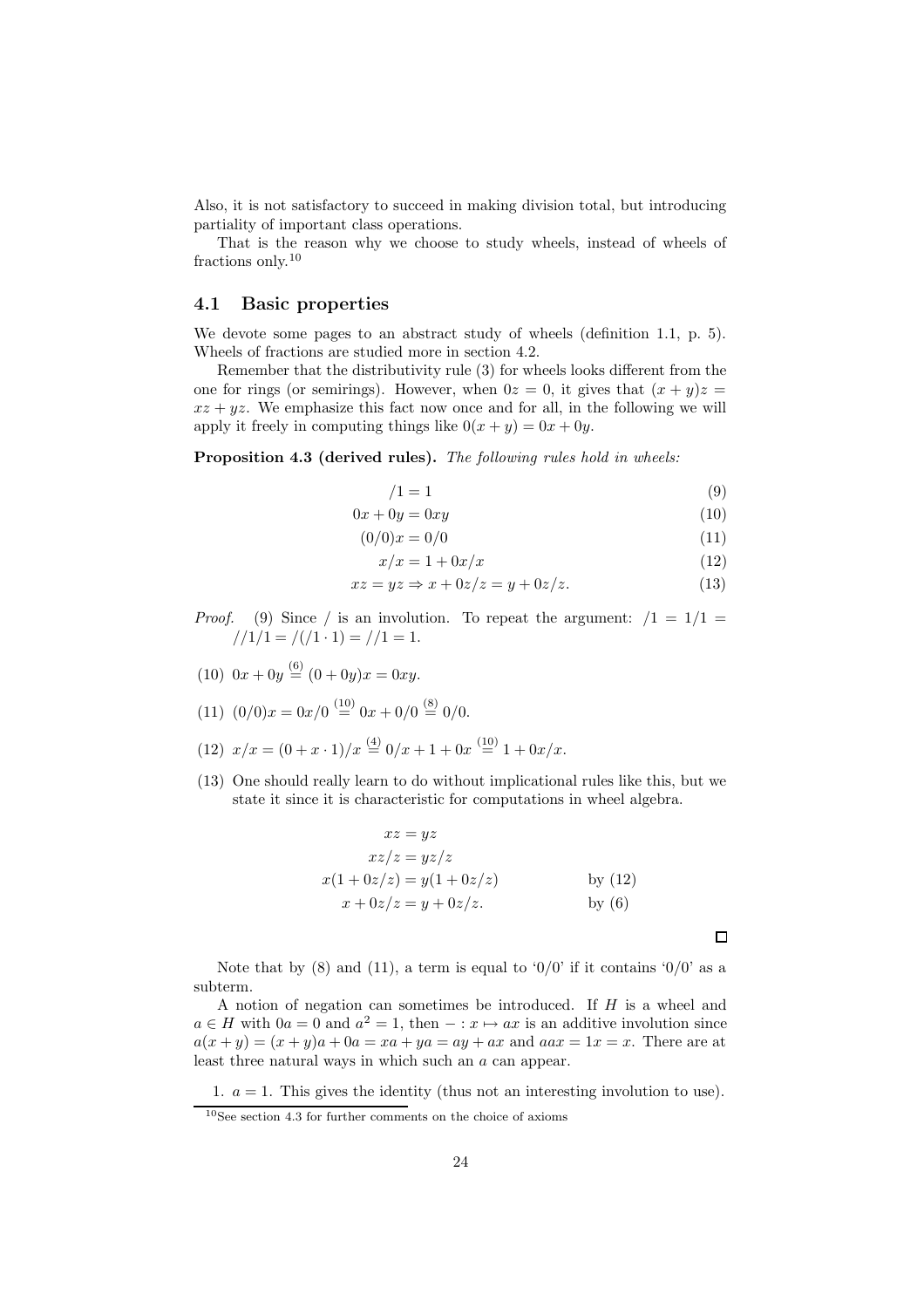- 2. If  $H = \bigcirc_X A$  with A a semiring<sup>-</sup>. Then  $a = -1$  gives an involution which extends the  $-$  of A. If A is a ring, then this case coincides with the next.
- 3. If a is a solution to the equation  $1+x=0$ , then  $0a=1\cdot 0+a\cdot 0=(1+a)0=0$  $0.0 = 0$  and  $a^2 = 1 + a + a^2 = 1 + (1+a)a + 0a = 1 + 0a + 0a = 1 + 0 + 0 = 1.$ With this choice of a, we have the nice formula

$$
x - x = 0x^2,
$$

since  $x - x = 1x + ax = (1 + a)x + 0x = 0x + 0x = 0x^2$ .

The wheel of fractions  $\mathcal{O}_{\emptyset}(\mathbb{Z}/2\mathbb{Z})$  is the (up to isomorphism unique) smallest non-trivial wheel, since it contains only four elements:

**Proposition 4.4.** If any two of the elements 0, 1,  $\smash{1}$  and  $\smash{0/0}$  are equal in a wheel H, then H is trivial.

Proof. There are six cases to go through.

| $0 = 1$    | Then $1 = 1/1 = 0/0$ . See below for the rest.           |
|------------|----------------------------------------------------------|
| $0 = / 0$  | Then $0 = 0 \cdot 0 = 0/0$ . See below.                  |
| $0 = 0/0$  | Then $x = 0 + x = 0/0 + x = 0/0$ .                       |
| $1 = /0$   | Then $1 = 1/1 = \frac{0}{0} = 0/0$ . See below.          |
| $1 = 0/0$  | Then $x = 1x = (0/0)x = 0/0$ .                           |
| $/0 = 0/0$ | Then $x = 0 + x = 1/0 + x = 1/0/0 + x = 0/0 + x = 0/0$ . |
|            |                                                          |

The two notions of reciprocal and multiplicative inverse are connected by the operations  $0, +$  as follows.

Proposition 4.5. Let x be a unit.

1.  $x^{-1} + 0/x = x^2 + 0x^{-1}$ . 2.  $x^{-1} = /x + 0 \frac{x^{-1}}{x^{-1}}$ . 3.  $/x = x^{-1} + 0\frac{x}{x}$ .

Proof.  $x^{-1} + 0/x = x^{-1}/(xx^{-1}) + 0/x = (x + 0x^{-1}/(xx^{-1})) = (x + 0x^{-1}).$ 

- 2. Add  $0/(x^{-1})$  to each side of 1.
- 3. Add 0x to each side of 1.

 $\Box$ 

 $\Box$ 

Note also that if xy is /-invertible, then x and y are units with  $x^{-1}$  =  $y/(xy) = (x + 0y/y$  and  $y^{-1} = x/(xy) = (y + 0x/x)$ .

We may construct a right adjoint to the functor  $\odot$  in the following steps.

**Definition 4.6.** Let H be a wheel. Then define the following subsets:

$$
\mathcal{R}H = \{x \mid 0x = 0\},\
$$
  

$$
\mathcal{S}H = \{x \mid 0x = 0/x = 0\}.
$$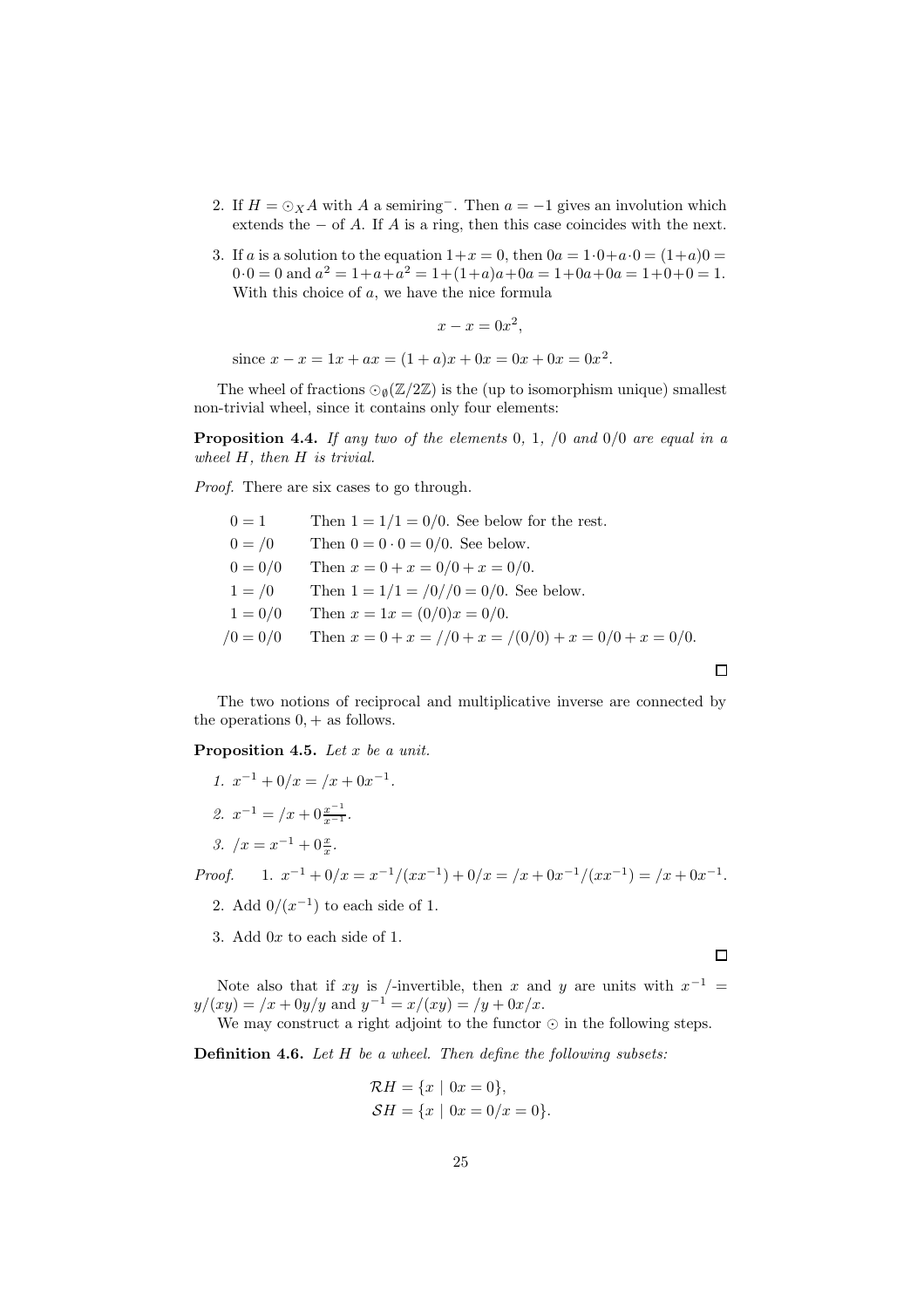**Proposition 4.7.** RH is a semiring under the operations  $0, 1, +$  and  $\cdot$ . SH is a multiplicative group in RH.

*Proof.* Suppose that  $x, y \in \mathcal{R}H$ . Then

- 1.  $0(x + y) = 0(x + y) + 0 \cdot 0 = 0x + 0y = 0 + 0 = 0$ ,
- 2.  $0(xy) = (0x)y = 0y = 0.$

Thus RH is closed under addition and multiplication.  $0 \in \mathcal{R}$ H by (5) and  $1 \in \mathcal{R}H$  since 1 is the identity in the multiplicative monoid.

That SH is closed under multiplication follows from the fact that if  $x, y \in$ SH, then  $0/(xy) = (0/y)/x = 0/x = 0$ . We have  $1 \in SH$  by (9). Given an element  $x \in SH$ , then  $/x \in SH$  (since / is an involution) and it is the multiplicative inverse of x by the computation  $x/x = 1+0x/x = 1+0/x = 1$ .

We will use the notation  $\mathcal{R}H$  also for the semiring it becomes when the operations  $0, 1, +, \cdot$  are induced by H. It will be called 'the semiring of H' or simply 'the semiring' when the context is clear. It is the largest semiring in  $H$ since  $0x = 0$  holds in any semiring.

*Remarks.* We showed that every element of  $\mathcal{S}H$  is /-invertible. On the other hand,  $SH$  contains every /-unit that is inside the subset RH, since if x is /-invertible and  $0x = 0$ , then  $0/x = 0x/x = 0.1 = 0$ .

An element of  $\mathcal{R}H$  is a unit in  $\mathcal{R}H$  iff it is a unit in  $H$ . To see this, note that if  $x \in \mathcal{R}H$  and  $xy = 1$ , then also  $y \in \mathcal{R}H$ , since  $0y = 0xy = 0 \cdot 1 = 0.$ 

The question whether  $x \in H$  is a unit or not is partially answered by the information whether or not  $x \in \mathcal{R}H$  and/or  $/x \in \mathcal{R}H$ :

| $x \in \mathcal{R}H$ ? | $x \in \mathcal{R}H$ ? |               | $x$ unit? | /-unit?<br>$\boldsymbol{x}$ |
|------------------------|------------------------|---------------|-----------|-----------------------------|
| No                     | No                     | $\Rightarrow$ | Maybe     | Maybe                       |
| Yes                    | No                     | $\Rightarrow$ | Maybe     | No                          |
| No                     | Yes                    | $\Rightarrow$ | Maybe     | No                          |
| Yes                    | Yes                    |               | Yes       | Yes                         |

Let us consider  $\eta_{(A,X)}: x \mapsto [x,0]$  as a  $\mathbb{C}'$ -arrow  $(A, X) \to (\mathcal{R} \odot_X A, \mathcal{S} \odot_X A)$ , which we may do since, if  $x \in X$ , then  $0/\eta_{(A,X)}(x) = [0,1]/[x,1] = [0,x] =$  $[0,1] = 0$ , so that  $\eta_{(A,X)}(X) \subset \mathcal{S} \odot_X A$ .

Let  $(\mathcal{R}, \mathcal{S})$  be the functor **Wheel**  $\rightarrow$  C' given by  $(\mathcal{R}, \mathcal{S})(H) = (\mathcal{R}H, \mathcal{S}H)$ and  $(\mathcal{R}, \mathcal{S})(\varphi)$  being the restriction of  $\varphi$  to  $\mathcal{R}H$ . This works since if  $0x = 0$ , then  $0\varphi(x) = \varphi(0)\varphi(x) = \varphi(0x) = \varphi(0) = 0$  (thus  $\varphi$  actually maps the semiring of the domain into the semiring of the codomain), and if in addition  $0/x = 0$ , then  $0/\varphi(x) = \varphi(0)/\varphi(x) = \varphi(0/x) = \varphi(0) = 0$  (thus  $(\mathcal{R}, \mathcal{S})(\varphi)$ ) behaves as it should with respect to  $\mathcal{S}$ ).

**Theorem 4.8.** The functor  $\odot$  :  $C' \rightarrow$  Wheel is left adjoint to  $(\mathcal{R}, \mathcal{S})$  : **Wheel**  $\rightarrow$  **C'** with unit  $\eta$  and counit  $\epsilon$ , given by  $\epsilon$ <sub>H</sub> : [x, y]  $\mapsto$  x/y.

*Proof.*  $\epsilon_H$  is well-defined since if  $[x, y] = [x', y']$ , then there exist  $s_1, s_2 \in \mathcal{SH}$ such that  $(s_1, s_1)(x, y) = (s_2, s_2)(x', y')$  and hence  $x/y = (x/y)(1 + 0s_1/s_1) =$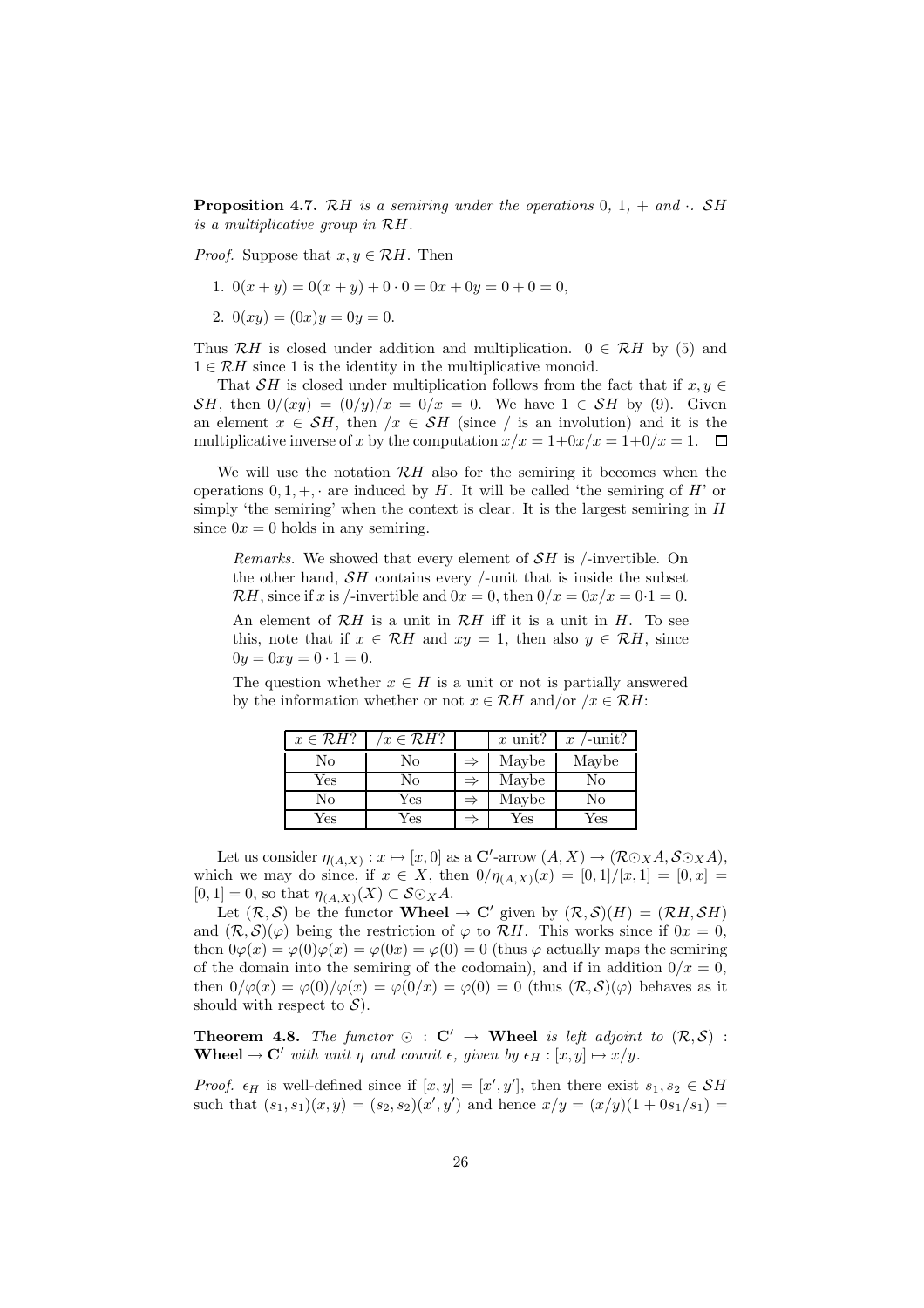$(s_1x)/(s_1y) = (s_2x')/(s_2y') = (x'/y')(1+0s_2/s_2) = x'/y'$ . It is easily seen that  $\epsilon$  is a natural transformation.

By basic category theory, the result follows if we show that for any C-object  $(A, X)$  and any wheel H, we have  $11$ 

$$
(\epsilon \odot)_{(A,X)}(\odot \eta)_{(A,X)} = \mathrm{Id}_{\odot_X A}
$$

and

$$
((\mathcal{R},\mathcal{S})\epsilon)_H(\eta(\mathcal{R},\mathcal{S}))_H=\mathrm{Id}_{(\mathcal{R}H,\mathcal{S}H)}.
$$

 $(\epsilon \odot)_{(A,X)} : \odot_{\mathcal{S} \odot_X A} \mathcal{R} \odot_X A \rightarrow \odot_X A$  by  $[[x,y],[z,w]] \mapsto [xw,yz]$  $(\bigcirc \eta)_{(A,X)} : \bigcirc_X A \to \bigcirc_{\mathcal{S} \bigcirc_X A} \mathcal{R} \bigcirc_X A$  by  $[x,y] \mapsto [[x,1],[y,1]]$  $((\mathcal{R},\mathcal{S})\epsilon)_H : (\mathcal{R} \odot_{\mathcal{S}H} \mathcal{R}H, \mathcal{S} \odot_{\mathcal{S}H} \mathcal{R}H) \rightarrow (\mathcal{R}H, \mathcal{S}H)$  by  $[x,y] \mapsto x/y$  $(\eta(\mathcal{R}, \mathcal{S}))_H : (\mathcal{R}H, \mathcal{S}H) \to (\mathcal{R} \odot_{\mathcal{S}H} \mathcal{R}H, \mathcal{S} \odot_{\mathcal{S}H} \mathcal{R}H)$  by  $x \mapsto [x, 1]$ 

Then

$$
(\epsilon \odot)_{(A,X)}(\odot \eta)_{(A,X)}([x,y]) = (\epsilon \odot)_{(A,X)}([[x,1],[y,1]]) = [x \cdot 1, y \cdot 1] = [x,y]
$$

and

$$
((\mathcal{R},\mathcal{S})\epsilon)_H(\eta(\mathcal{R},\mathcal{S}))_H(x) = ((\mathcal{R},\mathcal{S})\epsilon)_H([x,1]) = x/1 = x.
$$

## 4.2 Applications to wheels of fractions

#### 4.2.1 The semiring in a wheel of fractions

The following fact will be used freely without reference to the proposition.

**Proposition 4.9.** If  $x \in A$ , then  $0/x = 0$  in  $\odot xA$  if and only if  $x \in \tilde{S}$ , which is the divisional closure of S, which is the multiplicative monoid generated by  $X$ .

*Proof.* Proposition 2.15 gives us that  $x/x = 1$  is equivalent to  $x \in \tilde{S}$ . We need to prove  $x/x = 1 \iff 0/x = 0$  under the condition  $0x = 0$ .

Suppose  $x/x = 1$ . Then  $0/x = 0x/x = 0 \cdot 1 = 0$ . Suppose  $0/x = 0$ . Then  $x/x = 1 + 0x/x = 1$ .  $\Box$ 

The elements of  $\mathcal{R} \odot_{X} A$  are of a very special form:

**Lemma 4.10.**  $x \in \mathcal{R} \odot_X A$  iff  $x = r/s$  for some  $r \in A$ ,  $s \in S$ , with S the multiplicative monoid generated by X.

*Proof.* If  $x = r/s$ , then  $0x = 0r/s = 0/s = 0$ . On the other hand, suppose that  $0x = 0$ , say with  $x = y/z$   $(y, z \in A)$ . Then  $0/z = 0x = 0$ , so that  $z \in \tilde{S}$ , say  $s'z \in S$ . With  $r = s'y$ ,  $s = s'z$ , we get  $r/s = (s'y)/(s'z) = (s'/s')(y/z) = x$ .

In commutative algebra and algebraic geometry, one often uses the ring of fractions  $S^{-1}A$ , where S is a multiplicative submonoid of a commutative ring A (often the complement of a prime ideal). One defines  $S^{-1}A$  as the monoid As together with  $0 = [0, 1]$  and  $[x, s] + [x', s'] = [xs' + x's, ss']$ . As is seen, this construction is similar to ours. In fact, we have factorized it in two parts: as  $\odot$ followed by  $R$ .

<sup>&</sup>lt;sup>11</sup>The naturalness must also be checked, but our constructions are obviously natural.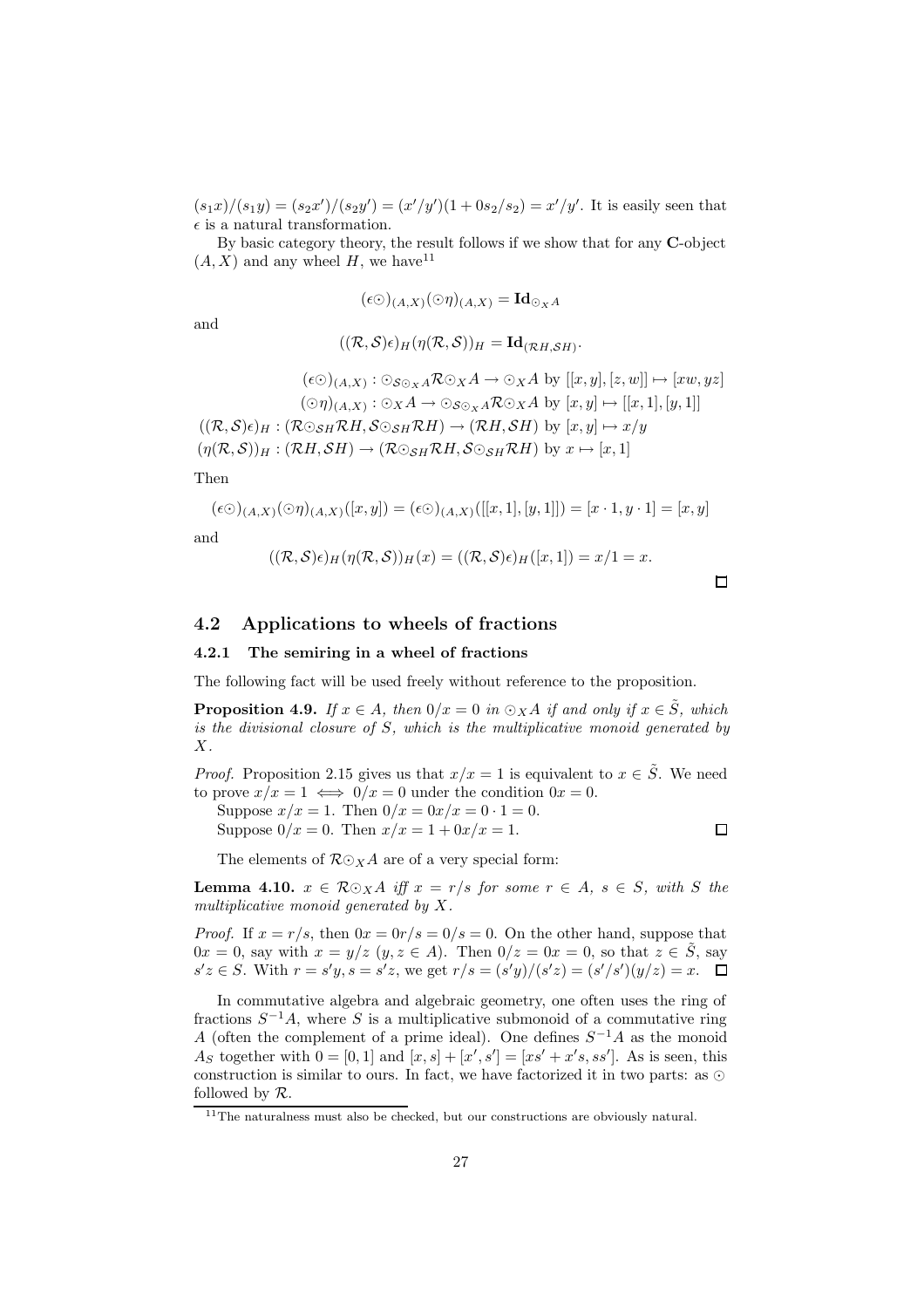**Theorem 4.11.** If A is a commutative ring with identity and S a multiplicative submonoid, then  $S^{-1}A \cong \mathcal{R} \odot_S A$  by the isomorphism  $r/s \mapsto r/s$ .

*Proof.* The mapping  $\hat{\eta}_{(A,S)} : A_S \to \mathcal{R} \odot_S A, r/s \mapsto r/s$  is an injective morphism of the multiplicative monoids by theorem 2.10. It is easy to see that it preserves 0 and + too. It is surjective by the previous lemma and thus a bijection.  $S^{-1}A$ is a ring so  $\hat{\eta}_{(A,S)}$  is an isomorphism of rings.  $\Box$ 

Any wheel of fractions is (according to proposition 2.14) of the form  $\odot$  sA with S being closed under division. For that presentation, we have a stronger version of the previous theorem.

**Theorem 4.12.**  $S^{-1}A$  and  $\mathcal{R}\odot_{S}A$  are identical iff S is closed under division.

*Proof.* Take  $[x, y] \in \mathcal{R} \odot_{S} A$ . Then  $0/y = 0x/y = 0$ , so that  $y \in \tilde{S}$ . If S is closed under division, we get  $y \in S$ , so that  $(x, y) \in A \times S$ . Hence  $\mathcal{R} \odot_{S} A = S^{-1}A$  in that case.

Suppose instead that  $\mathcal{R} \odot_{S} A$  and  $S^{-1}A$  are identical as sets. Take  $x \in \tilde{S}$ ; we shall prove  $x \in S$ . We have  $(x, x) \in [x, x] = x/x$  but since  $x/x \in \mathcal{R} \odot_S A$ by the previous lemma, we get that  $(x, x) \in A \times S$  when  $\mathcal{R} \odot_{S} A$  and  $S^{-1}A$  are identical as sets.  $\Box$ 

We summarize the results above in the following corollary. It states one isomorphism and two identities:

Corollary 4.13. Let A be a semiring, S a multiplicative monoid in it,  $\tilde{S}$  its divisional closure. Then  $S^{-1}A \cong \mathcal{R} \odot_S A = \mathcal{R} \odot_{\tilde{S}} A = \tilde{S}^{-1} A$ .

*Proof.* By theorem 4.11,  $S^{-1}A \cong \mathcal{R}\odot_S A$ . By theorem 2.14,  $\mathcal{R}\odot_S A = \mathcal{R}\odot_{\tilde{S}} A$ and by theorem 4.12,  $\mathcal{R} \odot_{\tilde{S}} A = \tilde{S}^{-1} A$ .

#### 4.2.2 Obtaining /-invertible wheels of fractions

In the choice between  $S^{-1}A$  and  $\odot_S A$  in practical computing when A is a ring, it may seem to be a drawback of the latter that one has to distinguish between reciprocals and multiplicative inverses. One should then remember that  $S^{-1}A$  and  $\mathcal{R}\odot_{S}A$  are isomorphic as rings and that the multiplicative inversion therefore is the same in both structures. The difficulty appears first at the moment when we start using the involution /. Hence, there is no real drawback, since one can stick to multiplicative inversion when that is more comfortable.

But that does not explain why we introduced the operation /. If finding inverses is what we want it for, then we would like to have no difference between reciprocals and inverses, i.e., we would like to have a /-invertible wheel, so that  $x^{-1} = x$  whenever  $x^{-1}$  is defined. By proposition 2.19, we obtain that if and only if  $\tilde{S}$  is saturated as a submonoid of the multiplicative monoid of A. The question is therefore if a given  $S$  can be replaced by one having saturated divisional closure.

**Definition 4.14 (saturated closure).** The saturated closure  $\overline{S}$  of a submonoid S of a commutative monoid M is the set  $\{x \in M \mid \exists y \in M : xy \in S\}$ (it is the smallest saturated submonoid of  $M$  that contains  $S$ ).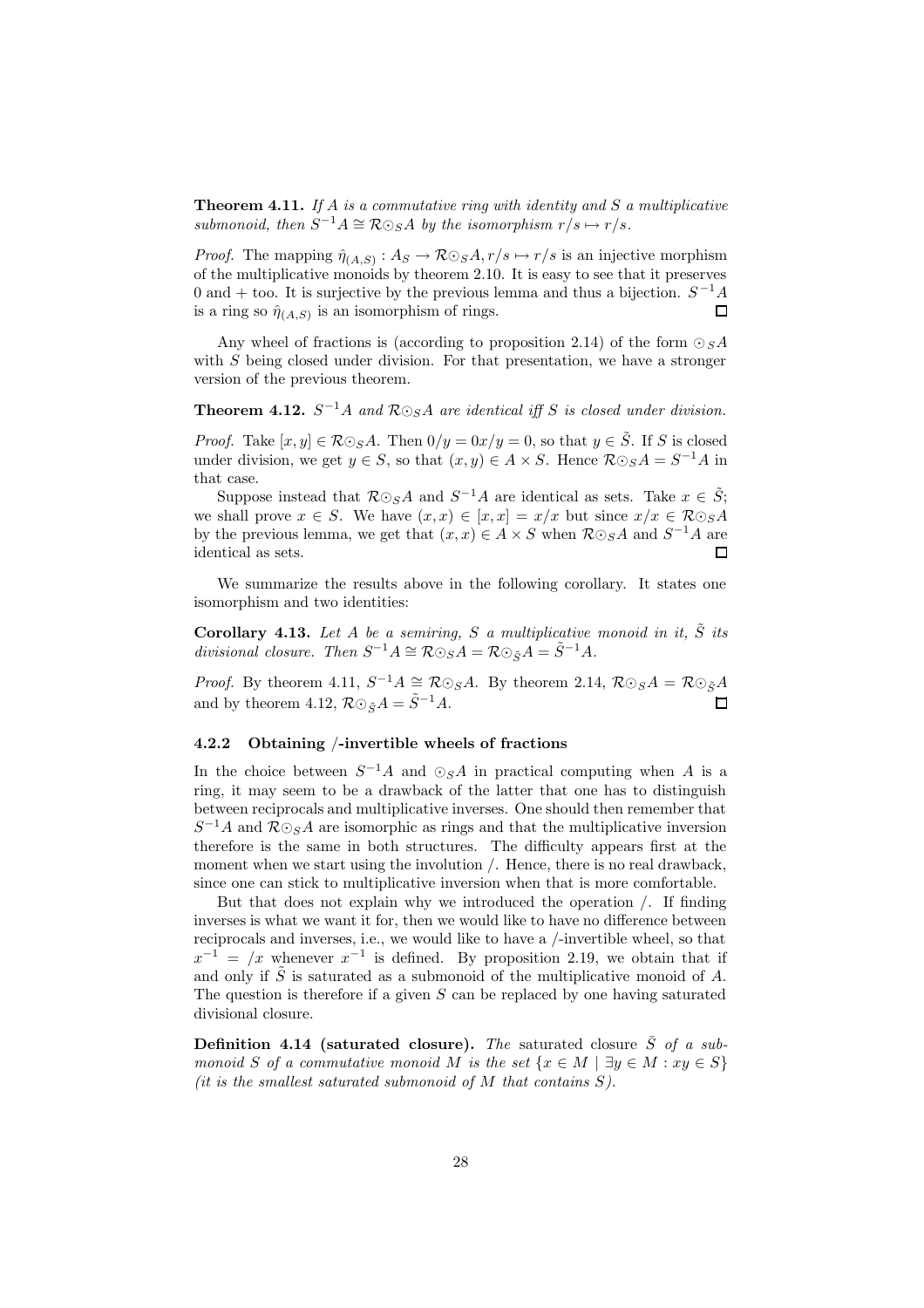Since  $\tilde{\bar{S}} = \bar{S}, \bar{S}$  is a submonoid with saturated divisional closure. In the following,  $\overline{S}$  will denote the saturated closure of S in the multiplicative monoid of A.

There is a well-known natural isomorphism  $S^{-1}A \cong \overline{S}^{-1}A$  given by  $r/s \mapsto$ r/s. Theorem 4.12 shows that  $\bar{S}^{-1}A = \mathcal{R} \odot_{\bar{S}} A$ , so that the isomorphism is in fact  $S^{-1}A \to \mathcal{R}\odot_{\bar{S}}A$ . Since  $\odot_{\bar{S}}A$  is /-invertible, it is in a sense a better extension of  $S^{-1}A$  than  $\odot_S A$  is.<sup>12</sup>

It is well-known that any ring A may be extended to its 'total ring of fractions'  $S_0^{-1}A$ , so that every multiplicatively cancelable element in A becomes a unit. However, when doing that, some structure of  $A$  can be lost. For instance, in extending  $\mathbb Z$  to  $\mathbb Q$ , one looses all non-trivial proper ideals. Hence, there is a reason for not always extending rings as much as one can. The construction of wheels of fractions have the advantage that it need not destroy any structure. The following corollary shows that a semiring can always be extended to a /-invertible wheel in such a way that it can be retrieved using the  $R$  operator.

**Corollary 4.15.** Let U be the set of units in a semiring A. Then  $\odot_U A$  is /-invertible and it extends A in the sense that

- 1.  $R\odot_{U}A$  is isomorphic to A,
- 2. the operations  $0, 1, +, \cdot$  of A are extended to corresponding operations of  $\odot_U A$ ,
- 3. if A is a semiring<sup>-</sup>, then the involution  $-$  of A is extended to an involution  $-$  of  $\odot_H A$ .
- 4. the restriction of  $/$  to  $A$  is the partial function  $\cdot^{-1}$ .

Proof. This is just a restatement of 2.20 and 2.21, together with information on how + and  $-$  are defined (see page 24 for the latter).  $\Box$ 

#### 4.2.3 Axiomatizing the class of wheels of fractions

We now restate and prove the completeness theorem for the axioms of wheels of fractions. The symbols  $\mathcal R$  and  $\mathcal S$  simplify the notation compared to that used in proposition 3.14.

**Theorem 4.16.** A wheel H is isomorphic to some wheel of fractions if and only if it has the following properties:

$$
\forall x \exists y, z \in \mathcal{R}H : x = y/z \tag{14}
$$

$$
\forall x, y, x', y' \in \mathcal{R}H : (x/y = x'/y' \Rightarrow \exists s \in \mathcal{S}H : x = sx' \land y = sy')
$$
(15)

*Proof.* (14) holds in any  $\odot_X A$  since every x is of the form  $y/z$  for some  $y, z \in A$ so we have  $x = y/z$  for the corresponding elements in  $\mathcal{R} \odot_X A$ .

To show that (15) holds in  $\odot_X A$ , suppose that  $x/y = x'/y' \land 0x = 0y = 0x' = 0$  $0y' = 0$ . By lemma 4.10, we may assume that  $x = a/s_1$ ,  $y = b/s_2$ ,  $x' = c/s_3$ ,

<sup>&</sup>lt;sup>12</sup>It is true that  $\mathcal{R}\odot_{S}A$  and  $\mathcal{R}\odot_{\bar{S}}A$  are isomorphic as rings by the mapping  $r/s \mapsto r/s$ , but not in general that / is preserved under this isomorphism. Consider e.g.  $\mathcal{R}\odot_{1,2,3,\dots} \mathbb{Z}$  and  $\mathcal{R} \odot_{\{\pm 1,\pm 2,\pm 3,\ldots\}} \mathbb{Z}$ . They are isomorphic as rings, but  $/(-1) = -1$  is true only in the latter.  $(-1)^{-1} = -1$  is of course true whenever – is obtained in one of the ways mentioned on page 24.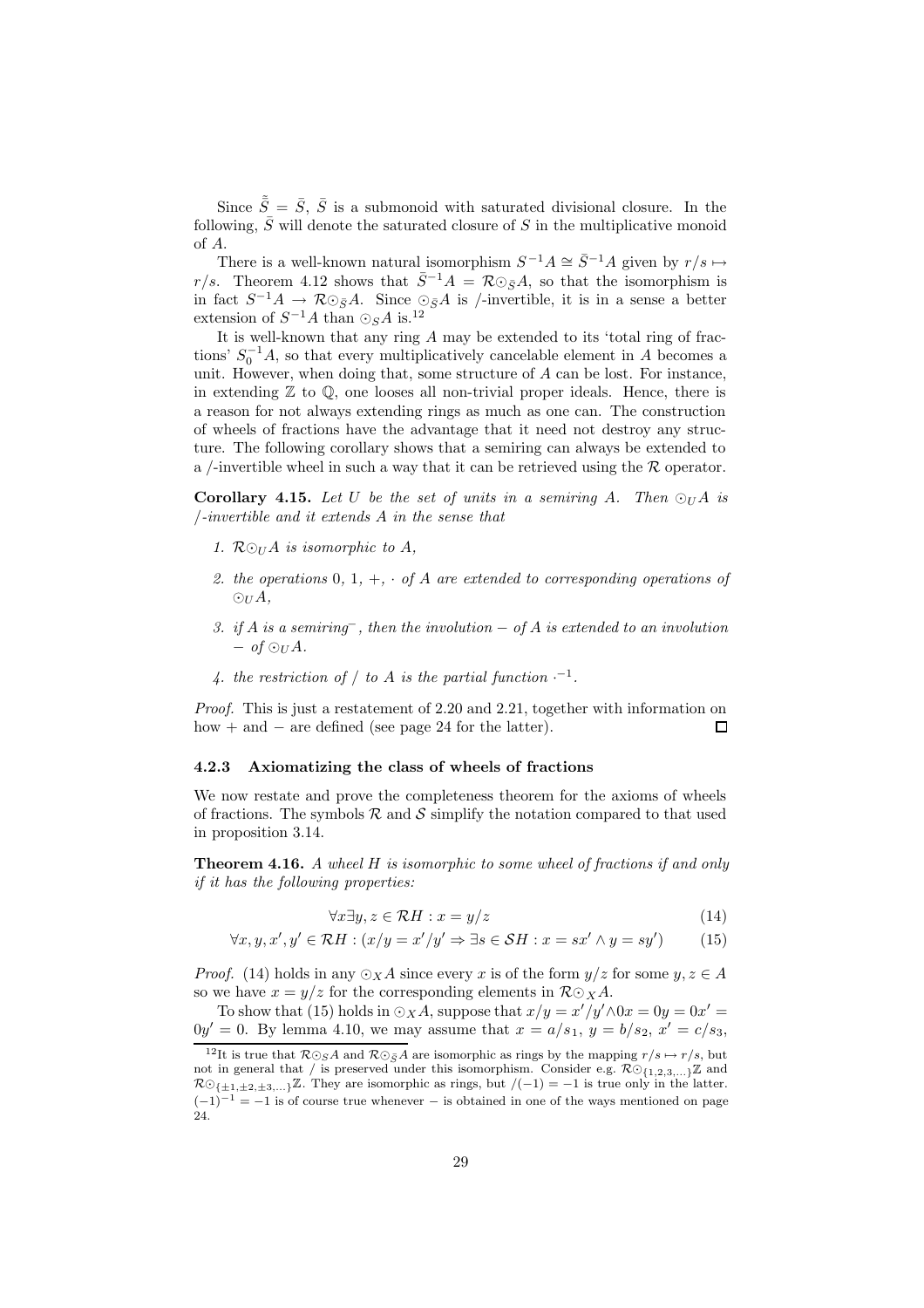$y' = d/s_4$  with  $a, b, c, d \in A$ . Then  $(s_2/s_1)a/b = x/y = x'/y' = (s_4/s_3)(c/d)$ , so there exist  $s', s''$  such that

$$
(s', s')(s_2, s_1)(a, b) = (s'', s'')(s_4, s_3)(c, d).
$$

Taking

$$
s=\frac{s_3s_4s^{\prime\prime}}{s_1s_2s^\prime}
$$

(which is in  $\mathcal{S}H$ ), we get

$$
sx' = \frac{s_3 s_4 s''}{s_1 s_2 s'} \cdot \frac{c}{s_3} = \frac{s_3 s_4 s'' c}{s_1 s_2 s_3 s'} = \frac{s_3 s_2 s' a}{s_1 s_2 s_3 s'} = \frac{a}{s_1} = x.
$$

and

$$
sy' = \frac{s_3 s_4 s''}{s_1 s_2 s'} \cdot \frac{d}{s_4} = \frac{s_3 s_4 s'' d}{s_1 s_2 s_4 s'} = \frac{s_1 s_4 s' b}{s_1 s_2 s_4 s'} = \frac{b}{s_2} = y.
$$

On the other hand, suppose that  $(14)$  and  $(15)$  are true in a wheel H. Then  $\epsilon_H$  (defined in theorem 4.8) is surjective by (14) and injective by (15). Hence it is an isomorphism  $\bigcirc_{SH} \mathcal{R}H \to H$ .  $\Box$ 

#### 4.2.4 Cancellation of zero-terms

In computing with (semi-)rings, one does not only use equational rules, but additional information, for instance, that a certain element  $a$  is 'multiplicatively cancellable' ( $\cdot$ -cancellable):  $ax = ay \Rightarrow x = y$ .

We have seen that any semiring can be viewed as a part of a wheel; technically, that any semiring A is embedded in  $\odot_U A$  (where U is the set of units of A) and that an isomorphic copy of A can be recovered from  $\odot_U A$  by the operator  $R$ . It is important that we can transfer information about cancellation to the wheel.

Consider the equation  $ax = ay$  in a semiring A. The information 'a is  $\cdot$ cancellable' lets us conclude that  $x = y$ . When A is considered as embedded in a wheel, it is instead natural to reason as follows (without any use of cancellation):

$$
ax = ay
$$
  
\n
$$
ax/a = ay/a
$$
  
\n
$$
x + 0a/a = y + 0a/a
$$
  
\n
$$
x + 0/a = y + 0/a.
$$

The question of cancellation now comes in since we need to know whether  $0/a$  is *additively* cancellable (+-cancellable). In this way, the problem of  $\cdot$ cancellation is reduced to a problem of +-cancellation. One might however suspect that there could be situations in which a is  $\alpha$ -cancellable in A, but  $0/a$ is not +-cancellable in  $\odot_X A$ . Fortunately, there are no such cases, according to the following proposition.

**Proposition 4.17.** If a is  $\cdot$ -cancellable in A, then  $0/a$  is  $\cdot$ -cancellable in  $\odot_X A$ .

*Proof.* Suppose that a is -cancellable in A. Suppose also that  $[x, y] + 0/a =$  $[x', y'] + 0/a$ , that is, that  $[ax, ay] = [ax', ay']$ . Then there are s, s' such that  $sax = s'ax'$  and  $say = s'ay'$  but since a is -cancellable, we conclude that  $sx = s'x$  and  $sy = s'y'$ , hence  $[x, y] = [x', y']$ .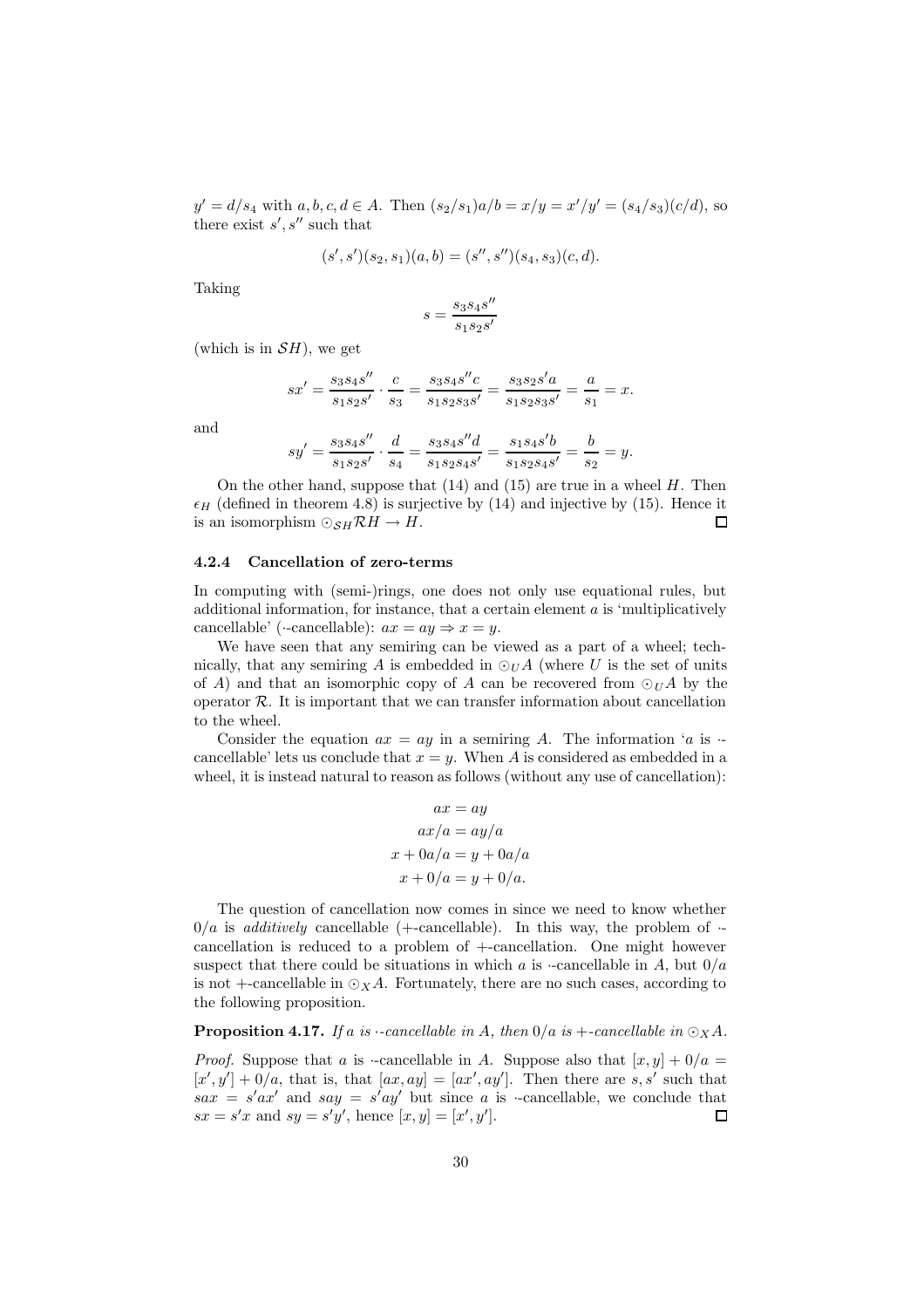Suppose now that if  $a \neq 0$  in A, then a is  $\cdot$ -cancellable, i.e., that  $S_0 = A \setminus \{0\}.$ We say (following [Gol99]) that such a semiring is *multiplicatively cancellative*.<sup>13</sup> This is a maximality property, since if  $a = 0$ , then a cannot be  $\cdot$ -cancellable unless the semiring is trivial. A corresponding maximality property for wheels is  $0x \neq x \Rightarrow (0/x \text{ is } +\text{-cancellable})$ , since if  $0x = x$ , then  $0/x$  can't be  $+$ cancellable unless the wheel is trivial  $(y + 0/x = z + 0/x$  holds for any y and z if  $0x = x$ , since then  $y + 0/x = y + 0/(0x) = 0/0 = z + 0/(0x) = z + 0/x$ . These properties are connected as follows.

- **Proposition 4.18.** 1. If A is multiplicatively cancellative, then  $0x \neq x \Rightarrow$  $(0/x \text{ is } +\text{-}cancelable)$  holds in  $\odot_X A$ .
	- 2. If  $0x \neq x \Rightarrow (0/x \text{ is } +\text{cancelable})$  holds in H, then RH is multiplicatively cancellative.
- *Proof.* 1. We shall prove that  $0/x$  is +-cancellable whenever  $0x \neq x$ . Let  $x = [x', x'']$  and assume  $0x \neq x$ . Suppose that  $x' = 0$ . Then  $x = [0, x''] =$  $[0,1][0, x''] = 0x$ , which is refuted, hence  $x' \neq 0$ . If A is multiplicatively cancellative, then  $x'$  is -cancellable. Hence  $0/x'$  is +-cancellable, but  $0/x = 0/x'$  and we are done.
	- 2. Take  $x \in \mathcal{R}H$  with  $x \neq 0$ . Then  $0x = 0 \neq x$ , so that  $0/x$  is +-cancellable. We may then compute as follows:

$$
xy = xz
$$
  
\n
$$
xy/x = xz/x
$$
  
\n
$$
y + 0x/x = z + 0/x
$$
  
\n
$$
y + 0/x = z + 0/x
$$
  
\n
$$
y = z.
$$

Note that we did not need to assume that  $y, z \in \mathcal{R}H$ .

 $\Box$ 

**Example 4.19.** Solve the equation  $3x = 12$ .

We have  $x + 0/3 = 3x/3 = 12/3 = 3 \cdot 4/3 = 4 + 0/3$ . That gives  $x =$ 4 whenever 0/3 is +-cancellable, which happens for instance if the wheel in question is  $\odot_X \mathbb{Z}$ , for any subset  $X \subset \mathbb{Z}$ , since 3 is --cancellable in  $\mathbb{Z}$ . In general we may not conclude more than  $x + 0/3 = 4 + 0/3$ , which is sound since the equation does not have a unique solution in general.

Ring algebra does not allow us to derive anything from  $3x = 12$  when 3 is not ·-cancellable (e.g. when the equation have several solutions), but wheel algebra always lets us develop to  $x+0/3 = 4+0/3$ , which can be used in further calculations: if x and  $0/3$  appear in the left hand side of an equation, then we may use the axioms for zero-terms to move  $0/3$  close to x, then replacing  $x+0/3$ by  $4+0/3$  and finally move the term  $0/3$  out using the rules for zero-terms again. If x appears, but not  $0/3$ , then we may add  $0/3$  to both sides of the equation, hence introducing  $0/3$  but eliminating an occurrence of x. Note that when such an introduction has been made, then one can use the introduced term over and

<sup>13</sup>The term 'integral' is unfortunately already used in another sense in the context of semirings [Gol99]. E.g.  $\mathbb{Z}/6\mathbb{Z}$  is integral as a semiring in this sense.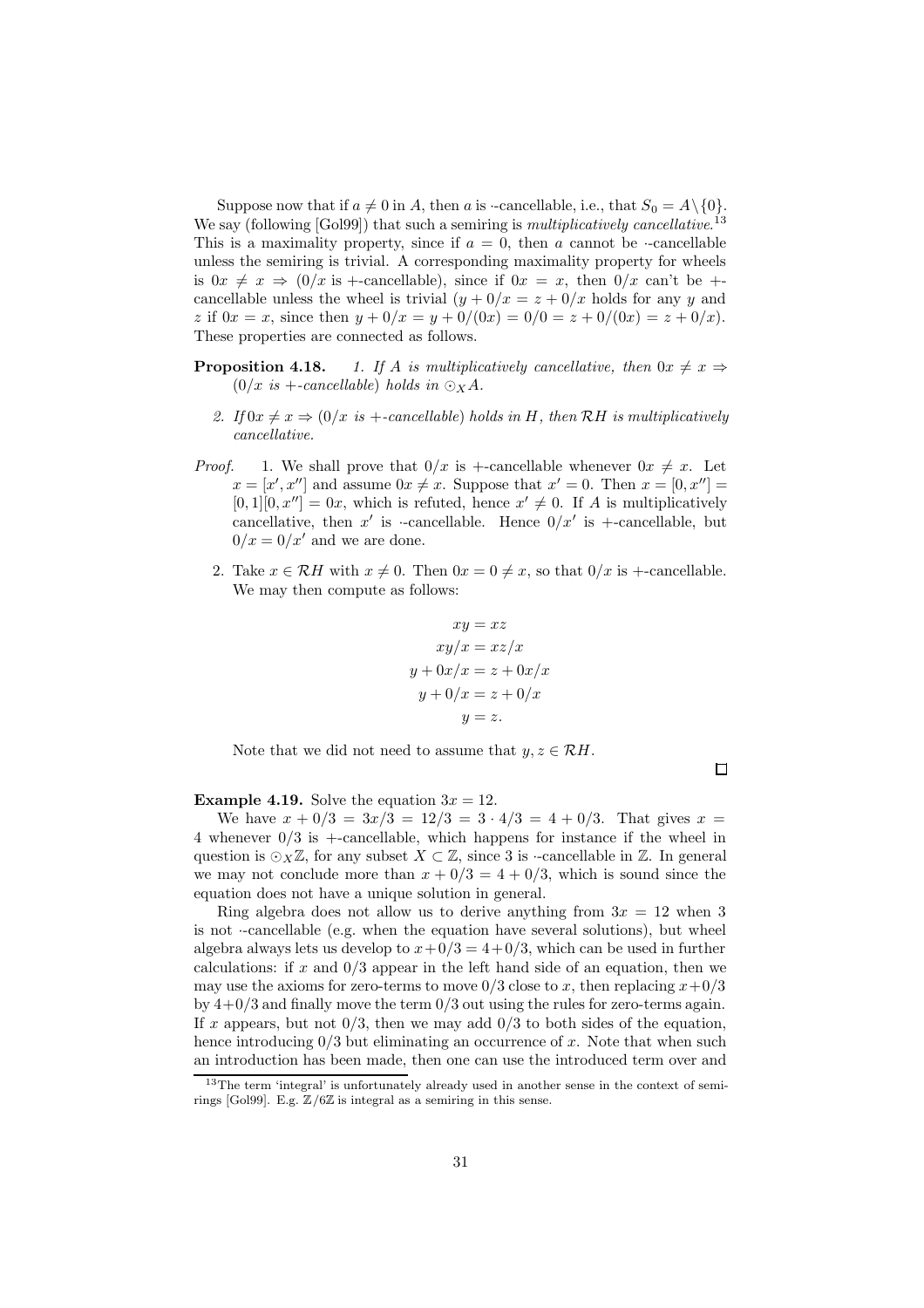over again, until all occurrences of x are eliminated. One may view these  $0/3$ terms as flags indicating that the result is worthless if e.g.  $0 = 3$ , since then the rule ' $x + 0/0 = 0/0$ ' can be used for reducing the equation to  $0/0 = 0/0$ .

Say that we want to compute the value of  $x^2 + x$ , given that  $3x = 12$ . We can't give a definite answer, since the value is not uniquely determined unless we specify which semiring we think of. What we can do is to compute  $x^2 + x + 0/3$ :

$$
x^{2} + x + 0/3 = x^{2} + 4 + 0/3 = x(x + 0/3) + 4 = x(4 + 0/3) + 4
$$
  
=  $(x + 0/3)4 + 4 = (4 + 0/3)4 + 4 = 4 \cdot 4 + 4 + 0/3$   
=  $20 + 0/3$ .

If we get information at a later stage, letting us conclude that  $0/3$  is  $+$ cancellable, then we can get something explicit for  $x^2 + x$ . This might happen if we get more knowledge about the semiring we started with, but also if we pass to a quotient of that semiring. For instance, suppose that we conclude that we need the value modulo 16. We then pass to a quotient defined by  $0 = 16$ . In such a quotient, 3 is a unit, and hence  $0/3$  is  $+$ -cancellable.<sup>14</sup> We conclude that  $x^2 + x = 20 = 4 \pmod{16}.$ 

We may view the wheel alternative as computing modulo everything at the same time.

### 4.3 Equational logic for wheels of fractions

One may ask if our definition of 'wheel' is 'the right one'. Are the axioms chosen ad hoc, or do they axiomatize a class of structures that is in some sense naturally delimited?

There is some evidence that we can't improve the definition:

- 1. The wheels of fractions are wheels according to our definition.
- 2. The axioms are a set of equations. That is by Birkhoff's theorem [Bir35] necessary for the axiomatized class to be closed under substructures, quotients, products and isomorphisms. Further, by 'compactness for equational logic', if it is finitely axiomatizable in first order predicate logic, then it is finitely axiomatizable by equations. Hence, there is no need to consider other candidates than equations as axioms.
- 3. The axioms are finitely many.
- 4. We have empirical experience that the axioms are precisely what we need to make natural computations.

On the other hand, there is some counterevidence too: There are identities, like  $(x + 1)^2 = x(x + 2) + 1$ , that hold in any wheel of fractions but does not seem to be provable from our axioms. But  $(x + 1)^2 = x(x + 2) + 1$  is not a very natural identity and may be thought of as valid in wheels of fractions 'by accident': that it just 'happens to be' and that there is nothing conceptual that suggests that it should be valid in all wheels.<sup>15</sup>

<sup>&</sup>lt;sup>14</sup>If x is a unit, then  $0x$  and  $0/x$  are +-cancellable since  $0x + 0x^{-1} = 0xx^{-1} = 0$  and  $0/x + 0/(x^{-1}) = 0/(xx^{-1}) = 0$  in that case.

 $15$ However, by completeness,  $(14)$  (see theorem 4.16) suffices (together with wheel axioms) for derivation of any identity that is valid in all wheels of fractions, since every wheel which has this property is a homomorphic image of a wheel of fractions. This is because  $\epsilon_H$  (defined in theorem  $(4.8)$  is surjective by  $(14)$ .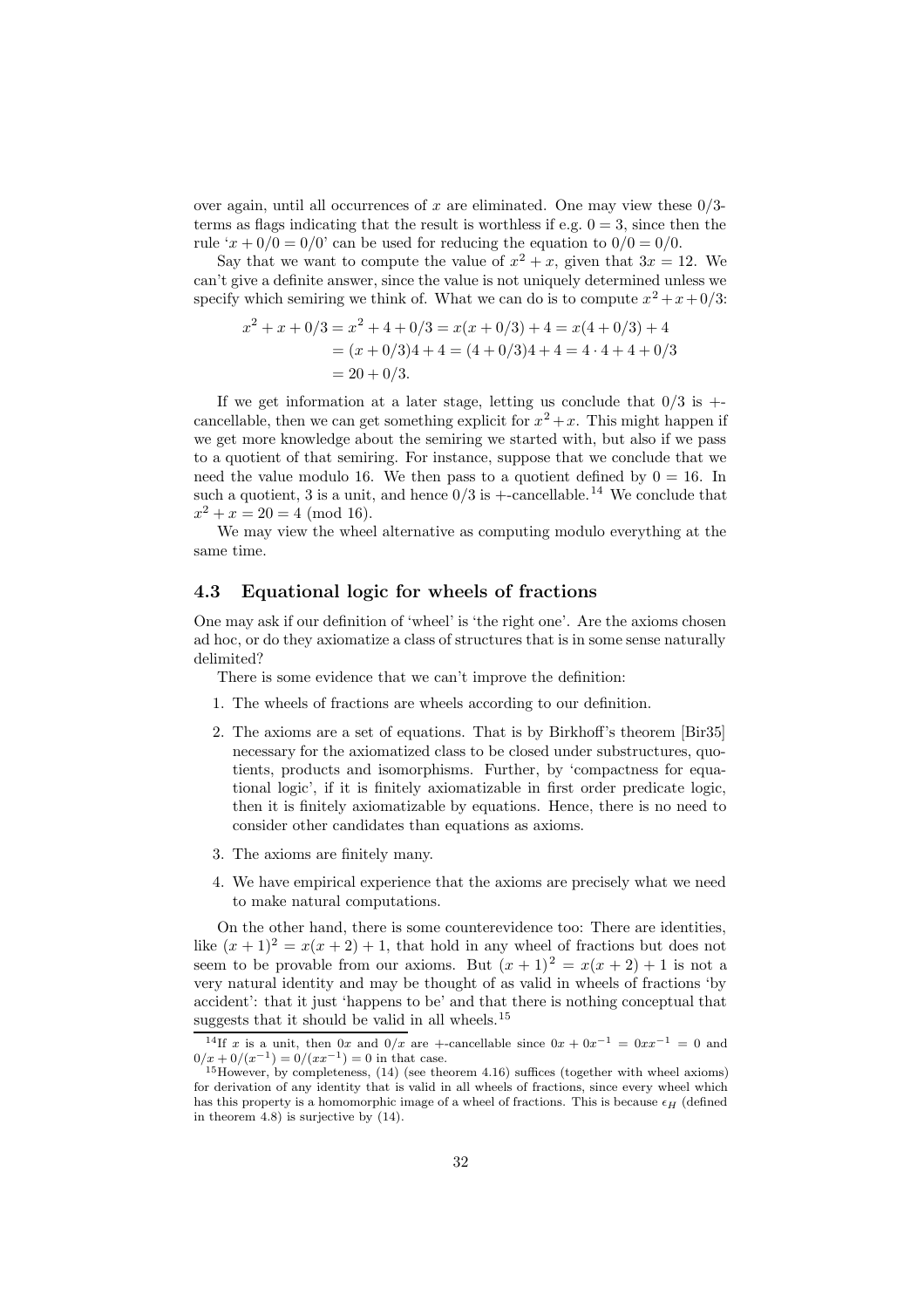Anyway, one might wish to include more axioms for wheels, perhaps those needed to prove every identity that is valid in the class  $WF$  of wheels of fractions. By Birkhoff's theorem, we should have equational axioms only, so that the class axiomatized is still closed under products, substructures and quotients. This amounts to axiomatizing the class  $V(WF)$ , called 'the variety generated by WF', consisting of structures that can be obtained in finitely many steps from wheels of fractions, taking products, substructures, quotients and isomorphic copies.<sup>16</sup>

We will study the class  $V(WF)$ , but also simultaneously the following. A wheel with negation is a wheel with an additional constant  $-1$  such that  $1 +$  $(-1) = 0$ . By the discussion on page 24, such a constant determines an additive involution by  $-x = (-1)x$  and it holds that  $x - x = 0x^2$ , hence the semiring in such a wheel is in fact a ring. A wheel of fractions with negation is obtained for instance when the semiring used in the construction is a ring. We denote by Wheelneg the class of wheels with negation and by WFneg the class of wheels of fractions with negation. A morphism of wheels with negation should preserve  $-1$ , but that is automatically satisfied by any morphism of wheels: suppose  $H$ and H<sup>'</sup> are wheels with negation and  $\varphi : H \to H'$  a wheel morphism. Then it holds in H' that  $\varphi(-1) = 1 + (-1) + \varphi(-1) = -1 + \varphi(1 + (-1)) = -1 + \varphi(0) = -1.$ 

We will emphasize on the classes **Wheel, WF** and  $V(WF)$  in the following, but the treatment of Wheelneg, WFneg and  $V(WFneg)$  is precisely analogous, just replace N by Z,  $\mathbb{N}[x_1,\ldots,x_n]$  by  $\mathbb{Z}[x_1,\ldots,x_n]$ ,  $\odot_{\emptyset}\mathbb{N}$  by  $\odot_{\emptyset}\mathbb{Z}$ , "wheel axioms" by "wheel axioms and  $1+(-1) = 0$ ", "semirings" by "rings with identity", and so on. One has to check some details of negation in the proofs, but that is straight-forward and omitted for the purpose of readability (we include a remark at a crucial point).

**Definition 4.20.** A term  $p(x_1, \ldots, x_n)$  is a polynomial term if it contains no occurrence of /. We say that such terms are equivalent if they can be proved to be equal using the axioms for commutative semirings. This is an equivalence relation and its equivalence classes are called polynomials.

**Example 4.21.** The polynomial terms  $(x+1)(x+1)$  and  $(x+1)(x+1)$ ' are not identical, but equivalent. Hence they define the same polynomial.

When wheels with negation are treated, polynomial terms are equivalent if they can be proved to be equal using axioms for commutative rings with identity.

Theorem 4.22. The following are equivalent for a wheel H.

- 1.  $H \in V(\mathbf{WF})$ .
- 2.  $H \in V(\{\odot_{\emptyset}\mathbb{N}\})$ .
- 3. Any identity which is valid in all wheels of fractions is valid in H too.
- 4. Any identity which is valid in  $\odot_{\emptyset} \mathbb{N}$  is valid in H too.
- 5. H is isomorphic to a quotient of a subwheel of a power of  $\mathbb{Q}_0\mathbb{N}$ .
- 6. H is isomorphic to a quotient of a subwheel of  $\mathbb{Q}_\emptyset(N^I)$ , where  $\mathbb{N}^I$  is the semiring of functions  $I \rightarrow \mathbb{N}$ , for some set I.

 $16$ See some textbook in universal algebra, e.g. [BS81, Grä $79$ ].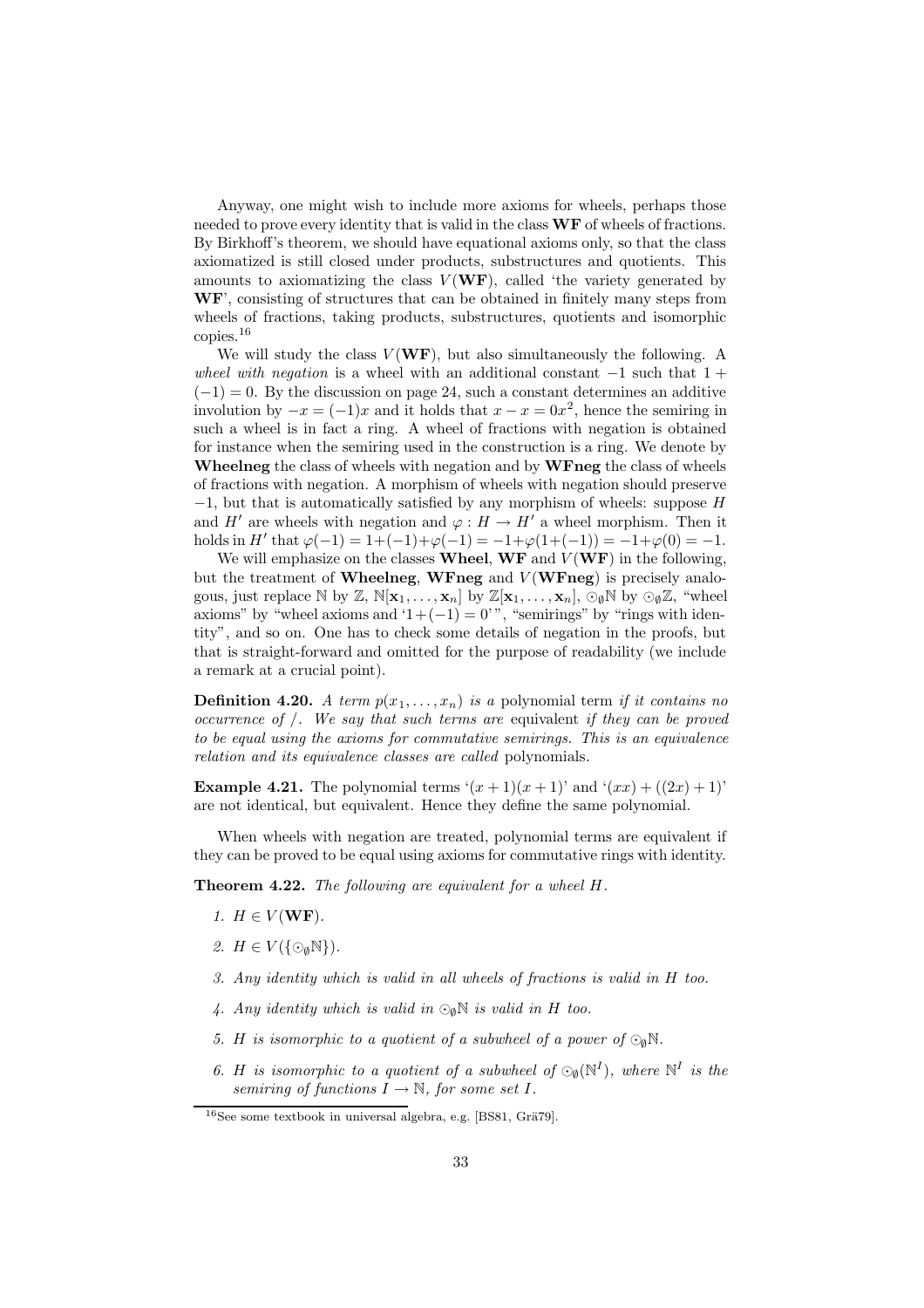*Proof.* We first prove  $1 \iff 2 \iff 3 \iff 4$  by showing  $1 \Rightarrow 3 \Rightarrow 4 \Rightarrow 2 \Rightarrow 1$ . The step  $4 \Rightarrow 2$  follows from Birkhoff's theorem and the other steps are obvious, except for  $3 \Rightarrow 4$  which needs a proof.

Suppose  $t(x_1, \ldots, x_n) = s(x_1, \ldots, x_n)$  is valid in  $\odot_{\emptyset} \mathbb{N}$ . We shall prove that it is valid in all wheels of fractions. Substitute  $[x'_i, x''_i]$  for every  $x_i$  in the identity and compute the values of each side. The result is  $[p(x_1, \ldots, x_n), q(x_1, \ldots, x_n)]$  $=[p'(x_1,\ldots,x_n), q'(x_1,\ldots,x_n)]$  for polynomials  $p, p', q, q'$  with coefficients from N. That  $t(x_1, \ldots, x_n) = s(x_1, \ldots, x_n)$  is valid in  $\odot_{\emptyset} \mathbb{N}$  means that  $(p(x_1, \ldots, x_n))$ ,  $q(x_1, \ldots, x_n)$  and  $(p'(x_1, \ldots, x_n), q'(x_1, \ldots, x_n))$  takes the same values if we substitute natural numbers for the variables. But then  $p = p'$  and  $q = q'$  as polynomials, so that the identity is valid in any wheel of fractions.

A theorem by Tarski gives  $2 \Rightarrow 5$  (see e.g. [BS81]) and  $5 \Rightarrow 2$  is obvious.

To establish  $5 \iff 6$ , we need to show  $(\bigcirc_{\emptyset} \mathbb{N})^I \cong \bigcirc_{\emptyset} (\mathbb{N}^I)$ . We get this from the identity  $(N \times N)^I \cong N^I \times N^I$  for the multiplicative monoid of N. It is obvious that this isomorphism preserves also 0 and +.  $\Box$ 

One says that  $\bigcirc_{\emptyset} \mathbb{N}$  is *generic* for  $V(WF)$ , because of the equivalence  $1 \iff$ 4. It is moreover the WF-free wheel over  $\emptyset$ . In general, if K is a class of wheels, then the K-free wheel over a set  $X$  is the (up to isomorphism unique) wheel  $F_K(X)$  with the property that for any function  $X \to H$ , where  $H \in K$ , there is a morphism  $F_K(X) \to H$  that extends it. It is easily seen from Birkhoff's construction that  $F_K(X) = F_{V(K)}(X)$  and in our case we have  $V(WF) =$  $V(\{\odot_{\emptyset}\mathbb{N}\})$ , so that  $F_{\mathbf{WF}}(X) = F_{\{\odot_{\emptyset}\mathbb{N}\}}(X)$  and the latter is (again by Birkhoff's construction) a subwheel of some wheel of the form  $(\odot_{\emptyset} \mathbb{N})^I$  — which, as we proved in the theorem, is isomorphic to  $\odot_{\emptyset}(\mathbb{N}^I)$ . One may consider it as the wheel of wheel-terms with identification made when two terms yield identical values in  $\bigcirc_{\emptyset} \mathbb{N}$ . Hence an equation  $t(x_1, \ldots, x_n) = s(x_1, \ldots, x_n)$  is valid in WF if and only if  $t(\mathbf{x}_1,\ldots,\mathbf{x}_n)=s(\mathbf{x}_1,\ldots,\mathbf{x}_n)$  is true in  $F_{\mathbf{WF}}(\{\mathbf{x}_1,\ldots,\mathbf{x}_n\}).$ 

Remark. Note how we use the terms 'valid' and 'true'. We only apply 'true' to a closed formula (which in our case means a formula in which no variable occur, since we consider quantifier-free formulas only). An open formula is valid if it becomes true after any substitution with elements from any of the structures considered.

The corresponding theorem for wheels with negation reads as follows.

**Theorem 4.23.** The following are equivalent for a wheel H with negation ( $\odot$ <sub>0</sub>Z) is here considered as a wheel with negation, that means for instance that  $\odot_{\mathbf{d}}\mathbb{N}$ is not considered to be a substructure of it).

- 1.  $H \in V(\mathbf{WFneg}).$
- 2.  $H \in V(\{\odot_{\emptyset} \mathbb{Z}\}).$
- 3. Any identity which is valid in all wheels of fractions with negation is valid in H too.
- 4. Any identity which is valid in  $\odot_{\mathfrak{a}} \mathbb{Z}$  is valid in H too.
- 5. H is isomorphic to a quotient of a subwheel of a power of  $\bigcirc_{\mathfrak{g}} \mathbb{Z}$ .
- 6. H is isomorphic to a quotient of a subwheel of  $\mathcal{O}_{\emptyset}(\mathbb{Z}^I)$ , where  $\mathbb{Z}^I$  is the ring of functions  $I \to \mathbb{Z}$ , for some set I.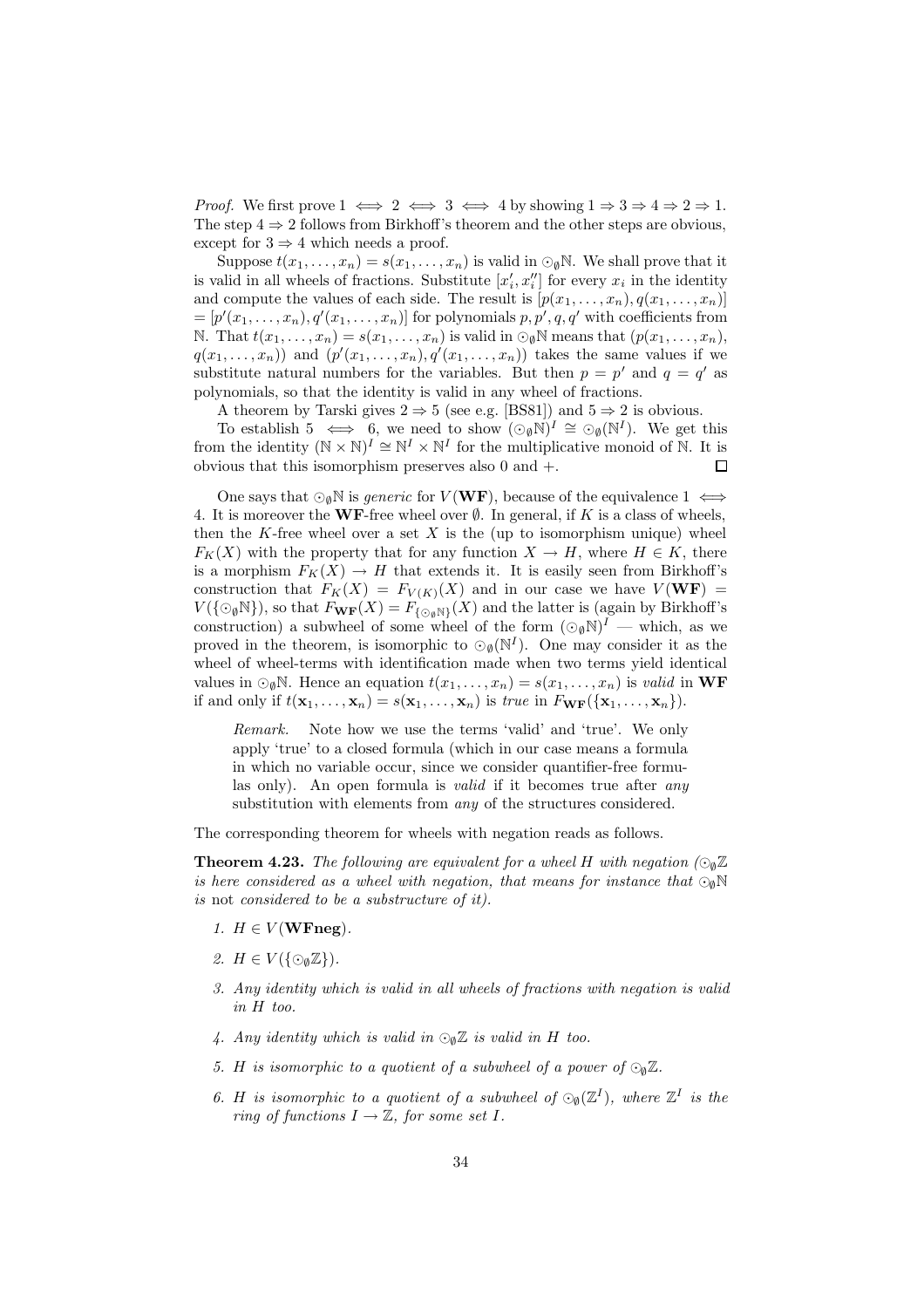Proof. As the previous proof.

Since validity in WF is equivalent to truth in  $F_{\bf WF}(\{x_1,\ldots,x_n\})$ , we get a completeness result for WF if we give a complete method for deriving formulas which are true in  $F_{\mathbf{WF}}(\{\mathbf{x}_1, \ldots, \mathbf{x}_n\})$ . In this section, we will study such derivations, and similar ones.

We work in a language which is obtained from the language of wheels by adjoining constant symbols  $x_1, \ldots, x_n$  (and when wheels with negation are considered, the language has an additional constant symbol  $(-1)$ . In the following,  $\mathbf{x}_i$  will denote

- 1. a constant symbol in the language,
- 2. an element of  $F_K({\bf x}_1,\ldots,{\bf x}_n)$  for several choices of K,
- 3. an element of  $\mathbb{N}[\mathbf{x}_1, \dots, \mathbf{x}_n],$
- 4. an element of  $\odot_{\emptyset}(\mathbb{N}[\mathbf{x}_1,\ldots,\mathbf{x}_n]),$

so the reader should be careful to observe which is the case for every occurrence. As a consequence, when t is a term,  $t(\mathbf{x}_1, \dots, \mathbf{x}_n)$  can be interpreted as a closed term in the language or as an element of  $F_K({\bf x}_1,\ldots,{\bf x}_n)$  for several choices of K, or as an element of  $\odot_{\emptyset}(\mathbb{N}[\mathbf{x}_1,\ldots,\mathbf{x}_n]).$ 

When we say things like  $f(x_1, \ldots, x_n) = s(x_1, \ldots, x_n)$  can be proved using the wheel axioms together with an axiom ' $0x_i = 0$ ' for each i'', we mean that there is a formal derivation of the formula  $t(\mathbf{x}_1, \ldots, \mathbf{x}_n) = s(\mathbf{x}_1, \ldots, \mathbf{x}_n)$  in the system of equational logic with the axioms indicated (here, 'axioms' should be interpreted in the sense of formal systems). The formula  $(1 + (-1) = 0)$  is an axiom when we work with wheels with negation.

**Theorem 4.24 (completeness).** The equation  $t(x_1, \ldots, x_n) = s(x_1, \ldots, x_n)$ is valid in WF (and hence valid in  $V(WF)$ ) if and only if  $t(x_1, \ldots, x_n) =$  $s(\mathbf{x}_1, \ldots, \mathbf{x}_n)$  is provable using the axioms for wheels together with the axioms  $\mathcal{D} \mathbf{x}_i$  is +-cancellable'  $(i = 1, \ldots, n)$ .

*Proof.* Validity of the equation  $t(x_1, \ldots, x_n) = s(x_1, \ldots, x_n)$  is equivalent to the truth of  $t(\mathbf{x}_1,\ldots,\mathbf{x}_n) = s(\mathbf{x}_1,\ldots,\mathbf{x}_n)$  in  $F_{\mathbf{WF}}(\{\mathbf{x}_1,\ldots,\mathbf{x}_n\})$  (by definition of the latter wheel). Lemma 4.47 will show that if the latter equation is true, then it is provable using the axioms for wheels together with the axioms  $0x_i$  is +-cancellable'.

On the other hand, if it is provable by that technique, then it is true by  $\Box$ lemma 4.39.

Before we state and prove some technical lemmas, we state the following theorems, which are alternatives to the previous ones. By distinguishing between 'balanced' and 'unbalanced' equations, they make more precise statements than the previous ones.

**Definition 4.25.** An equation is balanced if each variable occurs equally many times on each side. Otherwise, it is unbalanced.

Note that all axioms for wheels except ' $x + 0/0 = 0/0$ ' are balanced. Remember that x occurs n times in ' $x^n$ ', since ' $x^n$ ' is just a short notation for a product of *n x*'s. A warning: the equation  $0x_i = 0$  is balanced, since  $x_i$  is *not*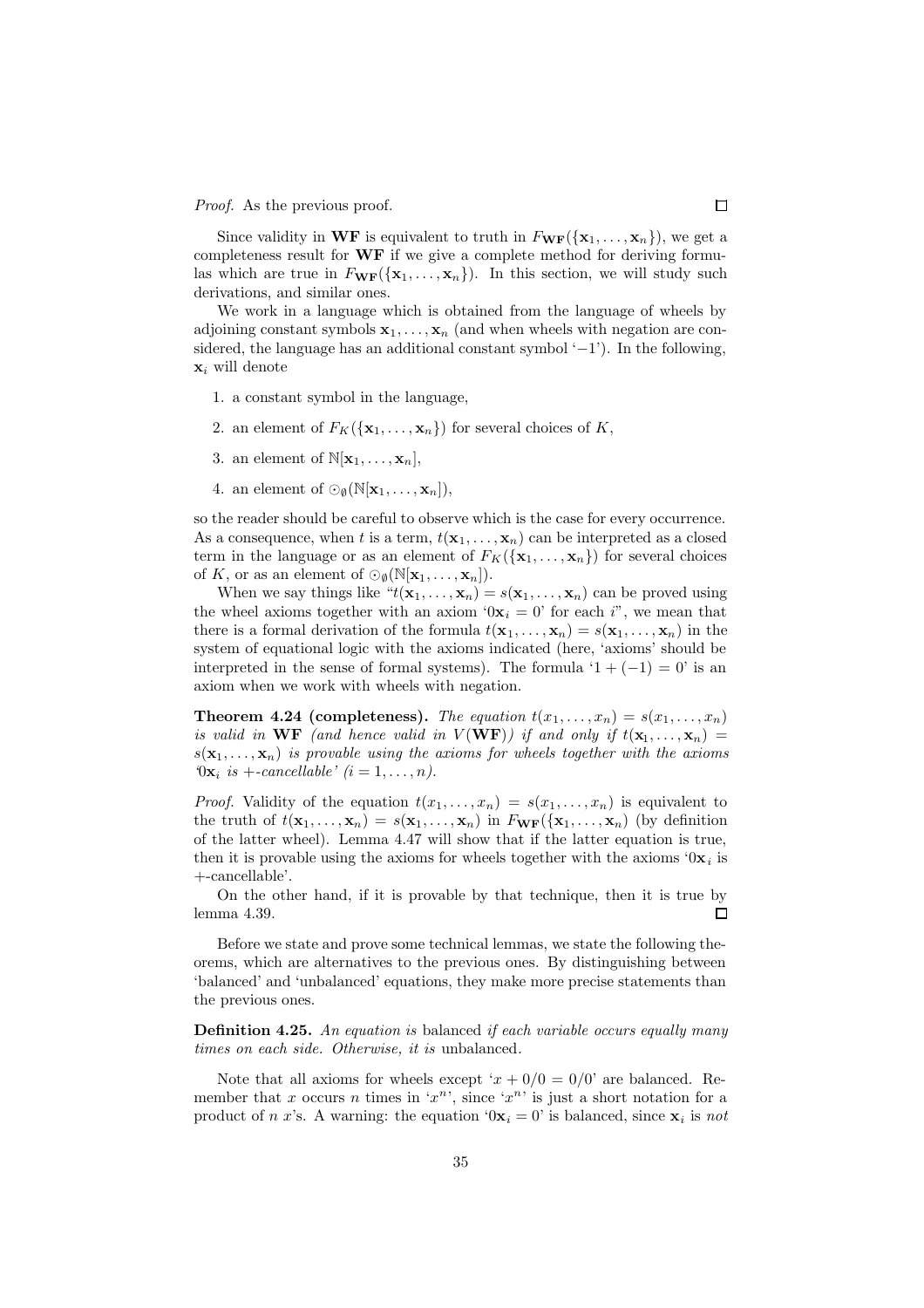a variable in our formal sense, but a constant symbol, interpreted as a special element of the structure considered in the context.

**Theorem 4.26.** An unbalanced equation  $t(x_1, \ldots, x_n) = s(x_1, \ldots, x_n)$  is valid in WF (and hence valid in  $V(WF)$ ) if and only if  $t(x_1,...,x_n) = 0/0$  and  $s(\mathbf{x}_1,\ldots,\mathbf{x}_n)=0/0$  are true in  $\odot_{\emptyset}(\mathbb{N}[\mathbf{x}_1,\ldots,\mathbf{x}_n]).$ 

Proof. Use lemma 4.49 and the equivalence between validity and truth.  $\Box$ 

**Example 4.27.** The formula  $1 + \frac{1}{x} = \frac{x+1}{x}$  is valid in  $\mathbb{Q} \setminus \{0\}$ . Is it perhaps valid in all wheels of fractions? The answer is no, since it is not balanced, and one easily checks that  $1 + \frac{1}{x} \neq \frac{0}{0}$  in  $\odot_{\emptyset}(\mathbb{N}[x])$ . A balanced analogue is

$$
1 + \frac{1}{x} + 0x = \frac{x+1}{x},
$$

which is easily proved by the wheel axioms.

**Theorem 4.28.** A balanced equation  $t(x_1, \ldots, x_n) = s(x_1, \ldots, x_n)$  is valid in **WF** (and hence valid in  $V(WF)$ ) if and only if  $t(\mathbf{x}_1, \dots, \mathbf{x}_n) = s(\mathbf{x}_1, \dots, \mathbf{x}_n)$ is true in  $\odot_{\emptyset}(\mathbb{N}[\mathbf{x}_1,\ldots,\mathbf{x}_n]).$ 

*Proof.* If  $t(x_1, \ldots, x_n) = s(x_1, \ldots, x_n)$  is valid,  $t(\mathbf{x}_1, \ldots, \mathbf{x}_n) = s(\mathbf{x}_1, \ldots, \mathbf{x}_n)$  is clearly true.

For the other direction, use lemma 4.50 and the equivalence between validity and truth.  $\Box$ 

Example 4.29.  $\frac{(x+1)^2}{x} = \frac{x(x+2)+1}{x}$  $\frac{x}{x}$  is valid in all wheels of fractions since it is balanced (x occurs three times on each side) and  $\frac{(x+1)^2}{x} = \frac{x(x+2)+1}{x}$  is true in  $\odot_0(N[x]).$ 

**Example 4.30.**  $(x+y)(x-y) = x^2 - y^2$  is valid in all wheels of fractions with negation. This follows since it is balanced and  $(\mathbf{x}_1 + \mathbf{x}_2)(\mathbf{x}_1 - \mathbf{x}_2) = \mathbf{x}_1^2 - \mathbf{x}_2^2$  is true in  $\odot_{\emptyset}(\mathbb{Z}[\mathbf{x}_1, \mathbf{x}_2]).$ 

These two results give a completeness result for **WF** together with the following theorem:

**Theorem 4.31.** The equation  $t(\mathbf{x}_1, \dots, \mathbf{x}_n) = s(\mathbf{x}_1, \dots, \mathbf{x}_n)$  is true in the wheel  $\mathcal{O}_{\emptyset}(\mathbb{N}[\mathbf{x}_1,\ldots,\mathbf{x}_n])$  if and only if it is provable by the wheel axioms together with the rules  $0\mathbf{x}_i = 0$ ' for each  $i = 1, \ldots, n$ .

*Proof.*  $0\mathbf{x}_i = 0$  is evidently true in  $\textcircled{}}_0(N[\mathbf{x}_1,\ldots,\mathbf{x}_n])$ , so provable equations are true.

Suppose on the other hand that  $t(\mathbf{x}_1, \ldots, \mathbf{x}_n) = s(\mathbf{x}_1, \ldots, \mathbf{x}_n)$  is true in  $\bigcirc_{\emptyset}(\mathbb{N}[\mathbf{x}_1,\ldots,\mathbf{x}_n])$ . Then  $t(\mathbf{x}_1,\ldots,\mathbf{x}_n) \equiv s(\mathbf{x}_1,\ldots,\mathbf{x}_n)$  in  $F_{\mathbf{Wheel}}(\{\mathbf{x}_1,\ldots,\mathbf{x}_n\})$ (definition 4.40 and lemma 4.44), say  $t(\mathbf{x}_1, \ldots, \mathbf{x}_n) + \mathbf{z} \mathbf{t}_1 = s(\mathbf{x}_1, \ldots, \mathbf{x}_n) + \mathbf{z} \mathbf{t}_2$ is true in  $F_{\textbf{Wheel}}(\{\mathbf{x}_1,\ldots,\mathbf{x}_n\})$  for some zero-terms  $\mathbf{zt}_1$  and  $\mathbf{zt}_2$ . Then (by completeness) it is provable from the wheel axioms. The rules ' $0x_i = 0$ ' can finally be used to prove that  $z\mathbf{t}_1 = 0$  and  $z\mathbf{t}_2 = 0$ .  $\Box$ 

The acceptance of the rules ' $0x_i = 0$ ' lets us count as in rings with polynomial expressions in  $x_1, \ldots, x_n$ .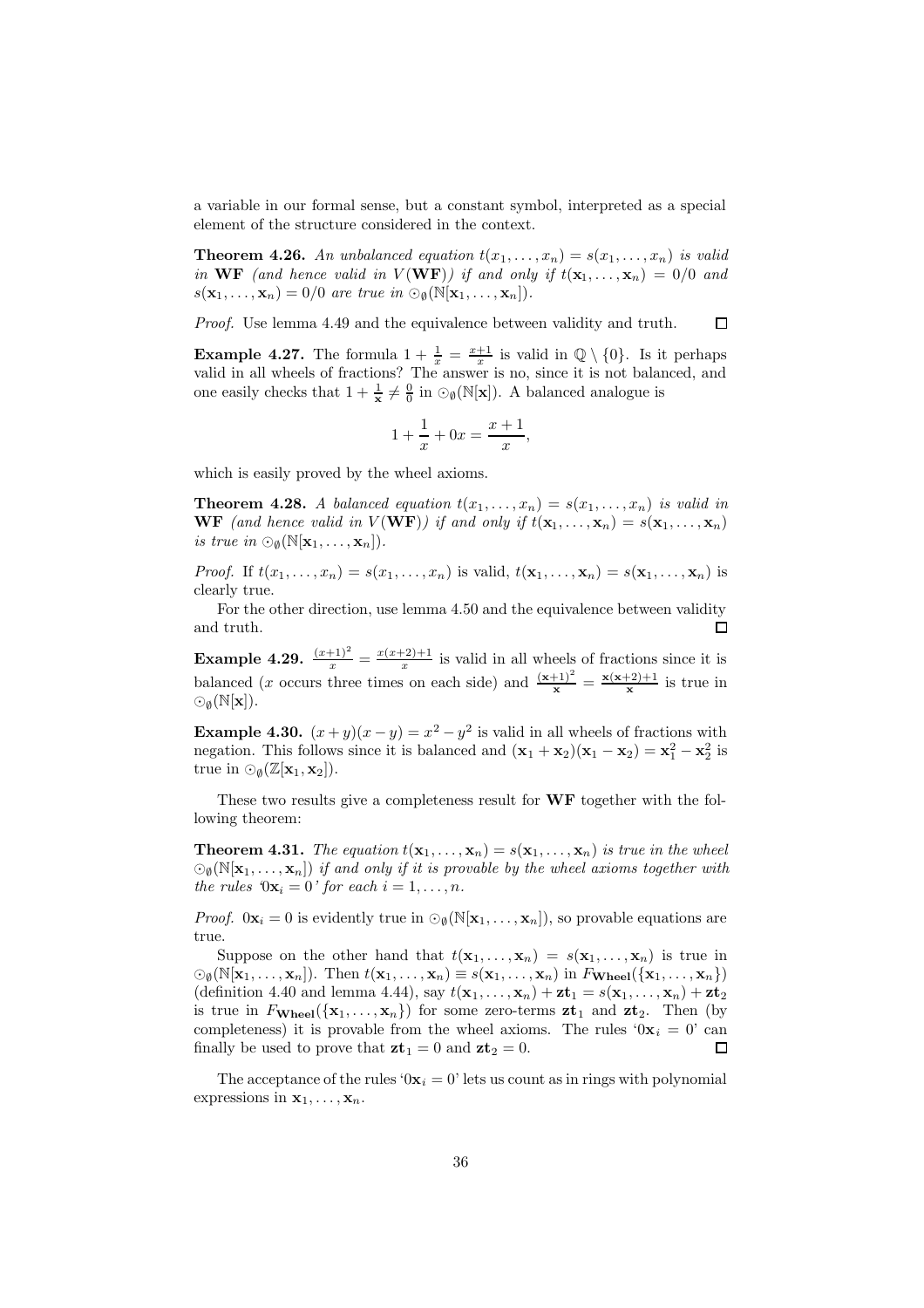**Example 4.32.**  $(x + 1)^2 = x(x + 2) + 1$  is provable using wheel axioms and  $0x = 0$ :

$$
(\mathbf{x} + 1)^2 = (\mathbf{x} + 1)(\mathbf{x} + 1) + 0\mathbf{x} + 0 \cdot 1 = (\mathbf{x} + 1)(\mathbf{x} + 1) + 0(\mathbf{x} + 1)
$$
  
=  $\mathbf{x}(\mathbf{x} + 1) + 1(\mathbf{x} + 1) = \mathbf{x}(\mathbf{x} + 1) + \mathbf{x} + 1$   
=  $\mathbf{x}(\mathbf{x} + 1 + 1) + 0\mathbf{x} + 1 = \mathbf{x}(\mathbf{x} + 2) + 1$ 

The theorems above have some corollaries. The first states how identities from semirings can be transferred to wheels of fractions.

**Corollary 4.33.** If  $t(x_1, \ldots, x_n)$  and  $s(x_1, \ldots, x_n)$  are polynomial terms, then  $t(x_1, \ldots, x_n) = s(x_1, \ldots, x_n)$  is valid in WF if and only if it is balanced and valid in N.

*Proof.* Suppose it is valid in WF. Then it is valid in  $\bigcirc_{\emptyset} \mathbb{N}$  and hence in  $\mathbb{N}$ . Since  $t(\mathbf{x}_1,\ldots,\mathbf{x}_n) \in \mathbb{N}[\mathbf{x}_1,\ldots,\mathbf{x}_n] \cong \mathcal{R} \odot_{\emptyset} (\mathbb{N}[\mathbf{x}_1,\ldots,\mathbf{x}_n]),$  we conclude that it cannot be equal to 0/0. So the equation is balanced.

On the other hand, if the equation is valid in N, then  $t(\mathbf{x}_1, \ldots, \mathbf{x}_n)$  =  $s(\mathbf{x}_1, \ldots, \mathbf{x}_n)$  in

 $\mathbb{N}[\mathbf{x}_1,\ldots,\mathbf{x}_n]\subset\odot_{\emptyset}(\mathbb{N}[\mathbf{x}_1,\ldots,\mathbf{x}_n]).$ 

If it is also balanced, then it is valid in WF.

 $\Box$ 

**Example 4.34.**  $(x+1)^2 = x(x+2)+1$  is balanced and valid in N, hence it is valid in wheels of fractions.

**Example 4.35.**  $(x + y)(x - y) = x^2 - y^2$  is balanced and valid in Z, hence it is valid in wheels of fractions with negation.

The next result states how equations that have partial meaning and partial validity in fields of characteristic zero can be transferred to wheels of fractions.

**Corollary 4.36.** Suppose there is an infinite subset X of  $\mathbb{Q}$  such that the terms  $t(x_1, \ldots, x_n)$  and  $s(x_1, \ldots, x_n)$  are meaningful and Q-valued when values from X are substituted for the variables and / is interpreted as inversion. Suppose also that t and s yield the same values when such substitutions are made. Then

$$
t(x_1,...,x_n) + 0s(x_1,...,x_n) = s(x_1,...,x_n) + 0t(x_1,...,x_n)
$$

is valid in WF.

*Proof.* Since the latter equation is balanced, we use that its validity in  $WF$  is equivalent to the truth of

 $t(\mathbf{x}_1,\ldots,\mathbf{x}_n)+0s(\mathbf{x}_1,\ldots,\mathbf{x}_n)=s(\mathbf{x}_1,\ldots,\mathbf{x}_n)+0t(\mathbf{x}_1,\ldots,\mathbf{x}_n)$ 

in  $\odot_{\emptyset}(\mathbb{N}[\mathbf{x}_1,\ldots,\mathbf{x}_n]).$ 

If each side is computed, we get  $[p_t(\mathbf{x}_1, \ldots, \mathbf{x}_n), q_t(\mathbf{x}_1, \ldots, \mathbf{x}_n)]$  on the left for some polynomials  $p_t, q_t$  and  $[p_s(\mathbf{x}_1, ..., \mathbf{x}_n), q_s(\mathbf{x}_1, ..., \mathbf{x}_n)]$  on the right for some polynomials  $p_s, q_s$ . Clearly,  $q_t$  and  $q_s$  will be equal as polynomials. We shall prove that also  $p_t$  and  $p_s$  must be equal as polynomials.

When  $x_1, \ldots, x_n$  are replaced by values from X, then we get values in  $\mathbb{Q} =$  $R\odot_{S_0}\mathbb{Z}$ . Hence  $q_t$  and  $q_s$  are non-zero for such substitutions. Since we also know that the values for  $t$  and  $s$  are equal for such substitutions, we conclude that the values for  $p_t$  and  $p_s$  are equal. But since X is infinite, that implies that  $p_t$  and  $p_s$  are equal as polynomials.  $\Box$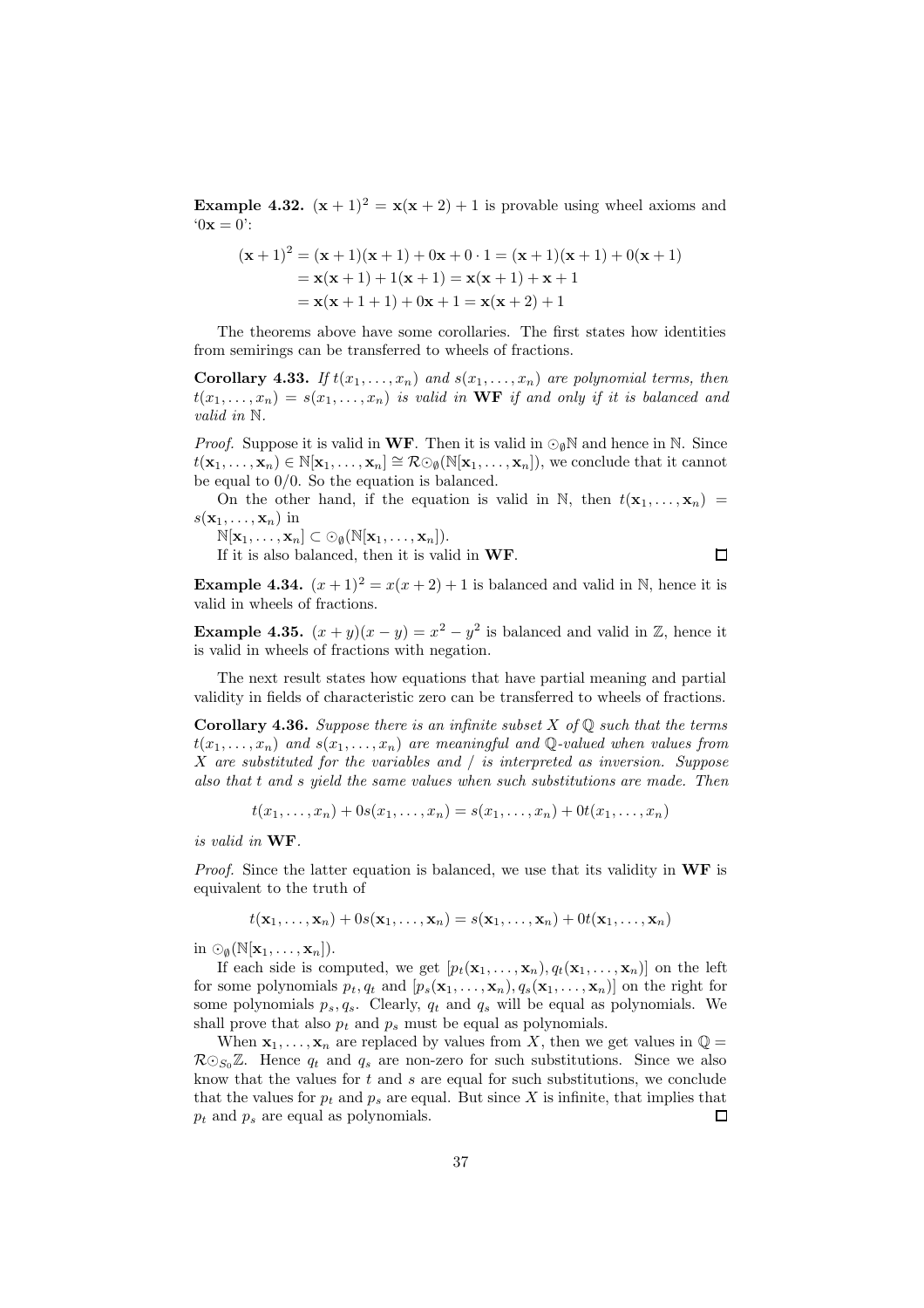**Example 4.37.** The equation  $x/x = 1$  is valid in  $\mathbb{Q} \setminus \{0\}$ , hence  $x/x + 0 \cdot 1 =$  $1+0x/x$  is valid in wheels of fractions (this is of course a known rule for wheels, but it is instructive to see how it is related to validity in  $\mathbb{Q}$ ).

**Example 4.38.** The equation  $x/x - 1 = 0$  is valid in  $\mathbb{Q} \setminus \{0\}$ , hence  $x/x - 1 = 0$  $0x/x$  is valid in wheels of fractions with negation.

We now prove the lemmas for the theorems.

**Lemma 4.39.**  $0x_i$  is +-cancellable in  $F_{WF}(\{x_1, \ldots, x_n\})$ , for  $i = 1, \ldots, n$ .

*Proof.* We shall prove that if  $t(x_1, \ldots, x_n) + 0x_i = s(x_1, \ldots, x_n) + 0x_i$  is valid in  $\bigcirc_{\emptyset} \mathbb{N}$ , then  $t(x_1, \ldots, x_n) = s(x_1, \ldots, x_n)$  is too.

Substitute therefore  $x'_j/x''_j$  for every variable  $x_j$  and compute the values of the terms, ending up with the following form, where  $p_t, q_t, p_s, q_s$  are polynomials:

$$
t(x_1, ..., x_n) = \frac{p_t(x'_1, ..., x'_n, x''_1, ..., x''_n)}{q_t(x'_1, ..., x'_n, x''_1, ..., x''_n)}
$$

$$
s(x_1, ..., x_n) = \frac{p_s(x'_1, ..., x'_n, x''_1, ..., x''_n)}{q_s(x'_1, ..., x'_n, x''_1, ..., x''_n)}.
$$

The values of  $t(x_1, \ldots, x_n) + 0x_i$  and  $s(x_1, \ldots, x_n) + 0x_i$  are then

$$
t(x_1, ..., x_n) + 0x_i = \frac{p_t(x'_1, ..., x'_n, x''_1, ..., x''_n)x''_i}{q_t(x'_1, ..., x'_n, x''_1, ..., x''_n)x''_i}
$$

$$
s(x_1, ..., x_n) + 0x_i = \frac{p_s(x'_1, ..., x'_n, x''_1, ..., x''_n)x''_i}{q_s(x'_1, ..., x'_n, x''_1, ..., x''_n)x''_i}.
$$

Since  $t(x_1,...,x_n) + 0x_i = s(x_1,...,x_n) + 0x_i$  is valid in  $\odot_{\emptyset} \mathbb{N}$ , we have identical values for any substitution in  $\odot_{\emptyset} N$ , hence  $p_t = p_s$  and  $q_t = q_s$  as polynomials. But then  $t(x_1, \ldots, x_n)$  and  $s(x_1, \ldots, x_n)$  take the same values for any substitution with elements from  $\odot_{\emptyset} \mathbb{N}$ , hence  $t(x_1, \ldots, x_n) = s(x_1, \ldots, x_n)$  is valid in  $\odot_{\emptyset} \mathbb{N}$ . is valid in  $\odot$ <sub>0</sub>N.

**Definition 4.40.** Let  $t(\mathbf{x}_1, \dots, \mathbf{x}_n) \equiv s(\mathbf{x}_1, \dots, \mathbf{x}_n)$  mean that there are zeroterms  $0\mathbf{x}_1^{n_1} \dots \mathbf{x}_n^{n_n}$  and  $0\mathbf{x}_1^{m_1} \dots \mathbf{x}_n^{m_n}$  such that

$$
t(\mathbf{x}_1,\ldots,\mathbf{x}_n)+0\mathbf{x}_1^{n_1}\ldots\mathbf{x}_n^{n_n}=s(\mathbf{x}_1,\ldots,\mathbf{x}_n)+0\mathbf{x}_1^{m_1}\ldots\mathbf{x}_n^{m_n}
$$

in  $F_{\mathbf{Wheel}}(\{\mathbf{x}_1,\ldots,\mathbf{x}_n\})$ .

**Lemma 4.41.**  $\equiv$  is a congruence relation.

*Proof.* It is clearly reflexive and symmetric. The transitivity follows from  $0x +$  $0y = 0xy$  (10). We must prove that it preserves  $+$ ,  $\cdot$  and  $\cdot$ . Suppose therefore that  $t \equiv s$  (let us suppress the part  $(\mathbf{x}_1, \ldots, \mathbf{x}_n)$  everywhere). Then there are zero-terms, say  $z\mathbf{t}_1$  and  $z\mathbf{t}_2$  for short, such that  $t+\mathbf{z}\mathbf{t}_1 = s+\mathbf{z}\mathbf{t}_2$ . We then have (using (6) and (7) in the second and third row)

$$
t + u + \mathbf{z}t_1 = s + u + \mathbf{z}t_2
$$
  
\n
$$
tu + \mathbf{z}t_1 = (t + \mathbf{z}t_1)u = (s + \mathbf{z}t_2)u = su + \mathbf{z}t_2
$$
  
\n
$$
/t + \mathbf{z}t_1 = / (t + \mathbf{z}t_1) = / (s + \mathbf{z}t_2) = /s + \mathbf{z}t_2.
$$

 $\Box$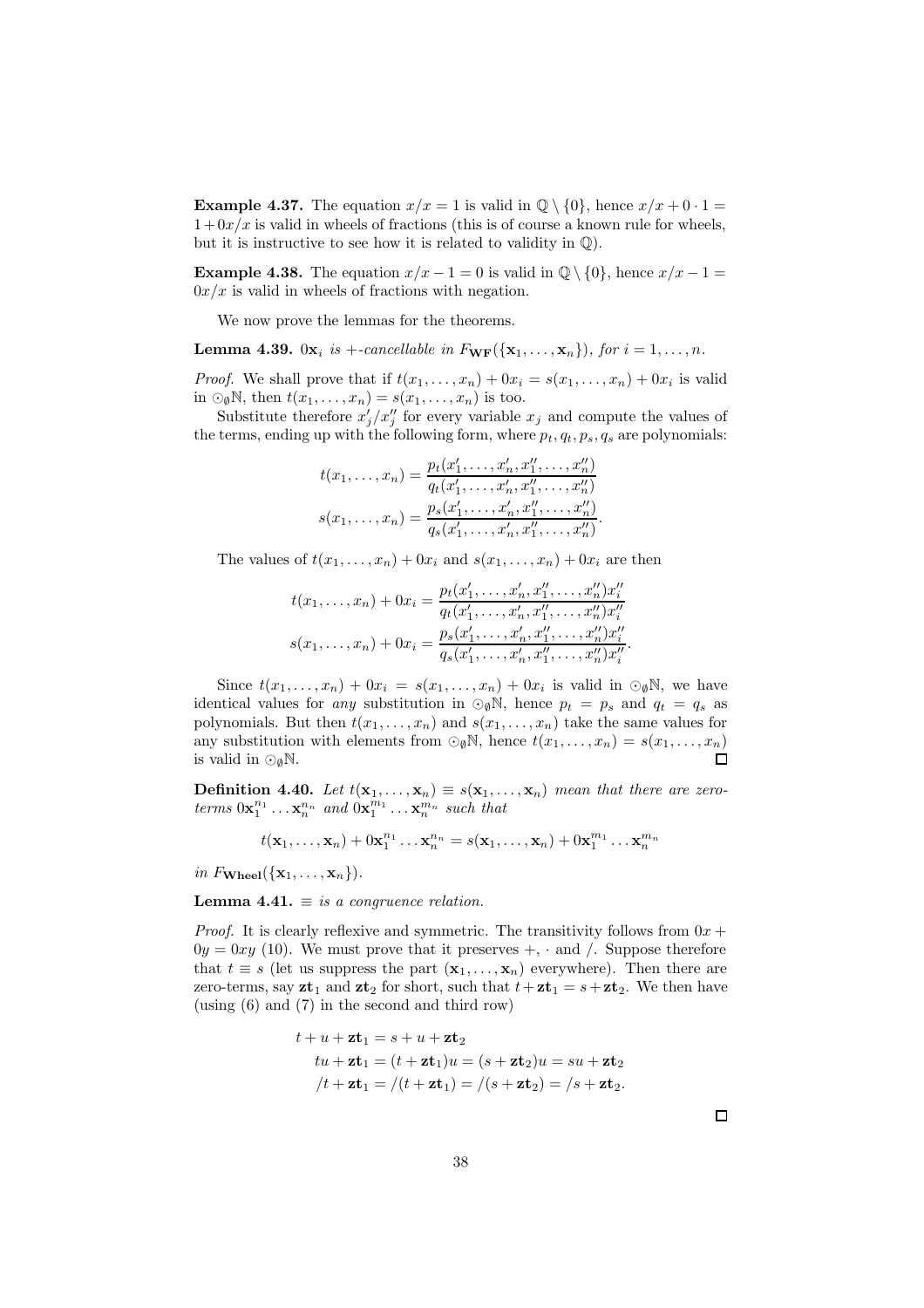**Lemma 4.42.** If the polynomial terms  $p(x_1, \ldots, x_n)$  and  $q(x_1, \ldots, x_n)$  are equivalent, then  $p(\mathbf{x}_1, \ldots, \mathbf{x}_n) \equiv q(\mathbf{x}_1, \ldots, \mathbf{x}_n)$ .

*Proof.* We first prove that  $0p(\mathbf{x}_1, \dots, \mathbf{x}_n) \equiv 0$  by induction on the number of occurrences of operations composing p. It is obvious if p is  $x_i$  or a constant. If p is  $t + s$ , then  $0p(\mathbf{x}_1,\ldots,\mathbf{x}_n) = 0(t(\mathbf{x}_1,\ldots,\mathbf{x}_n) + s(\mathbf{x}_1,\ldots,\mathbf{x}_n)) =$  $0t(\mathbf{x}_1,\ldots,\mathbf{x}_n)+0s(\mathbf{x}_1,\ldots,\mathbf{x}_n)\equiv 0+0=0.$  If p is ts, then  $0p(\mathbf{x}_1,\ldots,\mathbf{x}_n)=$  $0t(\mathbf{x}_1,\ldots,\mathbf{x}_n)s(\mathbf{x}_1,\ldots,\mathbf{x}_n)\equiv 0s(\mathbf{x}_1,\ldots,\mathbf{x}_n)\equiv 0.$ 

Hence, if p is a polynomial term and  $z = p(\mathbf{x}_1, \dots, \mathbf{x}_n)$ , then for every  $x, y \in F_{\mathbf{Wheel}}(\{\mathbf{x}_1, \dots, \mathbf{x}_n\})$  we have  $(x+y)z = (x+y)z + 0z \equiv xz + yz$ , so that we have

$$
x + y = y + x
$$
  
\n
$$
x + (y + z) = (x + y) + z
$$
  
\n
$$
0 + x = x
$$
  
\n
$$
xy = yx
$$
  
\n
$$
x(yz) = (xy)z
$$
  
\n
$$
1x = x
$$
  
\n
$$
(x + y)z = xz + yz
$$
  
\n
$$
0z = 0
$$

when counting with polynomial terms. We conclude that every derivation of  $p(x_1, \ldots, x_n) = q(x_1, \ldots, x_n)$  that uses the axioms for commutative semirings only, is transformed into an argument that proves  $p(\mathbf{x}_1, \dots, \mathbf{x}_n) \equiv q(\mathbf{x}_1, \dots, \mathbf{x}_n)$ , by changing each '=' to ' $\equiv$ '.

Remark: The analogous case of wheels with negation is treated by use of  $z - z \equiv 0$ , which is true since  $z - z = 0z^2$ .  $\Box$ 

On the other hand, if  $p(\mathbf{x}_1, \ldots, \mathbf{x}_n) \equiv q(\mathbf{x}_1, \ldots, \mathbf{x}_n)$  for polynomial terms p and q, then they are equivalent. Hence  $\equiv$  can be thought of as an extension of the equivalence for polynomial terms.<sup>17</sup>

**Lemma 4.43.** For any term  $t(x_1, \ldots, x_n)$ , one can find two polynomial terms  $p(x_1, \ldots, x_n)$  and  $q(x_1, \ldots, x_n)$  with

$$
t(\mathbf{x}_1,\ldots,\mathbf{x}_n)\equiv \frac{p(\mathbf{x}_1,\ldots,\mathbf{x}_n)}{q(\mathbf{x}_1,\ldots,\mathbf{x}_n)}
$$

in  $F_{\textbf{Wheel}}(\{\mathbf{x}_1, \ldots, \mathbf{x}_n\})$ .

Proof. We use induction on the number of occurrences of operations composing t.

0 occurrences:  $t(\mathbf{x}_1,\ldots,\mathbf{x}_n)$  is  $\mathbf{x}_i$ . Then choose  $p(\mathbf{x}_1,\ldots,\mathbf{x}_n) = \mathbf{x}_i$  and  $q(\mathbf{x}_1, \dots, \mathbf{x}_n) = 1$  and the result is obvious.

 $N+1$  occurrences, assuming that we have proved the result for  $N$  occurrences (let us suppress the part  $(\mathbf{x}_1, \ldots, \mathbf{x}_n)$  everywhere): If t is a constant, then choose  $p = t$  and  $q = 1$ . Otherwise, we have the following possibilities.

<sup>&</sup>lt;sup>17</sup>Note however that this statement is informal, since  $\equiv$  is not a relation between terms, but between elements of a certain wheel.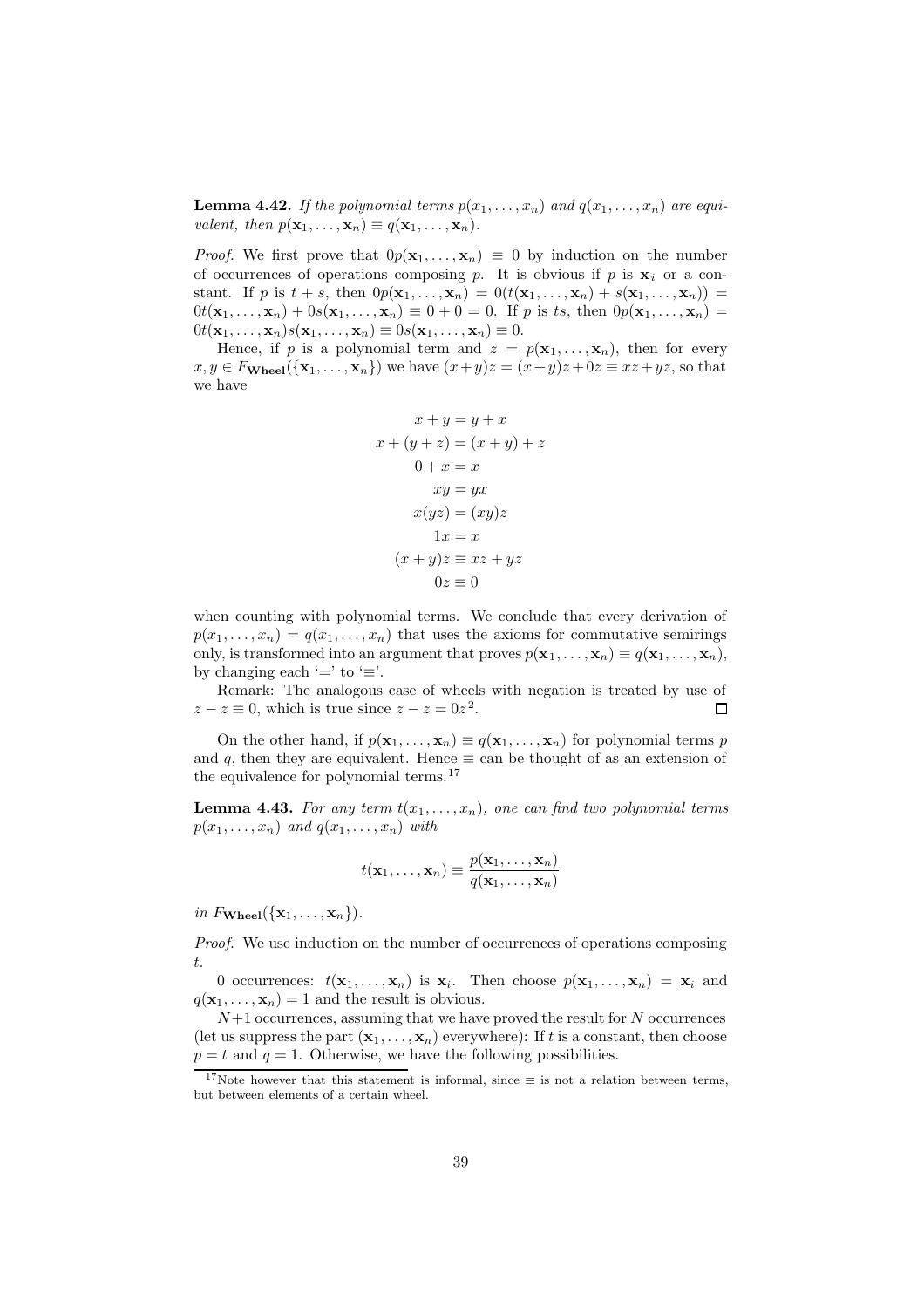1. t is  $t_1 + t_2$ . By the induction hypotheses, we have  $t_1 \equiv p_1/q_1$  and  $t_2 \equiv$  $p_2/q_2$ . Hence

$$
t = t_1 + t_2 \equiv \frac{p_{t_1}}{q_{t_1}} + \frac{p_{t_2}}{q_{t_2}} \equiv \frac{p_{t_1}}{q_{t_1}} + \frac{p_{t_2}}{q_{t_2}} + 0q_{t_1} = \frac{p_{t_1} + \frac{p_{t_2}q_{t_1}}{q_{t_2}}}{q_{t_1}}
$$
  

$$
\equiv \frac{p_{t_1} + \frac{p_{t_2}q_{t_1}}{q_{t_2}}}{q_{t_1}} + 0q_{t_2} = \frac{p_{t_1} + \frac{p_{t_2}q_{t_1}}{q_{t_2}} + 0q_{t_2}}{q_{t_1}} = \frac{\frac{p_{t_1}q_{t_2} + p_{t_2}q_{t_1}}{q_{t_2}}}{q_{t_1}}
$$
  

$$
= \frac{p_{t_1}q_{t_2} + p_{t_2}q_{t_1}}{q_{t_1}q_{t_2}}.
$$

2.  $t$  is  $t_1t_2$ .

$$
t = t_1 t_2 \equiv \left(\frac{p_{t_1}}{q_{t_1}}\right) \left(\frac{p_{t_2}}{q_{t_2}}\right) = \frac{p_{t_1} p_{t_2}}{q_{t_1} q_{t_2}}
$$

3. t is  $/t_1$ .

$$
t = /t_1 \equiv / (p_{t_1}/q_{t_1}) = q_{t_1}/p_{t_1}
$$

Lemma 4.44.  $(F_{\textbf{Wheel}}(\{x_1, \ldots, x_n\})/\equiv) \cong \odot_{\emptyset}(\mathbb{N}[x_1, \ldots, x_n]).$ 

*Proof.* The evaluation morphism  $F_{\mathbf{Wheel}}(\{\mathbf{x}_1,\ldots,\mathbf{x}_n\}) \to \odot_{\emptyset}(\mathbb{N}[\mathbf{x}_1,\ldots,\mathbf{x}_n])$  is surjective, we shall prove that its kernel is  $\equiv$ 

Clearly, if  $t(\mathbf{x}_1, ..., \mathbf{x}_n) \equiv s(\mathbf{x}_1, ..., \mathbf{x}_n)$  is true in  $F_{\mathbf{Wheel}}(\{\mathbf{x}_1, ..., \mathbf{x}_n\}),$ then  $t(\mathbf{x}_1,\ldots,\mathbf{x}_n) = s(\mathbf{x}_1,\ldots,\mathbf{x}_n)$  is true in  $\odot_{\emptyset}(\mathbb{N}[\mathbf{x}_1,\ldots,\mathbf{x}_n])$ . We need to prove the other direction.

Suppose that  $t(\mathbf{x}_1,\ldots,\mathbf{x}_n) = s(\mathbf{x}_1,\ldots,\mathbf{x}_n)$  in  $\odot_{\emptyset}(\mathbb{N}[\mathbf{x}_1,\ldots,\mathbf{x}_n])$ . By the previous lemma, there are polynomial terms  $p_t, q_t, p_s, q_s$  such that

$$
t(\mathbf{x}_1,\ldots,\mathbf{x}_n)\equiv \frac{p_t(\mathbf{x}_1,\ldots,\mathbf{x}_n)}{q_t(\mathbf{x}_1,\ldots,\mathbf{x}_n)}
$$

and

$$
s(\mathbf{x}_1,\ldots,\mathbf{x}_n) \equiv \frac{p_s(\mathbf{x}_1,\ldots,\mathbf{x}_n)}{q_s(\mathbf{x}_1,\ldots,\mathbf{x}_n)}
$$

.

Hence it holds in  $\odot_{\emptyset}(\mathbb{N}[\mathbf{x}_1,\ldots,\mathbf{x}_n])$  that

$$
\frac{p_t(\mathbf{x}_1,\ldots,\mathbf{x}_n)}{q_t(\mathbf{x}_1,\ldots,\mathbf{x}_n)}=t(\mathbf{x}_1,\ldots,\mathbf{x}_n)=s(\mathbf{x}_1,\ldots,\mathbf{x}_n)=\frac{p_s(\mathbf{x}_1,\ldots,\mathbf{x}_n)}{q_s(\mathbf{x}_1,\ldots,\mathbf{x}_n)}.
$$

Therefore,  $p_t$  and  $p_s$  are equivalent, as well as  $q_t$  and  $q_s$ . Hence, by lemma 4.42, we have

$$
p_t(\mathbf{x}_1,\ldots,\mathbf{x}_n)\equiv p_s(\mathbf{x}_1,\ldots,\mathbf{x}_n)
$$

and

$$
q_t(\mathbf{x}_1,\ldots,\mathbf{x}_n)\equiv q_s(\mathbf{x}_1,\ldots,\mathbf{x}_n),
$$

so that

$$
t(\mathbf{x}_1,\ldots,\mathbf{x}_n)\equiv \frac{p_t(\mathbf{x}_1,\ldots,\mathbf{x}_n)}{q_t(\mathbf{x}_1,\ldots,\mathbf{x}_n)}\equiv \frac{p_s(\mathbf{x}_1,\ldots,\mathbf{x}_n)}{q_s(\mathbf{x}_1,\ldots,\mathbf{x}_n)}\equiv s(\mathbf{x}_1,\ldots,\mathbf{x}_n).
$$

 $\Box$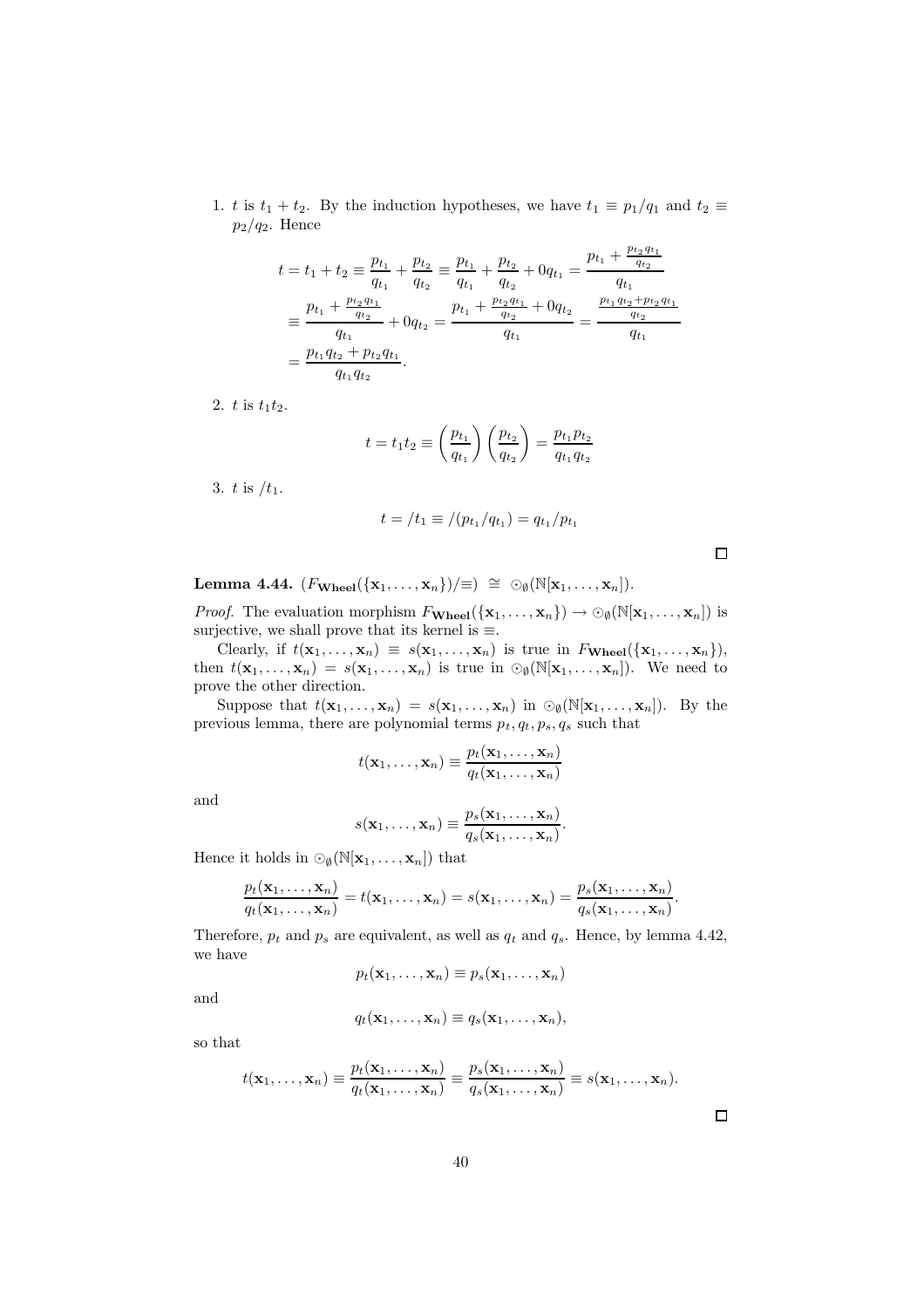Lemma 4.45. Suppose p and q are polynomial terms, not both equivalent to 0. If

$$
\frac{p(\mathbf{x}_1,\ldots,\mathbf{x}_n)}{q(\mathbf{x}_1,\ldots,\mathbf{x}_n)} + 0\mathbf{x}_1^{n_1}\ldots\mathbf{x}_n^{n_n} = \frac{p(\mathbf{x}_1,\ldots,\mathbf{x}_n)}{q(\mathbf{x}_1,\ldots,\mathbf{x}_n)} + 0\mathbf{x}_1^{m_1}\ldots\mathbf{x}_n^{m_n}
$$

is true in  $F_{\bf WF}(\{\bf x_1,\ldots,x_n\})$ , then it is true in  $F_{\bf Wheel}(\{\bf x_1,\ldots,x_n\})$  too.

*Proof.* We prove that  $(n_1, \ldots, n_n) = (m_1, \ldots, m_n)$ .

Choose distinct positive prime numbers  $a_1, \ldots, a_n, b_1, \ldots, b_n$  such that

$$
\frac{p(a_1/b_1,\ldots,a_n/b_n)}{q(a_1/b_1,\ldots,a_n/b_n)} = \frac{a}{b} \neq \frac{0}{0}
$$

in  $\odot_{\emptyset} \mathbb{N}$ .

Then

$$
\frac{p(a_1/b_1,\ldots,a_n/b_n)}{q(a_1/b_1,\ldots,a_n/b_n)}+0(a_1/b_1)^{n_1}\ldots(a_n/b_n)^{n_n}=\frac{ab_1^{n_1}\ldots b_n^{n_n}}{bb_1^{n_1}\ldots b_n^{n_n}}
$$

and

$$
\frac{p(a_1/b_1,\ldots,a_n/b_n)}{q(a_1/b_1,\ldots,a_n/b_n)}+0(a_1/b_1)^{m_1}\ldots(a_n/b_n)^{m_n}=\frac{ab_1^{m_1}\ldots b_n^{m_n}}{bb_1^{m_1}\ldots b_n^{m_n}}
$$

but by assumption, these should be equal. Since  $a \neq 0$  or  $b \neq 0$ , we conclude that  $(n_1, \ldots, n_n) = (m_1, \ldots, m_n)$ . that  $(n_1, ..., n_n) = (m_1, ..., m_n)$ .

**Lemma 4.46.** If  $t(\mathbf{x}_1, ..., \mathbf{x}_n) = s(\mathbf{x}_1, ..., \mathbf{x}_n)$  is true in  $F_{\mathbf{WF}}(\{\mathbf{x}_1, ..., \mathbf{x}_n\}),$ then there is a term  $0x_1^{n_1} \ldots x_n^{n_n}$  such that  $t(x_1, \ldots, x_n) + 0x_1^{n_1} \ldots x_n^{n_n} =$  $s(\mathbf{x}_1,\ldots,\mathbf{x}_n)+0\mathbf{x}_1^{n_1}\ldots\mathbf{x}_n^{n_n}$  is true in  $F_{\textbf{Wheel}}(\{\mathbf{x}_1,\ldots,\mathbf{x}_n\}).$ 

*Proof.* Suppose  $t(\mathbf{x}_1, ..., \mathbf{x}_n) = s(\mathbf{x}_1, ..., \mathbf{x}_n)$  is true in  $F_{\mathbf{WF}}(\{\mathbf{x}_1, ..., \mathbf{x}_n\}).$ Then it is in  $\odot_{\emptyset}(\mathbb{N}[\mathbf{x}_1,\ldots,\mathbf{x}_n])$  too. Hence, there are polynomials  $p(x_1,\ldots,x_n)$ and  $q(x_1, \ldots, x_n)$  with

$$
t(\mathbf{x}_1,\ldots,\mathbf{x}_n) = \frac{p(\mathbf{x}_1,\ldots,\mathbf{x}_n)}{q(\mathbf{x}_1,\ldots,\mathbf{x}_n)}
$$

$$
s(\mathbf{x}_1,\ldots,\mathbf{x}_n) = \frac{p(\mathbf{x}_1,\ldots,\mathbf{x}_n)}{q(\mathbf{x}_1,\ldots,\mathbf{x}_n)}
$$

true in  $\odot_{\emptyset}(\mathbb{N}[\mathbf{x}_1,\ldots,\mathbf{x}_n]).$ 

If both  $p$  and  $q$  are equivalent to '0', then we may suppose that they are actually both the term '0'.

Since  $F_{\mathbf{Wheel}}(\{\mathbf{x}_1,\ldots,\mathbf{x}_n\})/\equiv \cong \odot_{\emptyset}(\mathbb{N}[\mathbf{x}_1,\ldots,\mathbf{x}_n]),$  there are zero-terms, say  $z t_1$ ,  $z t_2$ ,  $z t_3$ ,  $z t_4$  for short, such that

$$
t(\mathbf{x}_1,\ldots,\mathbf{x}_n) + \mathbf{z}\mathbf{t}_1 = \frac{p(\mathbf{x}_1,\ldots,\mathbf{x}_n)}{q(\mathbf{x}_1,\ldots,\mathbf{x}_n)} + \mathbf{z}\mathbf{t}_2
$$

$$
s(\mathbf{x}_1,\ldots,\mathbf{x}_n) + \mathbf{z}\mathbf{t}_3 = \frac{p(\mathbf{x}_1,\ldots,\mathbf{x}_n)}{q(\mathbf{x}_1,\ldots,\mathbf{x}_n)} + \mathbf{z}\mathbf{t}_4
$$

in  $F_{\textbf{Wheel}}(\{\mathbf{x}_1, \ldots, \mathbf{x}_n)\})$ .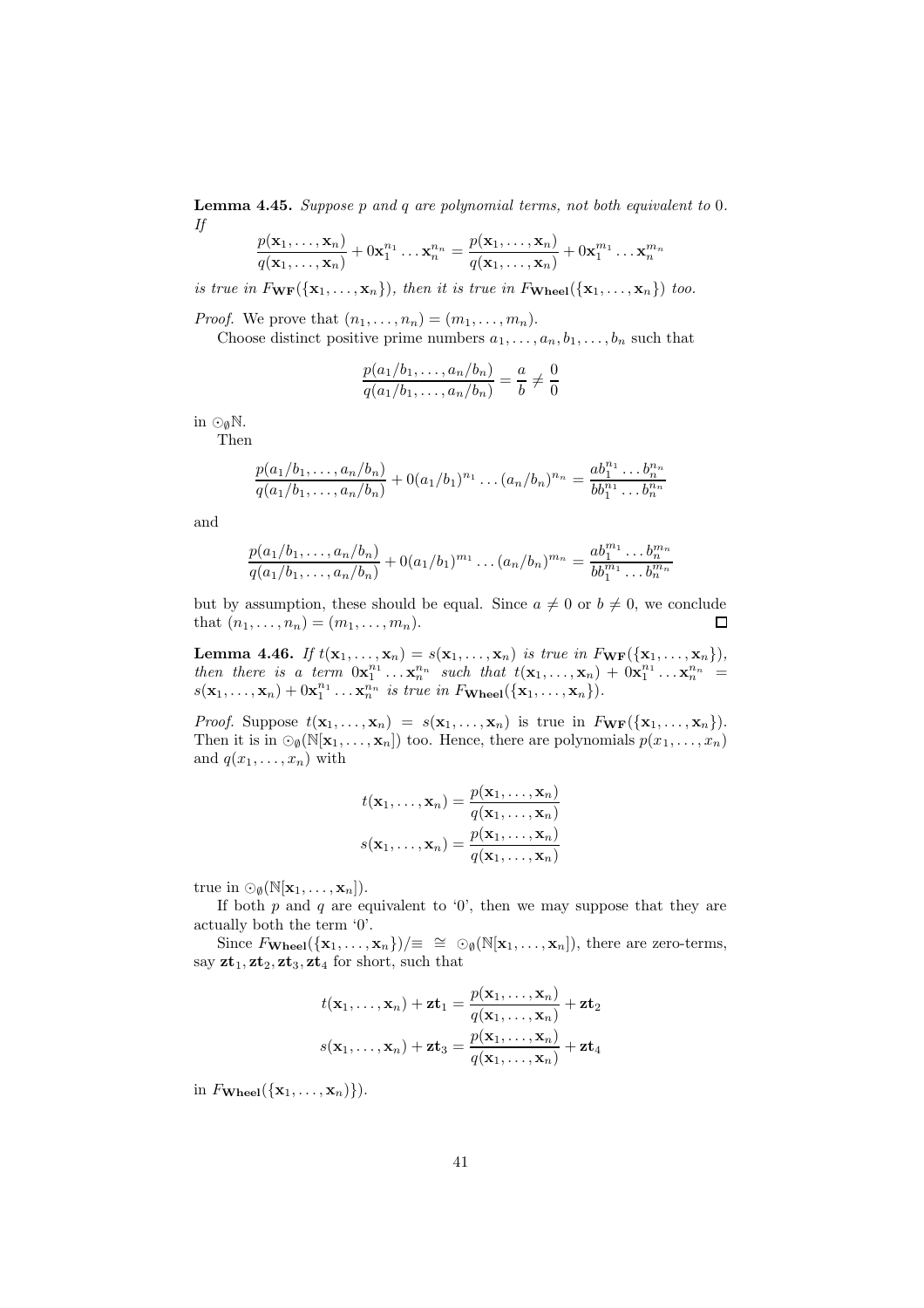Since

$$
\frac{p(\mathbf{x}_1,\ldots,\mathbf{x}_n)}{q(\mathbf{x}_1,\ldots,\mathbf{x}_n)} + \mathbf{z} \mathbf{t}_2 + \mathbf{z} \mathbf{t}_3 = t(\mathbf{x}_1,\ldots,\mathbf{x}_n) + \mathbf{z} \mathbf{t}_1 + \mathbf{z} \mathbf{t}_3
$$
  
=  $s(\mathbf{x}_1,\ldots,\mathbf{x}_n) + \mathbf{z} \mathbf{t}_1 + \mathbf{z} \mathbf{t}_3$   
=  $\frac{p(\mathbf{x}_1,\ldots,\mathbf{x}_n)}{q(\mathbf{x}_1,\ldots,\mathbf{x}_n)} + \mathbf{z} \mathbf{t}_4 + \mathbf{z} \mathbf{t}_1$ 

in  $F_{\mathbf{WF}}(\{\mathbf{x}_1,\ldots,\mathbf{x}_n\})$  and  $\mathbf{zt}_2 + \mathbf{zt}_3$  and  $\mathbf{zt}_4 + \mathbf{zt}_1$  compute to zero-terms of the form used in the statement of the previous lemma, we may use that lemma to conclude that if p and q are not both the term  $\theta$ , then

$$
\frac{p(\mathbf{x}_1,\dots,\mathbf{x}_n)}{q(\mathbf{x}_1,\dots,\mathbf{x}_n)} + \mathbf{z} \mathbf{t}_2 + \mathbf{z} \mathbf{t}_3 = \frac{p(\mathbf{x}_1,\dots,\mathbf{x}_n)}{q(\mathbf{x}_1,\dots,\mathbf{x}_n)} + \mathbf{z} \mathbf{t}_4 + \mathbf{z} \mathbf{t}_1
$$

is true also in  $F_{\textbf{Wheel}}(\{\mathbf{x}_1, \ldots, \mathbf{x}_n\})$ . But if p and q are both '0', then this fact follows from the axiom 8 instead of from the lemma.

Now choose  $(n_1, \ldots, n_n)$  such that  $\mathbf{z} \mathbf{t}_1 + \mathbf{z} \mathbf{t}_3 = 0 \mathbf{x}_1^{n_1} \ldots \mathbf{x}_n^{n_n}$ . Then

$$
t(\mathbf{x}_1,\ldots,\mathbf{x}_n) + 0\mathbf{x}_1^{n_1}\ldots\mathbf{x}_n^{n_n} = \frac{p(\mathbf{x}_1,\ldots,\mathbf{x}_n)}{q(\mathbf{x}_1,\ldots,\mathbf{x}_n)} + \mathbf{z}\mathbf{t}_2 + \mathbf{z}\mathbf{t}_3
$$
  
=  $\frac{p(\mathbf{x}_1,\ldots,\mathbf{x}_n)}{q(\mathbf{x}_1,\ldots,\mathbf{x}_n)} + \mathbf{z}\mathbf{t}_4 + \mathbf{z}\mathbf{t}_1$   
=  $s(\mathbf{x}_1,\ldots,\mathbf{x}_n) + 0\mathbf{x}_1^{n_1}\ldots\mathbf{x}_n^{n_n}$ 

**Lemma 4.47.** Any equation  $t(\mathbf{x}_1, \ldots, \mathbf{x}_n) = s(\mathbf{x}_1, \ldots, \mathbf{x}_n)$  which is true in  $F_{\bf WF}(\{{\bf x}_1,\ldots{\bf x}_n\})$  can be proved using the wheel axioms together with the axioms  $\mathcal{O}(\mathbf{x}_i \; \mathit{is} +\textit{cancelable} \; \mathit{is} \; \mathit{in} \; 1, \ldots, n).$ 

*Proof.* Suppose  $t(\mathbf{x}_1, \dots, \mathbf{x}_n) = s(\mathbf{x}_1, \dots, \mathbf{x}_n)$  is true in  $F_{\mathbf{WF}}(\{\mathbf{x}_1, \dots, \mathbf{x}_n\})$ . By the previous lemma, we get an equation which is true in  $F_{\textbf{Wheel}}(\{\mathbf{x}_1, \ldots, \mathbf{x}_n\})$ by adding a zero-term  $0x_1^{n_1} \ldots x_n^{n_n}$  to each side. The resulting equation can be proved using the axioms for wheels. The term  $0x_1^{n_1} \ldots x_n^{n_n}$  can then be cancelled by the use of ' $0x_i$  is +-cancellable' several times for different i, since it is provable that

$$
0\mathbf{x}_1^{n_1}\dots\mathbf{x}_n^{n_n} = \sum_{j=1}^n \sum_{k=1}^{n_j} 0\mathbf{x}_j.
$$

**Lemma 4.48.** Suppose that  $t(\mathbf{x}_1, ..., \mathbf{x}_n) = 0/0$  is true in  $\odot_{\emptyset}(\mathbb{N}[\mathbf{x}_1, ..., \mathbf{x}_n]).$ Then it is true in  $F_{\bf WF}(\{x_1,\ldots,x_n\})$  too.

*Proof.* Assume the conditions.  $t(\mathbf{x}_1, \dots, \mathbf{x}_n) \equiv 0/0$  in  $F_{\mathbf{Wheel}}(\{\mathbf{x}_1, \dots, \mathbf{x}_n\})$ according to lemma 4.44, say

$$
t(\mathbf{x}_1,\ldots,\mathbf{x}_n)+\mathbf{z}\mathbf{t}_1=0/0+\mathbf{z}\mathbf{t}_2=0/0=0/0+\mathbf{z}\mathbf{t}_1.
$$

Hence  $t(\mathbf{x}_1, ..., \mathbf{x}_n) + \mathbf{z} \mathbf{t}_1 = 0/0 + \mathbf{z} \mathbf{t}_1$  also in  $F_{\mathbf{WF}}(\{\mathbf{x}_1, ..., \mathbf{x}_n\})$ , but by lemma 4.39, we conclude that  $t(\mathbf{x}_1, ..., \mathbf{x}_n) = 0/0$ . 4.39, we conclude that  $t(\mathbf{x}_1, \dots, \mathbf{x}_n) = 0/0$ .

 $\Box$ 

 $\Box$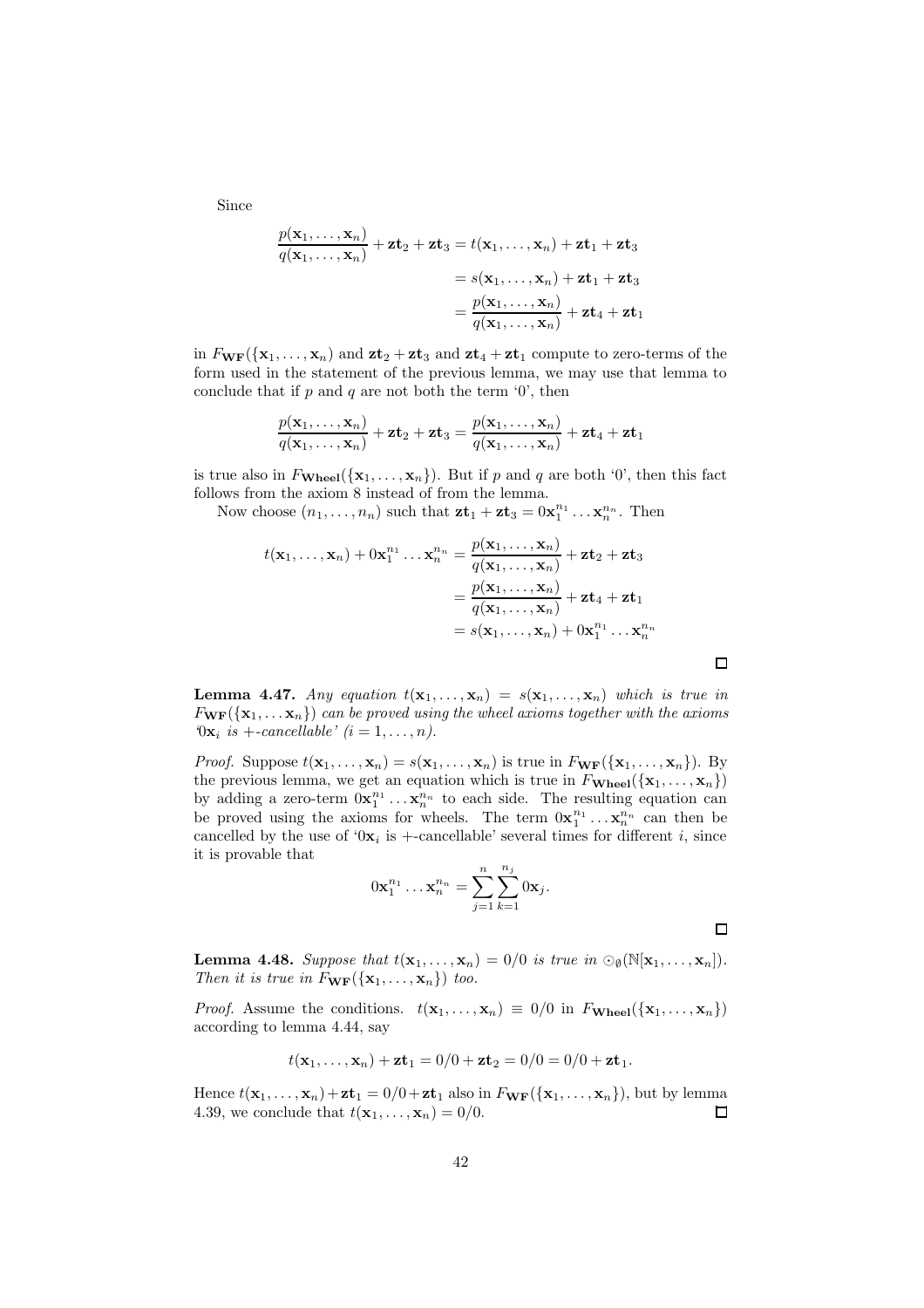**Lemma 4.49.** Suppose that  $t(x_1, \ldots, x_n) = s(x_1, \ldots, x_n)$  is an unbalanced equation. Then  $t(\mathbf{x}_1,\ldots,\mathbf{x}_n)=s(\mathbf{x}_1,\ldots,\mathbf{x}_n)$  is true in  $F_{\mathbf{WF}}(\{\mathbf{x}_1,\ldots,\mathbf{x}_n\})$  if and only if each side is equal to  $0/0$  in  $\mathcal{O}_\emptyset(N[\mathbf{x}_1,\ldots,\mathbf{x}_n])$  (and hence, by the previous lemma, in  $F_{\mathbf{WF}}(\{\mathbf{x}_1, \ldots, \mathbf{x}_n\})$  too).

*Proof.* Suppose that  $t(\mathbf{x}_1, ..., \mathbf{x}_n) = s(\mathbf{x}_1, ..., \mathbf{x}_n)$  is true in  $F_{\mathbf{WF}}(\{\mathbf{x}_1, ..., \mathbf{x}_n\})$ . By lemma 4.46, there is a zero-term  $0x_1^{n_1} \ldots x_n^{n_n}$  such that

$$
t(\mathbf{x}_1,\ldots,\mathbf{x}_n)+0\mathbf{x}_1^{n_1}\ldots\mathbf{x}_n^{n_n}=s(\mathbf{x}_1,\ldots,\mathbf{x}_n)+0\mathbf{x}_1^{n_1}\ldots\mathbf{x}_n^{n_n}
$$

in  $F_{\textbf{Wheel}}(\{\mathbf{x}_1,\ldots,\mathbf{x}_n\})$ . By completeness, this equation is provable using the wheel axioms, but since it is unbalanced, one must use an unbalanced axiom. There is just one, namely ' $x+0/0=0/0$ '. That can be used only if '0/0' occurs as a subterm in the derivation; but if it does, then every term in the derivation can be proved to be equal to 0/0.

Hence

$$
t(\mathbf{x}_1,\ldots,\mathbf{x}_n)+0\mathbf{x}_1^{n_1}\ldots\mathbf{x}_n^{n_n}=0/0
$$

and

$$
s(\mathbf{x}_1,\ldots,\mathbf{x}_n)+0\mathbf{x}_1^{n_1}\ldots\mathbf{x}_n^{n_n}=0/0
$$

in  $F_{\bf WF}(\{{\bf x}_1,\ldots,{\bf x}_n\})$  and hence also in  $\odot_{\emptyset}(\mathbb{N}[{\bf x}_1,\ldots,{\bf x}_n])$ . But in the latter, we have  $0\mathbf{x}_1^{n_1}\dots\mathbf{x}_n^{n_n}=0$ , hence we conclude that

$$
t(\mathbf{x}_1,\ldots,\mathbf{x}_n)=t(\mathbf{x}_1,\ldots,\mathbf{x}_n)+0\mathbf{x}_1^{n_1}\ldots\mathbf{x}_n^{n_n}=0/0
$$

and

$$
s(\mathbf{x}_1,\ldots,\mathbf{x}_n)=s(\mathbf{x}_1,\ldots,\mathbf{x}_n)+0\mathbf{x}_1^{n_1}\ldots\mathbf{x}_n^{n_n}=0/0
$$

holds in  $\odot_{\emptyset}(\mathbb{N}[\mathbf{x}_1,\ldots,\mathbf{x}_n]).$ 

The other direction was proved in the previous lemma.

**Lemma 4.50.** Suppose that  $t(x_1, \ldots, x_n) = s(x_1, \ldots, x_n)$  is a balanced equation and that  $t(\mathbf{x}_1,\ldots,\mathbf{x}_n)=s(\mathbf{x}_1,\ldots,\mathbf{x}_n)$  is true in  $\odot_{\emptyset}(\mathbb{N}[\mathbf{x}_1,\ldots,\mathbf{x}_n])$ . Then it is true also in  $F_{\mathbf{WF}}(\{\mathbf{x}_1,\ldots,\mathbf{x}_n\})$ .

*Proof.* Assume the conditions. Then  $t(\mathbf{x}_1, \ldots, \mathbf{x}_n) \equiv s(\mathbf{x}_1, \ldots, \mathbf{x}_n)$  is true in  $F_{\textbf{Wheel}}(\{\mathbf{x}_1,\ldots,\mathbf{x}_n\})$  by lemma 4.44, say that  $t(\mathbf{x}_1,\ldots,\mathbf{x}_n) + 0\mathbf{x}_1^{n_1} \ldots \mathbf{x}_n^{n_n} =$  $s(\mathbf{x}_1, \ldots, \mathbf{x}_n) + 0\mathbf{x}_1^{m_1} \ldots \mathbf{x}_n^{m_n}$ . Since this is true in  $F_{\mathbf{Wheel}}(\{\mathbf{x}_1, \ldots, \mathbf{x}_n\})$ , it is in  $F_{\bf WF}(\{\mathbf{x}_1,\ldots,\mathbf{x}_n\})$  too. If  $(n_1,\ldots,n_n)=(m_1,\ldots,m_n)$ , then it follows by lemma 4.39 that  $t(\mathbf{x}_1, \ldots, \mathbf{x}_n) = s(\mathbf{x}_1, \ldots, \mathbf{x}_n)$  is true in  $F_{\mathbf{WF}}(\{\mathbf{x}_1, \ldots, \mathbf{x}_n\}).$ 

If  $(n_1, \ldots, n_n) \neq (m_1, \ldots, m_n)$ , then the equation  $t(x_1, \ldots, x_n) + 0x_1^{n_1} \ldots x_n^{n_n}$ <br>=  $s(x_1, \ldots, x_n) + 0x_1^{m_1} \ldots x_n^{m_n}$  is unbalanced, hence, by the previous lemma, we have that  $t(\mathbf{x}_1, ..., \mathbf{x}_n) + 0\mathbf{x}_1^{n_1} ... \mathbf{x}_n^{n_n} = 0/0$  and  $s(\mathbf{x}_1, ..., \mathbf{x}_n) + 0\mathbf{x}_1^{m_1} ... \mathbf{x}_n^{m_n} =$  $0/0$  in  $\odot_{\emptyset}(\mathbb{N}[\mathbf{x}_1,\ldots,\mathbf{x}_n])$ . But since  $0\mathbf{x}_1^{n_1}\ldots\mathbf{x}_n^{n_n}=0$  in  $\odot_{\emptyset}(\mathbb{N}[\mathbf{x}_1,\ldots,\mathbf{x}_n])$ , we have

$$
t(\mathbf{x}_1,\ldots,\mathbf{x}_n)=0/0
$$

and

$$
s(\mathbf{x}_1,\ldots,\mathbf{x}_n)=0/0
$$

which by lemma 4.48 implies that  $t(\mathbf{x}_1, \ldots, \mathbf{x}_n) = s(\mathbf{x}_1, \ldots, \mathbf{x}_n)$  is true in  $F_{\mathbf{WF}}(\{\mathbf{x}_1,\ldots,\mathbf{x}_n\}).$  $\Box$ 

 $\Box$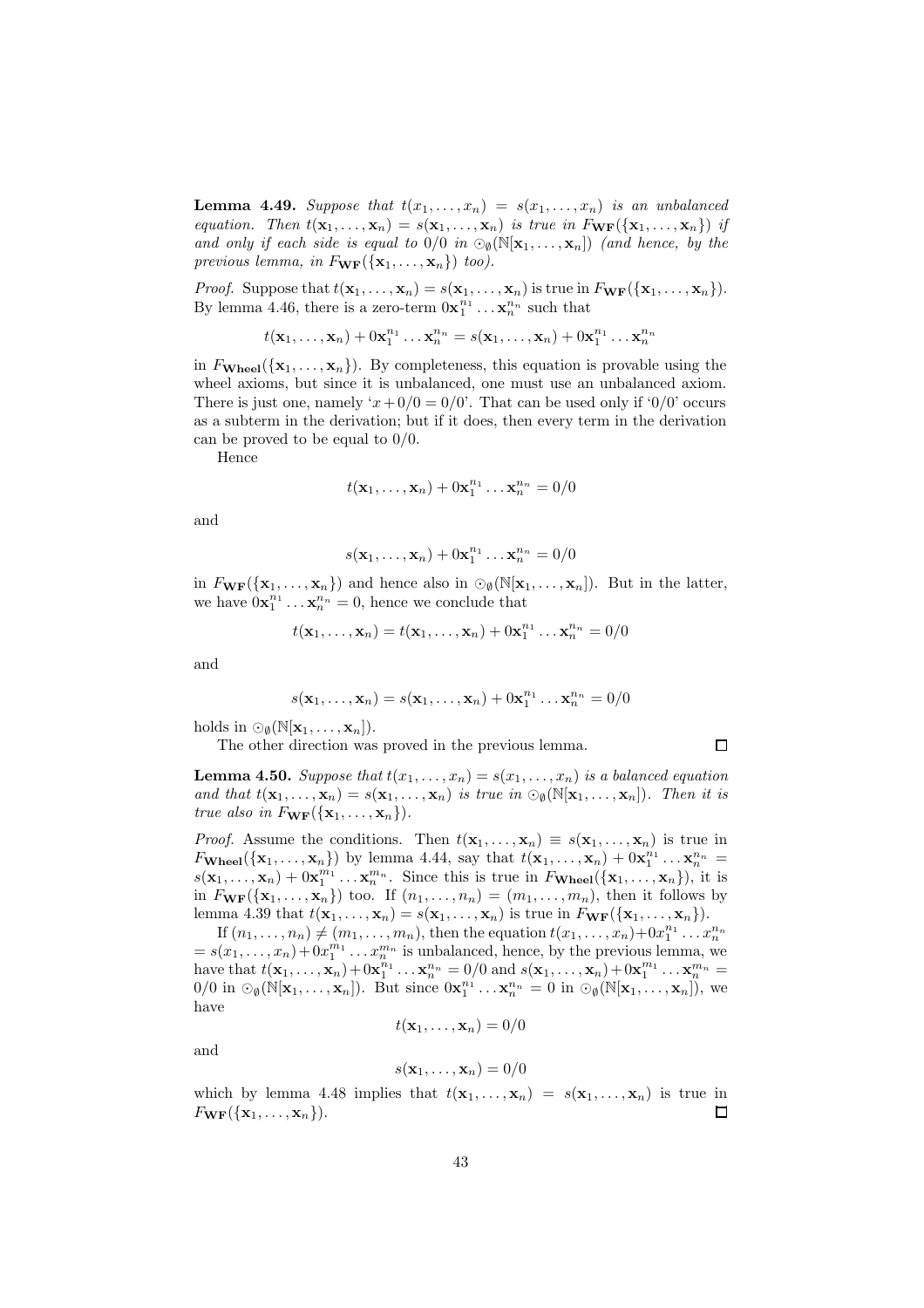# 5 Wheel-modules

Since the notion of module is central in the study of rings, and wheels can be used as a replacement of rings, we should introduce the notion of an H-module over a wheel  $H$ . We indicate briefly how a theory of modules may be developed.

The notion of A-module, where A is an arbitrary semiring, was defined in section 3 (definition 3.2) and it was noted that when A happens to be a ring, then an A-module in the defined sense is an A-module in the usual sense of rings. The following definition is similar to that definition. Note that the axioms are the wheel axioms that are interpretable in the given context, we mark to the right to which wheel axiom each axiom corresponds.

Definition 5.1. Let H be a wheel. An H-module is a commutative monoid  $\langle M, 0, +\rangle$  with multiplication by H-elements defined (formally, a function H  $\times$  $M \to M$  written  $(x, m) \mapsto xm)$  such that for any  $x, x' \in H$ ,  $m, m' \in M$ ,

$$
(xx')m = x(x'm)
$$
 (as 2)

$$
1m = m \tag{as 2}
$$

$$
(x+x')m + 0m = xm + x'm
$$
 (as 3)

$$
x(m+m') + x0 = xm + xm'
$$
 (as 3)

$$
(\n/x)m + m' + x0 = (\n/x)(m + xm') \tag{as 4}
$$

$$
0 \cdot 0 = 0 \tag{as 5}
$$

$$
x(m + 0m') = xm + 0m'
$$
 (as 6)

$$
m + \binom{1}{0}0 = \binom{1}{0}0\tag{as 8}
$$

where  $0$  to the left is in  $H$ , while  $0$  to the right or alone is in  $M$ .

A morphism of H-modules is as usual a monoid-morphism which also preserves the multiplication. Let  $\mathcal{R}_H M$  be the subset  $\{m \in M \mid 0m = 0\}$ , which is clearly an  $\mathcal{R}H$ -module and for any H-module-morphism  $\varphi : M \to N$ , let  $\mathcal{R}_H\varphi$ be the  $\mathcal{R}H$ -module-morphism obtained by restriction to  $\mathcal{R}_HM$ .  $\mathcal{R}_H$  is clearly a functor from the category of  $H$ -modules to the category of  $\mathcal{R}H$ -modules.

The construction of wheels of fractions works also for modules over commutative semirings, so that we may construct " $\odot_X A$ -modules" from A-modules.

Let  $A$  be a commutative semiring,  $X$  a subset and  $S$  the multiplicative monoid generated by X. Let M be an A-module and define  $\sim$  on  $M \times A$  by

$$
(m, a) \sim (m', a') \iff \exists s_1, s_2 \in S : (s_1m, s_1a) = (s_2m', s_2a').
$$

That this is an equivalence relation is seen in the same way as before. Let  $\odot_X M$ be  $M \times A/\sim$  with the operations  $([c, d] \in \odot_X A)$ 

$$
0 = [0, 1]
$$
  
\n
$$
[m, a] + [m', a'] = [a'm + am', aa']
$$
  
\n
$$
[c, d][m, a'] = [cm, da']
$$
.

These operations are well-defined by the same arguments as before, and the resulting structure is clearly a  $\odot_X A$ -module, denoted  $\odot_X M$ .

If  $\varphi : M \to N$  is an A-module homomorphism, let  $\odot_X \varphi$  be the  $\odot_X A$ module homomorphism  $\odot_X M \to \odot_X N$  given by  $[m, a] \mapsto [\varphi(m), a]$ .  $\odot_X$  is then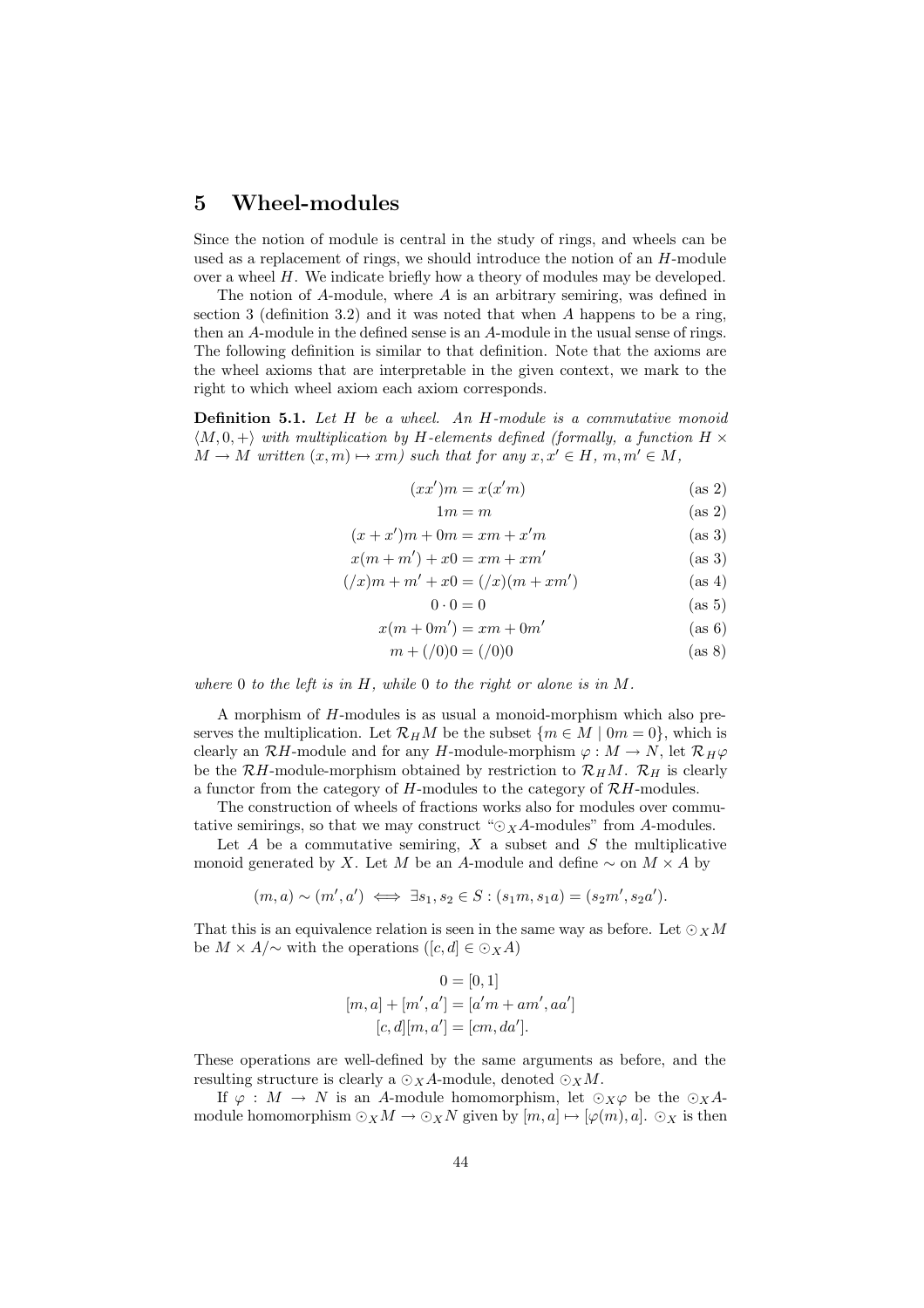a functor from the category of A-modules to the category of  $\odot_X A$ -modules; with right adjoint  $\mathcal{R}_{\bigcirc_{X_i}A}$ . If A is a ring, then the composition  $\mathcal{R}_{\bigcirc_{X}A}\bigcirc_{X}$  is the well-known functor  $S^{-1}$ .

As an application, we may define  $\odot_X A$  in the case when A is a commutative ring without identity element. Suppose  $A$  is such a ring,  $X$  a subset of it. Let A[1] be (following Nagata) the additive group  $\mathbb{Z} \times A$  together with the extra operations  $1 = (1, 0)$  and

$$
(n, a)(n', a') = (nn', na' + n'a + aa'),
$$

which makes  $A[1]$  a commutative ring *with* identity 1, and with A injectively embedded by the operation-preserving injection  $x \mapsto (0, x)$ . Identify A with its image under this embedding. A is then an ideal of  $A[1]$ , in particular an  $A[1]$ -module. In this way,  $\odot_X A$  is defined as a  $\odot_X A[1]$ -module.

Another application is exponentiation with fractions as exponents. Since every commutative monoid  $\langle M, e, \cdot \rangle$  is an N-module by multiplication  $m^n$  ( $m \in$  $M, n \in \mathbb{N}$ , it is extended to a  $\odot_{S_0} \mathbb{N}$ -module  $\odot_{S_0} M$  consisting of elements  $[m, n]$  $(m \in M, n \in \mathbb{N}$ , write  $\sqrt[m]{m}$  for  $[m, n]$ ). One has  $\sqrt[m]{m^{p/q}} = \sqrt[m]{m^p}$ . In particular,  $x^{1/0}$  and  $x^{0/0}$  is defined in this way.